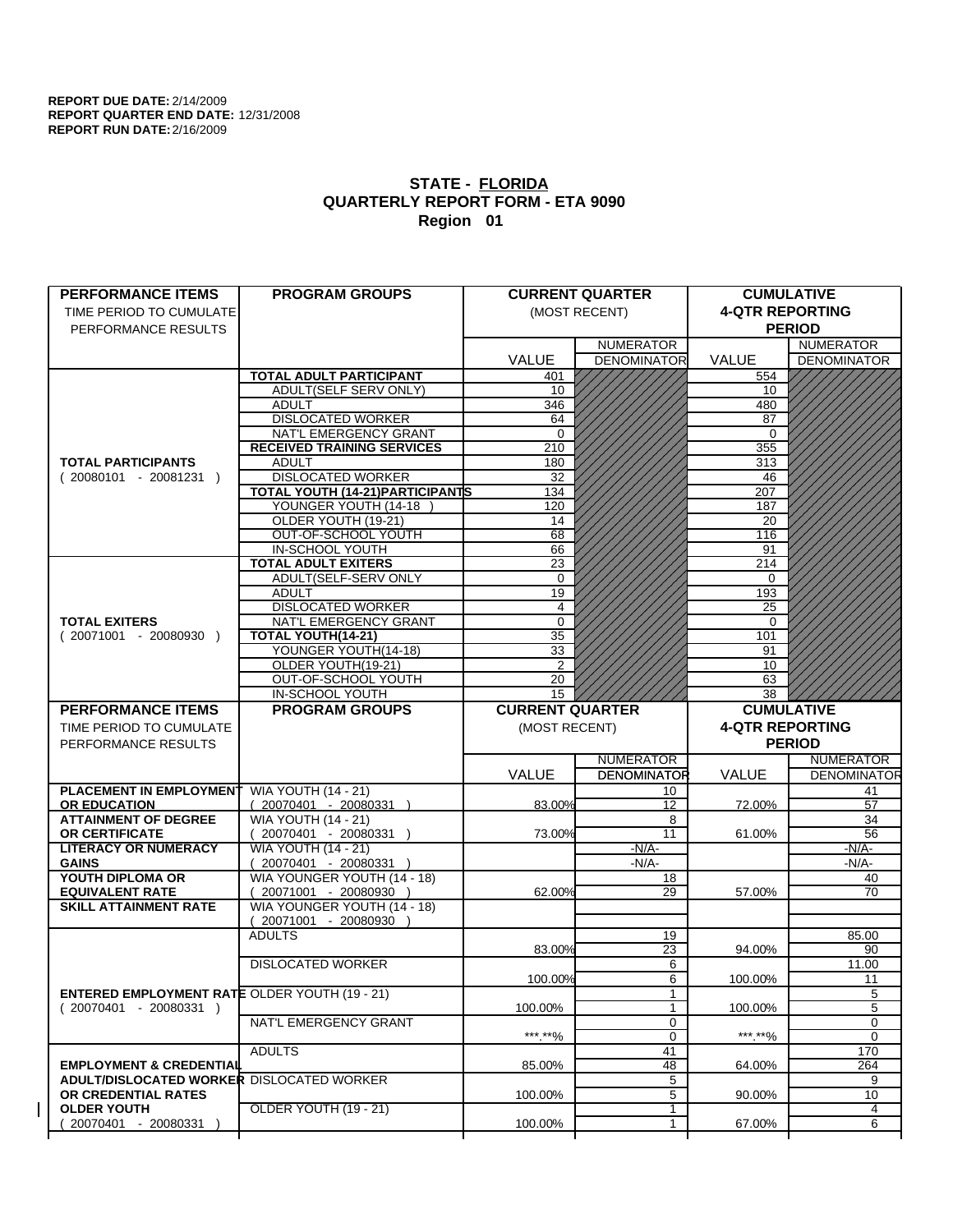$\mathbf I$ 

 $\bar{\Gamma}$ 

# **STATE - FLORIDA QUARTERLY REPORT FORM - ETA 9090 Region 01**

|                            | <b>ADULTS</b>                |                          | 130            |                   | 204            |
|----------------------------|------------------------------|--------------------------|----------------|-------------------|----------------|
|                            |                              | 100.00%                  | 130            | 98.00%            | 209            |
|                            | <b>DISLOCATED WORKER</b>     |                          |                |                   | 8              |
| <b>RETENTION RATE</b>      |                              | *** **%                  | 0              | 100.00%           | 8              |
| 20061001<br>- 20070930     | <b>OLDER YOUTH (19 - 21)</b> |                          | 0              |                   | 3              |
|                            |                              | $0.00\%$                 |                | 60.00%            | 5              |
|                            | YOUNGER YOUTH (14 - 18)      |                          | 15             |                   | 29             |
|                            |                              | 83.00%                   | 18             | 85.00%            | 34             |
|                            | NAT'L EMERGENCY GRANT        |                          | 0              |                   | 0              |
|                            |                              | ***.**%                  | $\Omega$       | *** **%           | 0              |
|                            | <b>ADULTS</b>                |                          | \$4,387,506.01 |                   | \$5,519,353.72 |
|                            |                              | \$33,750.05              | 130            | \$26,282.64       | 210            |
| <b>SIX MONTHS EARNINGS</b> | <b>DISLOCATED WORKER</b>     |                          | \$0.00         |                   | \$119,225.29   |
| <b>INCREASE</b>            |                              | $S^{******}$             |                | \$14,903.16       | 8              |
| 20061001<br>- 20070930 )   | OLDER YOUTH (19 - 21)        |                          | \$0.00         |                   | \$17,035.00    |
|                            |                              | \$0.00                   |                | \$3,407.00        | 5              |
|                            | NAT'L EMERGENCY GRANT        |                          | \$0.00         |                   | \$0.00         |
|                            |                              | $\mathbb{S}^{*********}$ |                | $$***$ *** *** ** | 0              |
|                            |                              |                          |                |                   |                |

 $\bar{\Gamma}$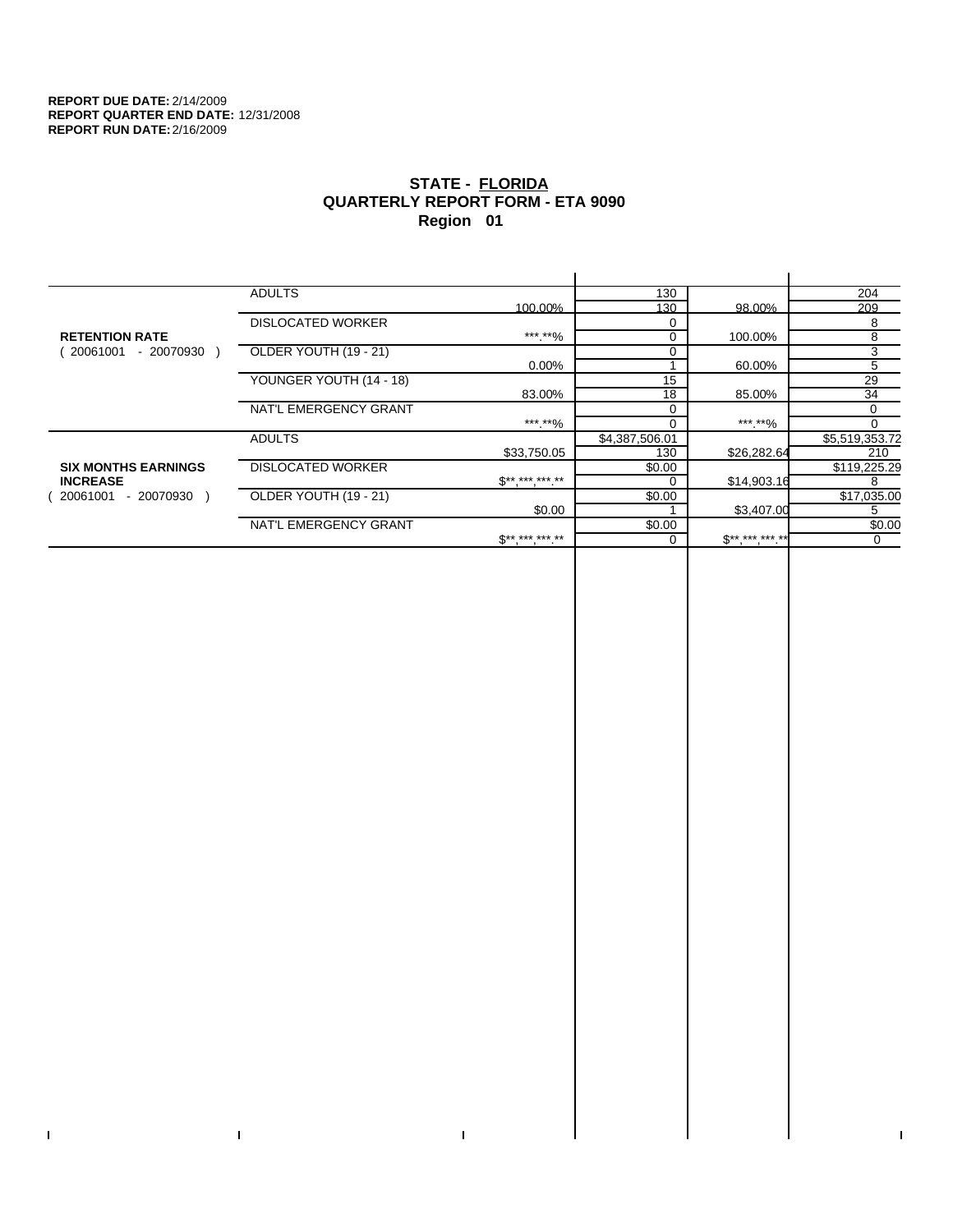| <b>PERFORMANCE ITEMS</b>                             | <b>PROGRAM GROUPS</b>                         |                        | <b>CURRENT QUARTER</b>       |                        | <b>CUMULATIVE</b>  |
|------------------------------------------------------|-----------------------------------------------|------------------------|------------------------------|------------------------|--------------------|
| TIME PERIOD TO CUMULATE                              |                                               |                        | (MOST RECENT)                | <b>4-QTR REPORTING</b> |                    |
| PERFORMANCE RESULTS                                  |                                               |                        |                              |                        | <b>PERIOD</b>      |
|                                                      |                                               |                        | <b>NUMERATOR</b>             |                        | <b>NUMERATOR</b>   |
|                                                      |                                               | <b>VALUE</b>           | <b>DENOMINATOR</b>           | VALUE                  | <b>DENOMINATOR</b> |
|                                                      | <b>TOTAL ADULT PARTICIPANT</b>                | 308                    |                              | 468                    |                    |
|                                                      | <b>ADULT(SELF SERV ONLY)</b>                  | 2                      |                              | 2                      |                    |
|                                                      | <b>ADULT</b>                                  | 305                    |                              | 463                    |                    |
|                                                      | <b>DISLOCATED WORKER</b>                      | 7                      |                              | 12                     |                    |
|                                                      | NAT'L EMERGENCY GRANT                         | $\Omega$               |                              | $\mathbf 0$            |                    |
|                                                      | <b>RECEIVED TRAINING SERVICES</b>             | 257                    |                              | 408                    |                    |
| <b>TOTAL PARTICIPANTS</b>                            | <b>ADULT</b>                                  | 256                    |                              | 407                    |                    |
| $(20080101 - 20081231)$                              | <b>DISLOCATED WORKER</b>                      | 2                      |                              | $\overline{4}$         |                    |
|                                                      | <b>TOTAL YOUTH (14-21) PARTICIPANTS</b>       | 87                     |                              | 141                    |                    |
|                                                      | YOUNGER YOUTH (14-18                          | 77                     |                              | 127                    |                    |
|                                                      | OLDER YOUTH (19-21)                           | 10                     |                              | 14                     |                    |
|                                                      | OUT-OF-SCHOOL YOUTH                           | $\overline{27}$        |                              | $\overline{53}$        |                    |
|                                                      | IN-SCHOOL YOUTH<br><b>TOTAL ADULT EXITERS</b> | 60<br>23               |                              | 88<br>173              |                    |
|                                                      | ADULT(SELF-SERV ONLY                          | $\mathbf 0$            |                              | 0                      |                    |
|                                                      | <b>ADULT</b>                                  | 23                     |                              | 171                    |                    |
|                                                      | <b>DISLOCATED WORKER</b>                      | 3                      |                              | 5                      |                    |
| <b>TOTAL EXITERS</b>                                 | NAT'L EMERGENCY GRANT                         | 0                      |                              | $\mathbf 0$            |                    |
| $(20071001 - 20080930)$                              | TOTAL YOUTH(14-21)                            | 10                     |                              | 55                     |                    |
|                                                      | YOUNGER YOUTH(14-18)                          | 9                      |                              | 50                     |                    |
|                                                      | OLDER YOUTH(19-21)                            | 1                      |                              | 5                      |                    |
|                                                      | OUT-OF-SCHOOL YOUTH                           |                        |                              | 27                     |                    |
|                                                      | IN-SCHOOL YOUTH                               | 3                      |                              | 28                     |                    |
|                                                      |                                               |                        |                              |                        |                    |
| <b>PERFORMANCE ITEMS</b>                             | <b>PROGRAM GROUPS</b>                         | <b>CURRENT QUARTER</b> |                              |                        | <b>CUMULATIVE</b>  |
| TIME PERIOD TO CUMULATE                              |                                               | (MOST RECENT)          |                              | <b>4-QTR REPORTING</b> |                    |
| PERFORMANCE RESULTS                                  |                                               |                        |                              |                        | <b>PERIOD</b>      |
|                                                      |                                               |                        | <b>NUMERATOR</b>             |                        | <b>NUMERATOR</b>   |
|                                                      |                                               | <b>VALUE</b>           | <b>DENOMINATOR</b>           | <b>VALUE</b>           | <b>DENOMINATOR</b> |
| <b>PLACEMENT IN EMPLOYMENT</b>                       | <b>WIA YOUTH (14 - 21)</b>                    |                        | 4                            |                        | 14                 |
| <b>OR EDUCATION</b>                                  | $(20070401 - 20080331)$                       | 100.00%                | $\overline{4}$               | 67.00%                 | 21                 |
| <b>ATTAINMENT OF DEGREE</b>                          | <b>WIA YOUTH (14 - 21)</b>                    |                        | 0                            |                        | 12                 |
| <b>OR CERTIFICATE</b>                                | $(20070401 - 20080331)$                       | 0.00%                  | 2                            | 57.00%                 | 21                 |
| <b>LITERACY OR NUMERACY</b>                          | <b>WIA YOUTH (14 - 21)</b>                    |                        | $-N/A-$                      |                        | -N/A-              |
| <b>GAINS</b>                                         | 20070401 - 20080331                           |                        | $-N/A-$                      |                        | $-N/A-$            |
| YOUTH DIPLOMA OR                                     | WIA YOUNGER YOUTH (14 - 18)                   |                        | 3                            |                        | 8                  |
| <b>EQUIVALENT RATE</b>                               | 20071001 - 20080930 )                         | 50.00%                 | 6                            | 57.00%                 | 14                 |
| <b>SKILL ATTAINMENT RATE</b>                         | WIA YOUNGER YOUTH (14 - 18)                   |                        |                              |                        |                    |
|                                                      | (20071001 - 20080930                          |                        |                              |                        |                    |
|                                                      | <b>ADULTS</b>                                 |                        | 10<br>10                     |                        | 64.00              |
|                                                      |                                               | 100.00%                |                              | 71.00%                 | 90                 |
|                                                      | <b>DISLOCATED WORKER</b>                      | 100.00%                | $\mathbf{1}$<br>$\mathbf{1}$ | 100.00%                | 6.00<br>6          |
| <b>ENTERED EMPLOYMENT RATE OLDER YOUTH (19 - 21)</b> |                                               |                        | $\overline{2}$               |                        | 3                  |
| $(20070401 - 20080331)$                              |                                               | 100.00%                | $\overline{2}$               | 50.00%                 | 6                  |
|                                                      | NAT'L EMERGENCY GRANT                         |                        | 0                            |                        | 0                  |
|                                                      |                                               | ***.**%                | 0                            | *** **%                | 0                  |
|                                                      | <b>ADULTS</b>                                 |                        | 8                            |                        | 35                 |
| <b>EMPLOYMENT &amp; CREDENTIAL</b>                   |                                               | 100.00%                | 8                            | 43.00%                 | 81                 |
| <b>ADULT/DISLOCATED WORKER DISLOCATED WORKER</b>     |                                               |                        | 1                            |                        | 3                  |
| OR CREDENTIAL RATES                                  |                                               | 100.00%                | $\mathbf{1}$                 | 75.00%                 | 4                  |
| <b>OLDER YOUTH</b><br>20070401 - 20080331            | <b>OLDER YOUTH (19 - 21)</b>                  | 0.00%                  | 0<br>$\overline{2}$          | $0.00\%$               | 0<br>6             |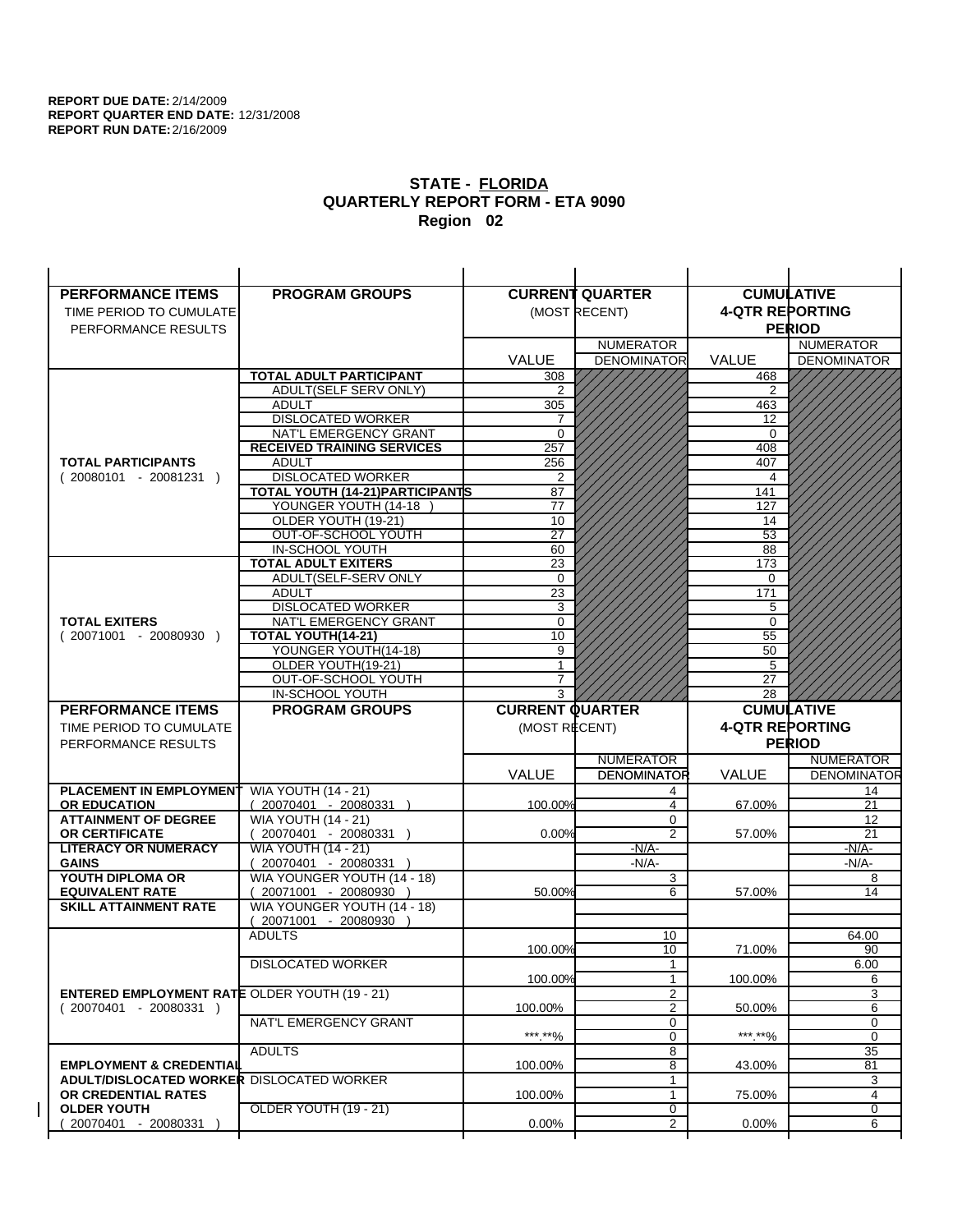$\bar{\mathbf{I}}$ 

 $\mathbf{I}$ 

# **STATE - FLORIDA QUARTERLY REPORT FORM - ETA 9090 Region 02**

|                            | <b>ADULTS</b>            |                              | 14           |             | 63           |
|----------------------------|--------------------------|------------------------------|--------------|-------------|--------------|
|                            |                          | 82.00%                       | 17           | 81.00%      | 78           |
|                            | <b>DISLOCATED WORKER</b> |                              | 2            |             | 9            |
| <b>RETENTION RATE</b>      |                          | 100.00%                      | 2            | 100.00%     | 9            |
| 20061001<br>- 20070930     | OLDER YOUTH (19 - 21)    |                              |              |             | 0            |
|                            |                          | ***.**%                      |              | 0.00%       |              |
|                            | YOUNGER YOUTH (14 - 18)  |                              |              |             | 13           |
|                            |                          | 100.00%                      |              | 81.00%      | 16           |
|                            | NAT'L EMERGENCY GRANT    |                              |              |             | 0            |
|                            |                          | ***.**%                      |              | *** **%     | 0            |
|                            | <b>ADULTS</b>            |                              | \$191,208.54 |             | \$831,609.62 |
|                            |                          | \$11,247.56                  | 17           | \$7,845.37  | 106          |
| <b>SIX MONTHS EARNINGS</b> | <b>DISLOCATED WORKER</b> |                              | \$22,438.00  |             | \$110,844.00 |
| <b>INCREASE</b>            |                          | \$11,219.00                  |              | \$12,316.00 | 9            |
| - 20070930<br>20061001     | OLDER YOUTH (19 - 21)    |                              | \$0.00       |             | \$0.00       |
|                            |                          | $\mathbb{S}^{**}$ *** *** ** |              | $S********$ | 0            |
|                            | NAT'L EMERGENCY GRANT    |                              | \$0.00       |             | \$0.00       |
|                            |                          | $S^{**}$ *** *** **          |              | $$********$ | 0            |
|                            |                          |                              |              |             |              |

 $\bar{\Gamma}$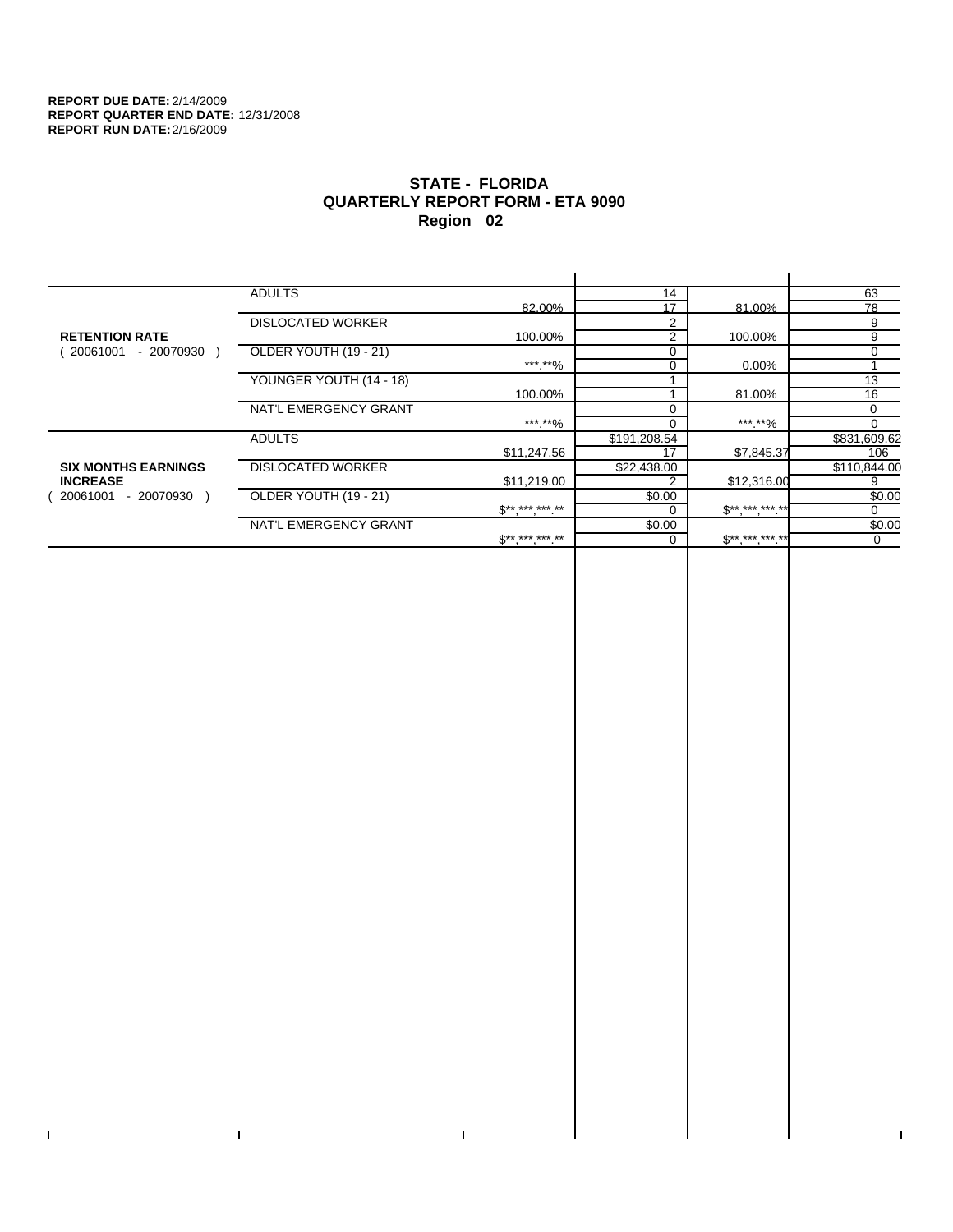$\overline{1}$ 

| <b>PERFORMANCE ITEMS</b>                                                        | <b>PROGRAM GROUPS</b>                                 |                        | <b>CURRENT QUARTER</b> |                        | <b>CUMULATIVE</b>  |
|---------------------------------------------------------------------------------|-------------------------------------------------------|------------------------|------------------------|------------------------|--------------------|
| TIME PERIOD TO CUMULATE                                                         |                                                       |                        | (MOST RECENT)          | <b>4-QTR REPORTING</b> |                    |
| PERFORMANCE RESULTS                                                             |                                                       |                        |                        |                        | <b>PERIOD</b>      |
|                                                                                 |                                                       |                        | <b>NUMERATOR</b>       |                        | <b>NUMERATOR</b>   |
|                                                                                 |                                                       | <b>VALUE</b>           | <b>DENOMINATOR</b>     | VALUE                  | <b>DENOMINATOR</b> |
|                                                                                 | <b>TOTAL ADULT PARTICIPANT</b>                        | 124                    |                        | 203                    |                    |
|                                                                                 | <b>ADULT(SELF SERV ONLY)</b>                          | 0                      |                        | 0                      |                    |
|                                                                                 | <b>ADULT</b>                                          | 86                     |                        | 154                    |                    |
|                                                                                 | <b>DISLOCATED WORKER</b>                              | 40                     |                        | 51                     |                    |
|                                                                                 | NAT'L EMERGENCY GRANT                                 | $\mathbf 0$            |                        | $\Omega$               |                    |
|                                                                                 | <b>RECEIVED TRAINING SERVICES</b>                     | 71                     |                        | 127                    |                    |
| <b>TOTAL PARTICIPANTS</b>                                                       | <b>ADULT</b>                                          | 48                     |                        | 85                     |                    |
| $(20080101 - 20081231)$                                                         | <b>DISLOCATED WORKER</b>                              | 24                     |                        | 43                     |                    |
|                                                                                 | TOTAL YOUTH (14-21) PARTICIPANTS                      | 139                    |                        | $\overline{211}$       |                    |
|                                                                                 | YOUNGER YOUTH (14-18<br>OLDER YOUTH (19-21)           | 132<br>7               |                        | 199<br>12              |                    |
|                                                                                 | OUT-OF-SCHOOL YOUTH                                   | 14                     |                        | $\overline{32}$        |                    |
|                                                                                 | IN-SCHOOL YOUTH                                       | 125                    |                        | 179                    |                    |
|                                                                                 | <b>TOTAL ADULT EXITERS</b>                            | 14                     |                        | 96                     |                    |
|                                                                                 | ADULT(SELF-SERV ONLY                                  | $\Omega$               |                        | 0                      |                    |
|                                                                                 | <b>ADULT</b>                                          | 11                     |                        | 80                     |                    |
|                                                                                 | <b>DISLOCATED WORKER</b>                              | 3                      |                        | 16                     |                    |
| <b>TOTAL EXITERS</b>                                                            | NAT'L EMERGENCY GRANT                                 | 0                      |                        | 0                      |                    |
| $(20071001 - 20080930)$                                                         | TOTAL YOUTH(14-21)                                    | 17                     |                        | 79                     |                    |
|                                                                                 | YOUNGER YOUTH(14-18)                                  | 17                     |                        | 68                     |                    |
|                                                                                 | OLDER YOUTH(19-21)                                    | $\mathbf 0$            |                        | 11                     |                    |
|                                                                                 | OUT-OF-SCHOOL YOUTH<br>IN-SCHOOL YOUTH                | 3<br>14                |                        | 23<br>56               |                    |
|                                                                                 |                                                       |                        |                        |                        |                    |
|                                                                                 |                                                       |                        |                        |                        |                    |
| <b>PERFORMANCE ITEMS</b>                                                        | <b>PROGRAM GROUPS</b>                                 | <b>CURRENT QUARTER</b> |                        |                        | <b>CUMULATIVE</b>  |
| TIME PERIOD TO CUMULATE                                                         |                                                       | (MOST RECENT)          |                        | <b>4-QTR REPORTING</b> |                    |
| PERFORMANCE RESULTS                                                             |                                                       |                        |                        |                        | <b>PERIOD</b>      |
|                                                                                 |                                                       |                        | <b>NUMERATOR</b>       |                        | <b>NUMERATOR</b>   |
|                                                                                 |                                                       | <b>VALUE</b>           | <b>DENOMINATOR</b>     | <b>VALUE</b>           | <b>DENOMINATOR</b> |
| <b>PLACEMENT IN EMPLOYMENT</b>                                                  | <b>WIA YOUTH (14 - 21)</b>                            |                        | 7                      |                        | 29                 |
| <b>OR EDUCATION</b>                                                             | $(20070401 - 20080331)$                               | 54.00%                 | 13                     | 55.00%                 | 53                 |
| <b>ATTAINMENT OF DEGREE</b><br><b>OR CERTIFICATE</b>                            | <b>WIA YOUTH (14 - 21)</b>                            | 43.00%                 | 6<br>14                | 60.00%                 | 34<br>57           |
| <b>LITERACY OR NUMERACY</b>                                                     | $(20070401 - 20080331)$<br><b>WIA YOUTH (14 - 21)</b> |                        | $-N/A-$                |                        | -N/A-              |
| <b>GAINS</b>                                                                    | 20070401 - 20080331                                   |                        | $-N/A-$                |                        | $-N/A-$            |
| YOUTH DIPLOMA OR                                                                | WIA YOUNGER YOUTH (14 - 18)                           |                        | $\overline{2}$         |                        | 16                 |
| <b>EQUIVALENT RATE</b>                                                          | 20071001 - 20080930 )                                 | 67.00%                 | 3                      | 89.00%                 | 18                 |
| <b>SKILL ATTAINMENT RATE</b>                                                    | WIA YOUNGER YOUTH (14 - 18)                           |                        |                        |                        |                    |
|                                                                                 | (20071001 - 20080930                                  |                        |                        |                        |                    |
|                                                                                 | <b>ADULTS</b>                                         |                        | 5                      |                        | 23.00              |
|                                                                                 |                                                       | 100.00%                | 5                      | 85.00%                 | 27                 |
|                                                                                 | <b>DISLOCATED WORKER</b>                              |                        | 4                      |                        | 17.00              |
|                                                                                 |                                                       | 100.00%                | 4<br>1                 | 100.00%                | 17                 |
| <b>ENTERED EMPLOYMENT RATE OLDER YOUTH (19 - 21)</b><br>$(20070401 - 20080331)$ |                                                       | 100.00%                | 1                      | 100.00%                | 7                  |
|                                                                                 | NAT'L EMERGENCY GRANT                                 |                        | 0                      |                        | 0                  |
|                                                                                 |                                                       | ***.**%                | $\mathbf 0$            | *** **%                | 0                  |
|                                                                                 | <b>ADULTS</b>                                         |                        | 36                     |                        | 67                 |
| <b>EMPLOYMENT &amp; CREDENTIAL</b>                                              |                                                       | 100.00%                | 36                     | 87.00%                 | $\overline{77}$    |
| <b>ADULT/DISLOCATED WORKER DISLOCATED WORKER</b>                                |                                                       |                        | 3                      |                        | 13                 |
| OR CREDENTIAL RATES                                                             |                                                       | 100.00%                | 3                      | 87.00%                 | 15                 |
| <b>OLDER YOUTH</b><br>20070401 - 20080331                                       | <b>OLDER YOUTH (19 - 21)</b>                          | 50.00%                 | 1<br>$\overline{2}$    | 75.00%                 | 9<br>12            |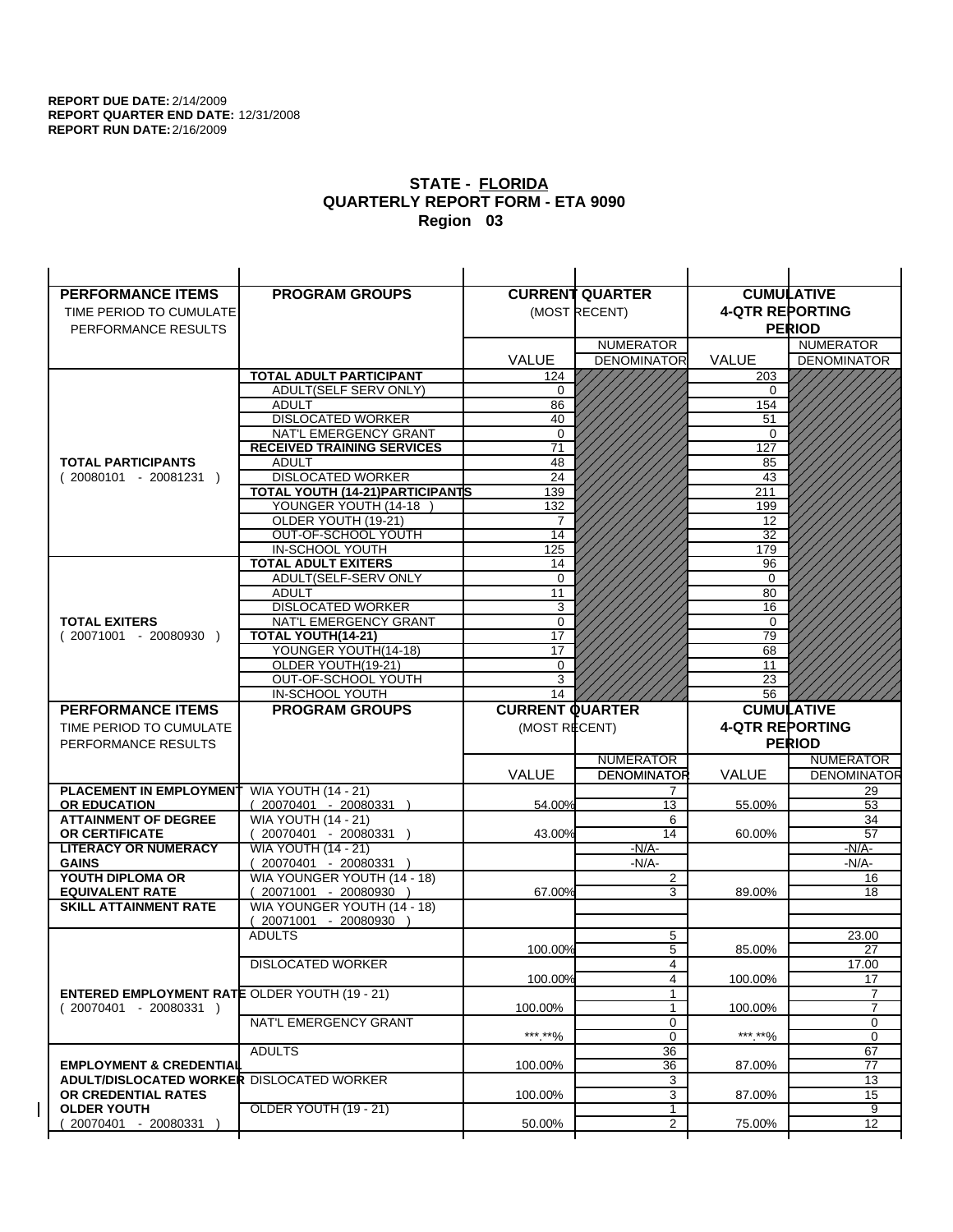$\mathbf I$ 

 $\bar{\Gamma}$ 

# **STATE - FLORIDA QUARTERLY REPORT FORM - ETA 9090 Region 03**

|                            | <b>ADULTS</b>            |              | 8            |              | 56           |
|----------------------------|--------------------------|--------------|--------------|--------------|--------------|
|                            |                          | 100.00%      | 8            | 93.00%       | 60           |
|                            | <b>DISLOCATED WORKER</b> |              |              |              | 20           |
| <b>RETENTION RATE</b>      |                          | $0.00\%$     |              | 87.00%       | 23           |
| 20061001<br>- 20070930     | OLDER YOUTH (19 - 21)    |              | 0            |              | 4            |
|                            |                          | $0.00\%$     |              | 67.00%       | 6            |
|                            | YOUNGER YOUTH (14 - 18)  |              | 3            |              | 12           |
|                            |                          | 33.00%       | 9            | 48.00%       | 25           |
|                            | NAT'L EMERGENCY GRANT    |              | 0            |              | 0            |
|                            |                          | *** **%      |              | *** **%      |              |
|                            | <b>ADULTS</b>            |              | \$108,598.50 |              | \$672,661.59 |
|                            |                          | \$10,859.85  | 10           | \$10,348.64  | 65           |
| <b>SIX MONTHS EARNINGS</b> | <b>DISLOCATED WORKER</b> |              | \$3,292.00   |              | \$268,173.40 |
| <b>INCREASE</b>            |                          | \$3,292.00   |              | \$11,659.71  | 23           |
| $-20070930$<br>20061001    | OLDER YOUTH (19 - 21)    |              | \$0.00       |              | \$53,270.00  |
|                            |                          | \$0.00       |              | \$13,317.50  |              |
|                            | NAT'L EMERGENCY GRANT    |              | \$0.00       |              | \$0.00       |
|                            |                          | $S*********$ | 0            | $S*********$ | $\Omega$     |
|                            |                          |              |              |              |              |

 $\mathbf{I}$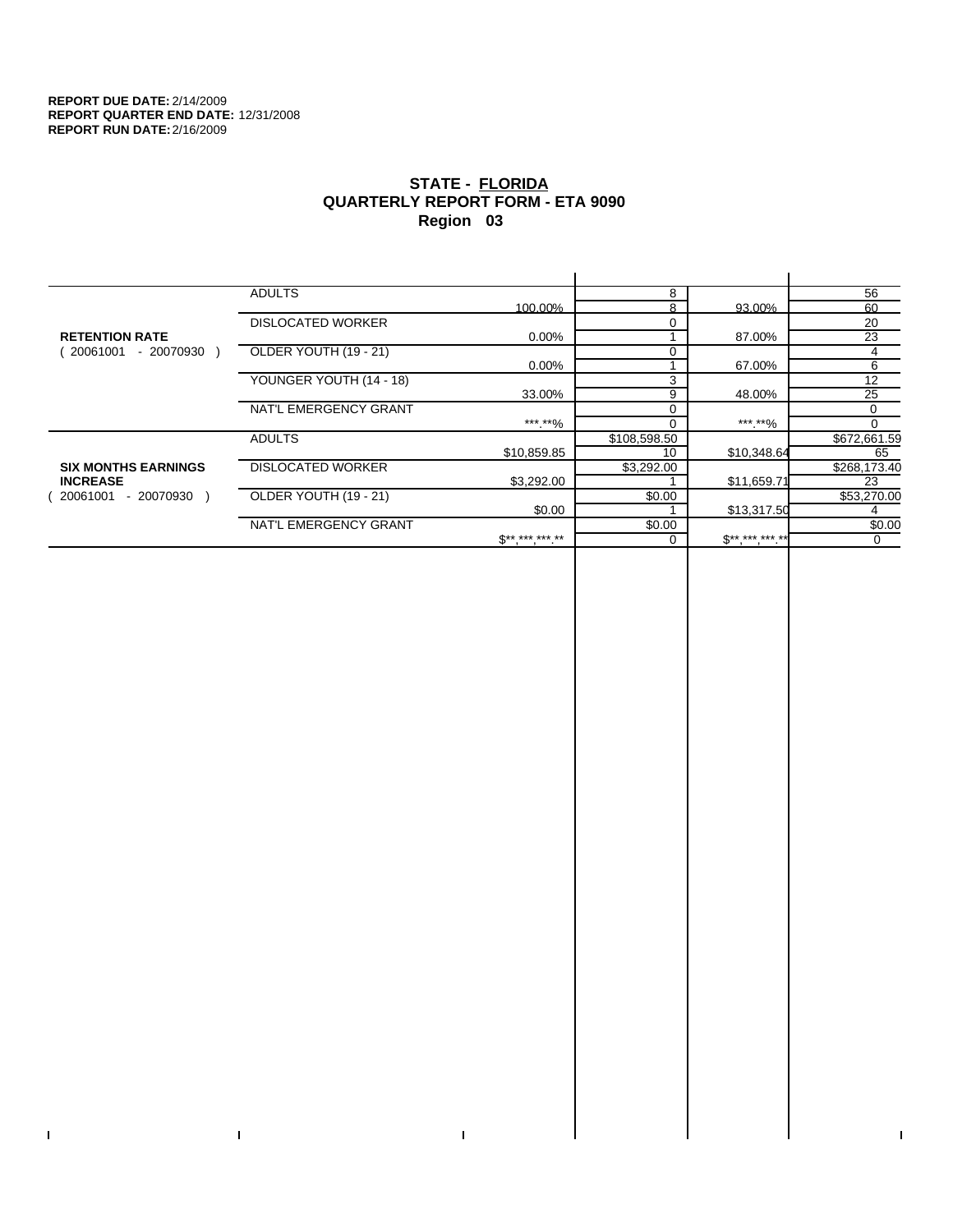| <b>PERFORMANCE ITEMS</b>                             | <b>PROGRAM GROUPS</b>                              |                        | <b>CURRENT QUARTER</b> |                        | <b>CUMULATIVE</b>         |
|------------------------------------------------------|----------------------------------------------------|------------------------|------------------------|------------------------|---------------------------|
| TIME PERIOD TO CUMULATE                              |                                                    |                        | (MOST RECENT)          | <b>4-QTR REPORTING</b> |                           |
| PERFORMANCE RESULTS                                  |                                                    |                        |                        |                        | <b>PERIOD</b>             |
|                                                      |                                                    |                        | <b>NUMERATOR</b>       |                        | <b>NUMERATOR</b>          |
|                                                      |                                                    | <b>VALUE</b>           | <b>DENOMINATOR</b>     | <b>VALUE</b>           | <b>DENOMINATOR</b>        |
|                                                      | <b>TOTAL ADULT PARTICIPANT</b>                     | 269                    |                        | 826                    |                           |
|                                                      | ADULT(SELF SERV ONLY)                              | 0                      |                        | 0                      |                           |
|                                                      | <b>ADULT</b>                                       | 257                    |                        | 794                    |                           |
|                                                      | <b>DISLOCATED WORKER</b>                           | 12                     |                        | 32                     |                           |
|                                                      | NAT'L EMERGENCY GRANT                              | $\Omega$               |                        | $\Omega$               |                           |
|                                                      | <b>RECEIVED TRAINING SERVICES</b>                  | 157                    |                        | 602                    |                           |
| <b>TOTAL PARTICIPANTS</b>                            | <b>ADULT</b>                                       | 149                    |                        | 585                    |                           |
| $(20080101 - 20081231)$                              | <b>DISLOCATED WORKER</b>                           | 8                      |                        | 17                     |                           |
|                                                      | <b>TOTAL YOUTH (14-21) PARTICIPANTS</b>            | 245                    |                        | 351                    |                           |
|                                                      | YOUNGER YOUTH (14-18                               | 211                    |                        | 286                    |                           |
|                                                      | OLDER YOUTH (19-21)<br>OUT-OF-SCHOOL YOUTH         | 34<br>$\overline{34}$  |                        | 65<br>64               |                           |
|                                                      | IN-SCHOOL YOUTH                                    | 211                    |                        | 287                    |                           |
|                                                      | <b>TOTAL ADULT EXITERS</b>                         | 65                     |                        | 664                    |                           |
|                                                      | ADULT(SELF-SERV ONLY                               | $\mathbf 0$            |                        | $\Omega$               |                           |
|                                                      | <b>ADULT</b>                                       | 55                     |                        | 640                    |                           |
|                                                      | <b>DISLOCATED WORKER</b>                           | 10                     |                        | 24                     |                           |
| <b>TOTAL EXITERS</b>                                 | NAT'L EMERGENCY GRANT                              | 0                      |                        | 0                      |                           |
| $(20071001 - 20080930)$                              | TOTAL YOUTH(14-21)                                 | 64                     |                        | 120                    |                           |
|                                                      | YOUNGER YOUTH(14-18)                               | 57                     |                        | 84                     |                           |
|                                                      | OLDER YOUTH(19-21)                                 | 7                      |                        | 36                     |                           |
|                                                      | OUT-OF-SCHOOL YOUTH                                | 7                      |                        | 36                     |                           |
|                                                      | IN-SCHOOL YOUTH                                    | 57                     |                        | 84                     |                           |
|                                                      |                                                    |                        |                        |                        |                           |
| <b>PERFORMANCE ITEMS</b>                             | <b>PROGRAM GROUPS</b>                              | <b>CURRENT QUARTER</b> |                        |                        | <b>CUMULATIVE</b>         |
| TIME PERIOD TO CUMULATE                              |                                                    | (MOST RECENT)          |                        | <b>4-QTR REPORTING</b> |                           |
| PERFORMANCE RESULTS                                  |                                                    |                        |                        |                        | <b>PERIOD</b>             |
|                                                      |                                                    |                        | <b>NUMERATOR</b>       |                        | <b>NUMERATOR</b>          |
|                                                      |                                                    | <b>VALUE</b>           | <b>DENOMINATOR</b>     | VALUE                  |                           |
| PLACEMENT IN EMPLOYMENT                              | <b>WIA YOUTH (14 - 21)</b>                         |                        | 4                      |                        | 63                        |
| <b>OR EDUCATION</b>                                  | $(20070401 - 20080331)$                            | 67.00%                 | 6                      | 91.00%                 | 69                        |
| <b>ATTAINMENT OF DEGREE</b>                          | <b>WIA YOUTH (14 - 21)</b>                         |                        | 10                     |                        | 73                        |
| <b>OR CERTIFICATE</b>                                | 20070401 - 20080331 )                              | 100.00%                | 10                     | 97.00%                 | 75                        |
| <b>LITERACY OR NUMERACY</b>                          | <b>WIA YOUTH (14 - 21)</b>                         |                        | $-N/A-$                |                        | $-N/A$ -                  |
| <b>GAINS</b>                                         | 20070401 - 20080331 )                              |                        | -N/A-                  |                        | -N/A-                     |
| YOUTH DIPLOMA OR<br><b>EQUIVALENT RATE</b>           | WIA YOUNGER YOUTH (14 - 18)<br>20071001 - 20080930 | 100.00%                | 26<br>26               | 98.00%                 | 46<br>47                  |
| <b>SKILL ATTAINMENT RATE</b>                         | WIA YOUNGER YOUTH (14 - 18)                        |                        |                        |                        |                           |
|                                                      | (20071001 - 20080930                               |                        |                        |                        |                           |
|                                                      | <b>ADULTS</b>                                      |                        | 43                     |                        | 242.00                    |
|                                                      |                                                    | 93.00%                 | 46                     | 97.00%                 | <b>DENOMINATOR</b><br>250 |
|                                                      | <b>DISLOCATED WORKER</b>                           |                        | $\overline{8}$         |                        | 24.00                     |
|                                                      |                                                    | 100.00%                | 8                      | 100.00%                | 24                        |
| <b>ENTERED EMPLOYMENT RATE OLDER YOUTH (19 - 21)</b> |                                                    |                        | 3                      |                        | 10                        |
| $(20070401 - 20080331)$                              |                                                    | 100.00%                | 3                      | 91.00%                 | 11                        |
|                                                      | NAT'L EMERGENCY GRANT                              |                        | 0                      |                        | 0                         |
|                                                      |                                                    | ***.**%                | 0                      | ***.**%                | $\mathbf 0$               |
| <b>EMPLOYMENT &amp; CREDENTIAL</b>                   | <b>ADULTS</b>                                      | 98.00%                 | 157<br>160             | 97.00%                 | 390<br>402                |
| <b>ADULT/DISLOCATED WORKER DISLOCATED WORKER</b>     |                                                    |                        | 4                      |                        | 14                        |
| OR CREDENTIAL RATES                                  |                                                    | 80.00%                 | 5                      | 88.00%                 | 16                        |
| <b>OLDER YOUTH</b>                                   | <b>OLDER YOUTH (19 - 21)</b>                       |                        | 7                      |                        | $\overline{14}$           |
| 20070401 - 20080331                                  |                                                    | 100.00%                | 7                      | 74.00%                 | 19                        |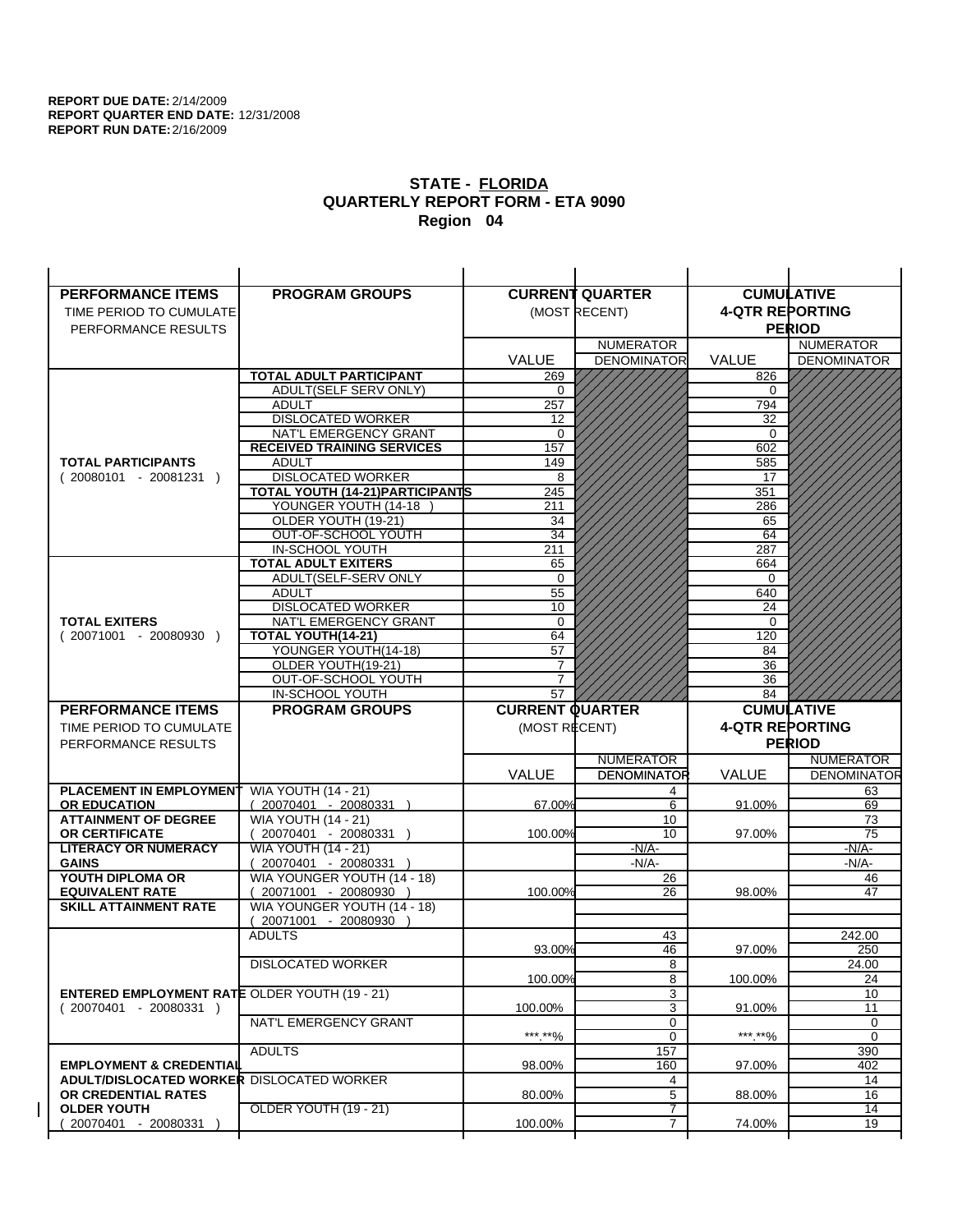$\bar{\mathbf{I}}$ 

 $\Gamma$ 

# **STATE - FLORIDA QUARTERLY REPORT FORM - ETA 9090 Region 04**

|                            | <b>ADULTS</b>            |              | 93             |             | 390            |
|----------------------------|--------------------------|--------------|----------------|-------------|----------------|
|                            |                          | 89.00%       | 104            | 95.00%      | 412            |
|                            | <b>DISLOCATED WORKER</b> |              | 3              |             | 18             |
| <b>RETENTION RATE</b>      |                          | 100.00%      | 3              | 95.00%      | 19             |
| - 20070930<br>20061001     | OLDER YOUTH (19 - 21)    |              |                |             | 18             |
|                            |                          | 100.00%      |                | 100.00%     | 18             |
|                            | YOUNGER YOUTH (14 - 18)  |              | 27             |             | 35             |
|                            |                          | 84.00%       | 32             | 81.00%      | 43             |
|                            | NAT'L EMERGENCY GRANT    |              |                |             |                |
|                            |                          | ***.**%      |                | 100.00%     |                |
|                            | <b>ADULTS</b>            |              | \$1,767,301.13 |             | \$8,238,112.52 |
|                            |                          | \$16,831.44  | 105            | \$19,708.40 | 418            |
| <b>SIX MONTHS EARNINGS</b> | <b>DISLOCATED WORKER</b> |              | \$38,885.00    |             | \$214,585.21   |
| <b>INCREASE</b>            |                          | \$12,961.67  |                | \$11,293.96 | 19             |
| $-20070930$<br>20061001    | OLDER YOUTH (19 - 21)    |              | \$464.00       |             | \$139,900.38   |
|                            |                          | \$464.00     |                | \$7,772.24  | 18             |
|                            | NAT'L EMERGENCY GRANT    |              | \$0.00         |             | \$6,339.00     |
|                            |                          | $S*********$ | $\Omega$       | \$6,339.00  |                |
|                            |                          |              |                |             |                |

 $\bar{\Gamma}$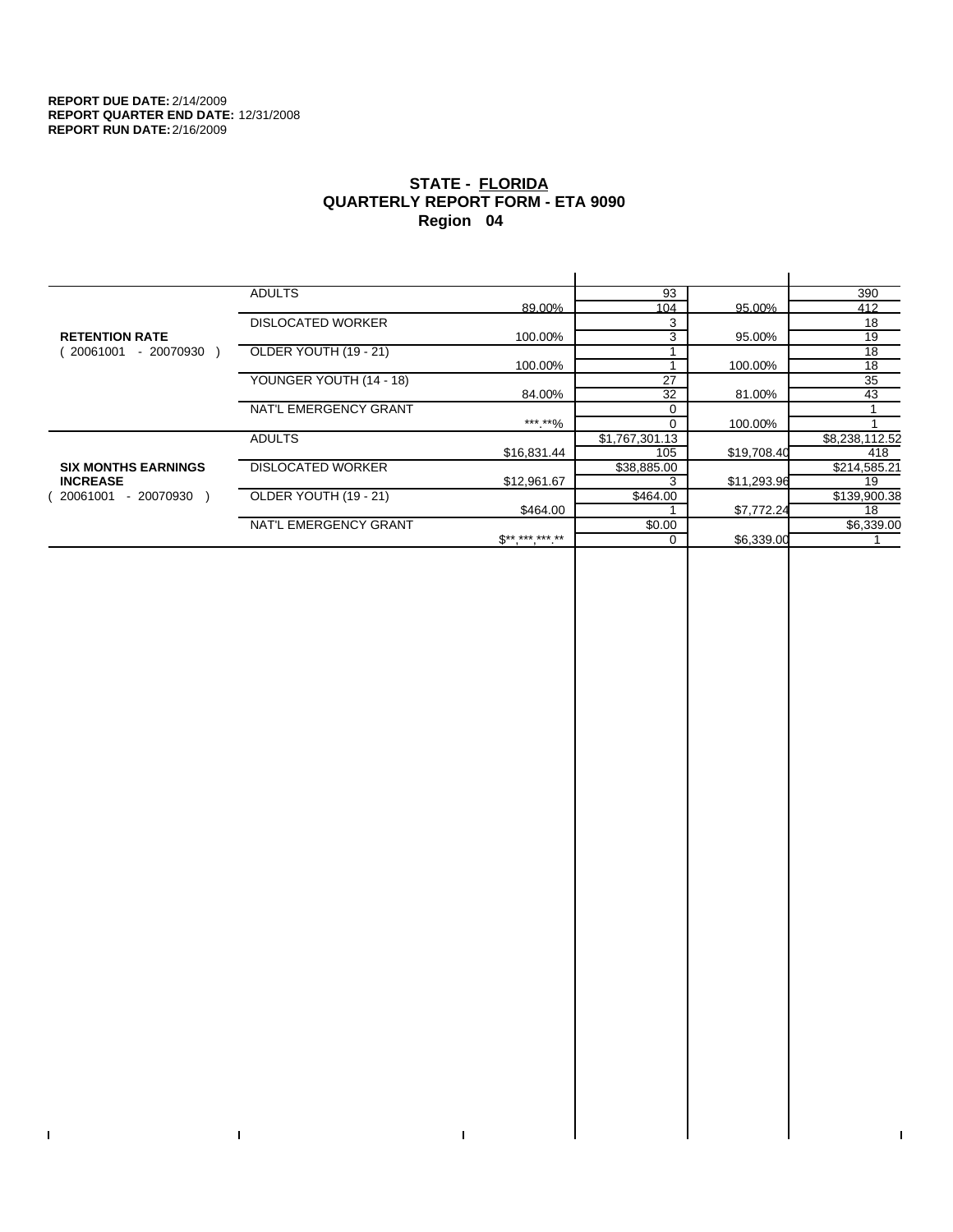$\overline{1}$ 

| <b>PERFORMANCE ITEMS</b>                                                        | <b>PROGRAM GROUPS</b>                             |                        | <b>CURRENT QUARTER</b> |                        | <b>CUMULATIVE</b>  |
|---------------------------------------------------------------------------------|---------------------------------------------------|------------------------|------------------------|------------------------|--------------------|
| TIME PERIOD TO CUMULATE                                                         |                                                   |                        | (MOST RECENT)          | <b>4-QTR REPORTING</b> |                    |
| PERFORMANCE RESULTS                                                             |                                                   |                        |                        |                        | <b>PERIOD</b>      |
|                                                                                 |                                                   |                        | <b>NUMERATOR</b>       |                        | <b>NUMERATOR</b>   |
|                                                                                 |                                                   | <b>VALUE</b>           | <b>DENOMINATOR</b>     | <b>VALUE</b>           | <b>DENOMINATOR</b> |
|                                                                                 | <b>TOTAL ADULT PARTICIPANT</b>                    | 91                     |                        | 115                    |                    |
|                                                                                 | <b>ADULT(SELF SERV ONLY)</b>                      | $\mathbf 0$            |                        | 0                      |                    |
|                                                                                 | <b>ADULT</b>                                      | 80                     |                        | 101                    |                    |
|                                                                                 | <b>DISLOCATED WORKER</b>                          | 13                     |                        | 17                     |                    |
|                                                                                 | NAT'L EMERGENCY GRANT                             | 0                      |                        | $\Omega$               |                    |
|                                                                                 | <b>RECEIVED TRAINING SERVICES</b>                 | 56                     |                        | 71                     |                    |
| <b>TOTAL PARTICIPANTS</b>                                                       | <b>ADULT</b>                                      | 53                     |                        | 65                     |                    |
| $(20080101 - 20081231)$                                                         | <b>DISLOCATED WORKER</b>                          | 4                      |                        | $\overline{7}$         |                    |
|                                                                                 | <b>TOTAL YOUTH (14-21) PARTICIPANTS</b>           | 177                    |                        | 209                    |                    |
|                                                                                 | YOUNGER YOUTH (14-18<br>OLDER YOUTH (19-21)       | 106<br>71              |                        | 124<br>85              |                    |
|                                                                                 | OUT-OF-SCHOOL YOUTH                               | 120                    |                        | 139                    |                    |
|                                                                                 | IN-SCHOOL YOUTH                                   | 57                     |                        | 70                     |                    |
|                                                                                 | <b>TOTAL ADULT EXITERS</b>                        | $\overline{7}$         |                        | 36                     |                    |
|                                                                                 | ADULT(SELF-SERV ONLY                              | 0                      |                        | $\mathbf{1}$           |                    |
|                                                                                 | <b>ADULT</b>                                      | 5                      |                        | 30                     |                    |
|                                                                                 | <b>DISLOCATED WORKER</b>                          | $\overline{2}$         |                        | $\overline{7}$         |                    |
| <b>TOTAL EXITERS</b>                                                            | NAT'L EMERGENCY GRANT                             | 0                      |                        | $\mathbf 0$            |                    |
| $(20071001 - 20080930)$                                                         | <b>TOTAL YOUTH(14-21)</b>                         | 7                      |                        | 36                     |                    |
|                                                                                 | YOUNGER YOUTH(14-18)                              | 4                      |                        | 21                     |                    |
|                                                                                 | OLDER YOUTH(19-21)                                | 3                      |                        | 15                     |                    |
|                                                                                 | OUT-OF-SCHOOL YOUTH<br>IN-SCHOOL YOUTH            | 5<br>$\overline{2}$    |                        | 20<br>16               |                    |
|                                                                                 |                                                   |                        |                        |                        |                    |
|                                                                                 |                                                   |                        |                        |                        |                    |
| <b>PERFORMANCE ITEMS</b>                                                        | <b>PROGRAM GROUPS</b>                             | <b>CURRENT QUARTER</b> |                        |                        | <b>CUMULATIVE</b>  |
| TIME PERIOD TO CUMULATE                                                         |                                                   | (MOST RECENT)          |                        | <b>4-QTR REPORTING</b> |                    |
| PERFORMANCE RESULTS                                                             |                                                   |                        |                        |                        | <b>PERIOD</b>      |
|                                                                                 |                                                   |                        | <b>NUMERATOR</b>       |                        | <b>NUMERATOR</b>   |
|                                                                                 |                                                   | <b>VALUE</b>           | <b>DENOMINATOR</b>     | <b>VALUE</b>           | <b>DENOMINATOR</b> |
| <b>PLACEMENT IN EMPLOYMENT</b>                                                  | <b>WIA YOUTH (14 - 21)</b>                        |                        | 2                      |                        | 66                 |
| <b>OR EDUCATION</b>                                                             | $(20070401 - 20080331)$                           | 100.00%                | $\overline{2}$         | 40.00%                 | 165                |
| <b>ATTAINMENT OF DEGREE</b><br><b>OR CERTIFICATE</b>                            | <b>WIA YOUTH (14 - 21)</b>                        | 100.00%                | 3<br>3                 | 25.00%                 | 38<br>155          |
| <b>LITERACY OR NUMERACY</b>                                                     | $(20070401 - 20080331)$                           |                        | $-N/A-$                |                        | -N/A-              |
| <b>GAINS</b>                                                                    | <b>WIA YOUTH (14 - 21)</b><br>20070401 - 20080331 |                        | $-N/A-$                |                        | $-N/A-$            |
| YOUTH DIPLOMA OR                                                                | WIA YOUNGER YOUTH (14 - 18)                       |                        | 3                      |                        | 11                 |
| <b>EQUIVALENT RATE</b>                                                          | 20071001 - 20080930 )                             | 100.00%                | 3                      | 85.00%                 | 13                 |
| <b>SKILL ATTAINMENT RATE</b>                                                    | WIA YOUNGER YOUTH (14 - 18)                       |                        |                        |                        |                    |
|                                                                                 | (20071001 - 20080930                              |                        |                        |                        |                    |
|                                                                                 | <b>ADULTS</b>                                     |                        | 1                      |                        | 35.00              |
|                                                                                 |                                                   | 50.00%                 | 2                      | 61.00%                 | 57                 |
|                                                                                 | <b>DISLOCATED WORKER</b>                          |                        | $\mathbf{1}$           |                        | 22.00              |
|                                                                                 |                                                   | 100.00%                | $\mathbf{1}$<br>0      | 85.00%                 | 26                 |
| <b>ENTERED EMPLOYMENT RATE OLDER YOUTH (19 - 21)</b><br>$(20070401 - 20080331)$ |                                                   | *** **%                | 0                      | 53.00%                 | 10<br>19           |
|                                                                                 | NAT'L EMERGENCY GRANT                             |                        | 0                      |                        | 1                  |
|                                                                                 |                                                   | ***.**%                | 0                      | 50.00%                 | 2                  |
|                                                                                 | <b>ADULTS</b>                                     |                        | 4                      |                        | 40                 |
| <b>EMPLOYMENT &amp; CREDENTIAL</b>                                              |                                                   | 100.00%                | 4                      | 52.00%                 | $\overline{77}$    |
| <b>ADULT/DISLOCATED WORKER DISLOCATED WORKER</b>                                |                                                   |                        | 1                      |                        | 8                  |
| OR CREDENTIAL RATES                                                             |                                                   | 100.00%                | $\mathbf{1}$           | 40.00%                 | 20                 |
| <b>OLDER YOUTH</b><br>20070401 - 20080331                                       | <b>OLDER YOUTH (19 - 21)</b>                      | 100.00%                | 1<br>1                 | 36.00%                 | 9<br>25            |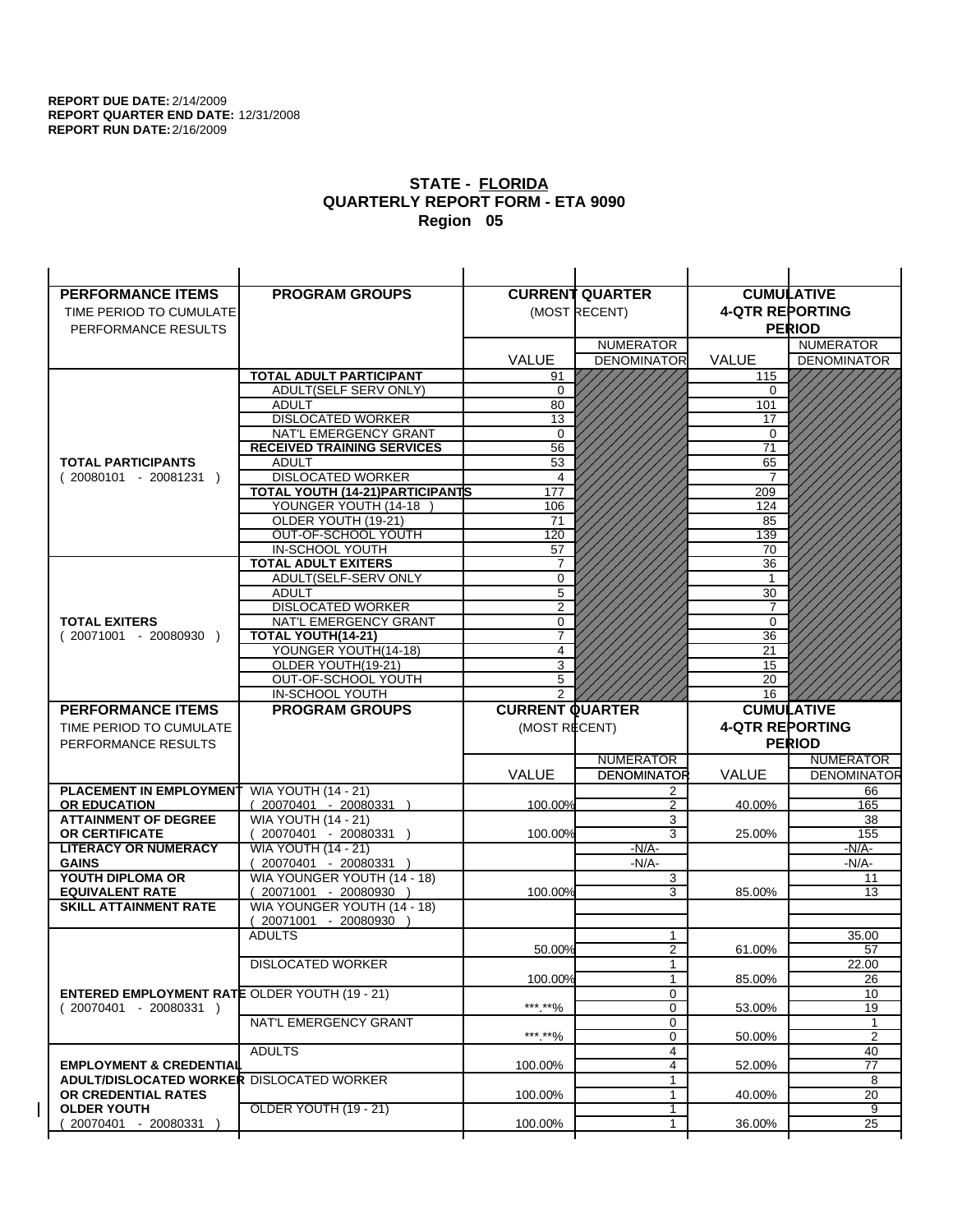$\mathbf I$ 

 $\bar{\Gamma}$ 

# **STATE - FLORIDA QUARTERLY REPORT FORM - ETA 9090 Region 05**

|                            | <b>ADULTS</b>            |             | 32           |            | 174            |
|----------------------------|--------------------------|-------------|--------------|------------|----------------|
|                            |                          | 91.00%      | 35           | 87.00%     | 199            |
|                            | <b>DISLOCATED WORKER</b> |             | 2            |            | 59             |
| <b>RETENTION RATE</b>      |                          | 50.00%      | 4            | 82.00%     | 72             |
| - 20070930<br>20061001     | OLDER YOUTH (19 - 21)    |             | 4            |            | 44             |
|                            |                          | 100.00%     | 4            | 85.00%     | 52             |
|                            | YOUNGER YOUTH (14 - 18)  |             | 2            |            | 57             |
|                            |                          | 100.00%     | 2            | 58.00%     | 99             |
|                            | NAT'L EMERGENCY GRANT    |             | 0            |            | 3              |
|                            |                          | ***.**%     |              | 100.00%    | 3              |
|                            | <b>ADULTS</b>            |             | \$635,972.67 |            | \$2,503,271.61 |
|                            |                          | \$16,736.12 | 38           | \$8,316.52 | 301            |
| <b>SIX MONTHS EARNINGS</b> | <b>DISLOCATED WORKER</b> |             | \$26,080.50  |            | \$863,406.64   |
| <b>INCREASE</b>            |                          | \$5,216.10  | 5            | \$7,317.01 | 118            |
| 20061001<br>$-20070930$    | OLDER YOUTH (19 - 21)    |             | \$15,208.00  |            | \$245,721.84   |
|                            |                          | \$5.069.33  | 3            | \$4,818.08 | 51             |
|                            | NAT'L EMERGENCY GRANT    |             | \$77.00      |            | \$48,951.57    |
|                            |                          | \$77.00     |              | \$6,993.08 |                |
|                            |                          |             |              |            |                |

 $\bar{\Gamma}$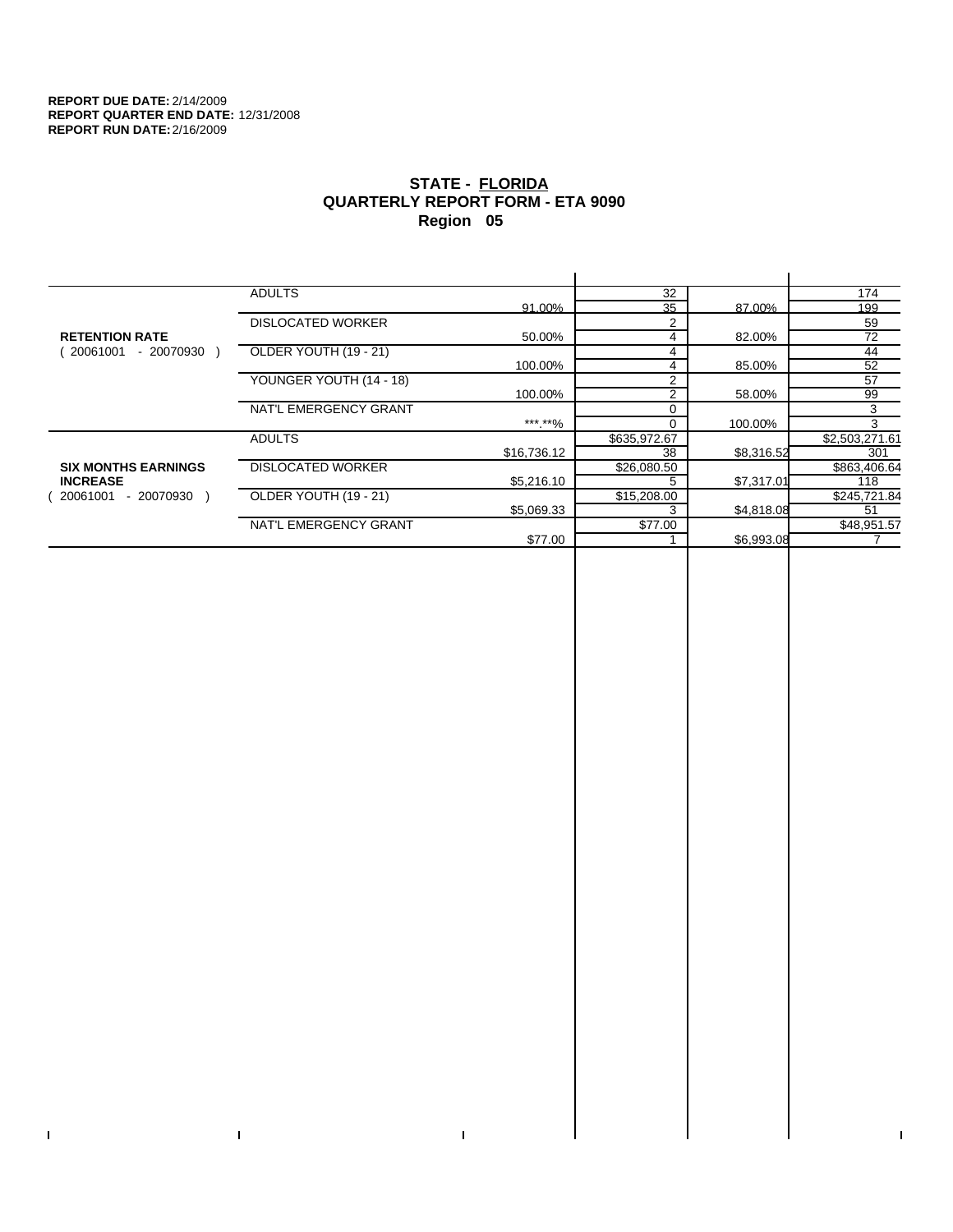| <b>PERFORMANCE ITEMS</b>                               | <b>PROGRAM GROUPS</b>                                               |                        | <b>CURRENT QUARTER</b>       |                        | <b>CUMULATIVE</b>  |
|--------------------------------------------------------|---------------------------------------------------------------------|------------------------|------------------------------|------------------------|--------------------|
| TIME PERIOD TO CUMULATE                                |                                                                     |                        | (MOST RECENT)                | <b>4-QTR REPORTING</b> |                    |
| PERFORMANCE RESULTS                                    |                                                                     |                        |                              |                        | <b>PERIOD</b>      |
|                                                        |                                                                     |                        | <b>NUMERATOR</b>             |                        | <b>NUMERATOR</b>   |
|                                                        |                                                                     | <b>VALUE</b>           | <b>DENOMINATOR</b>           | <b>VALUE</b>           | <b>DENOMINATOR</b> |
|                                                        | <b>TOTAL ADULT PARTICIPANT</b>                                      | 79                     |                              | 119                    |                    |
|                                                        | ADULT(SELF SERV ONLY)                                               | 9                      |                              | 9                      |                    |
|                                                        | <b>ADULT</b>                                                        | 74                     |                              | 109                    |                    |
|                                                        | <b>DISLOCATED WORKER</b>                                            | 7                      |                              | 13                     |                    |
|                                                        | NAT'L EMERGENCY GRANT                                               | $\Omega$               |                              | $\Omega$               |                    |
|                                                        | <b>RECEIVED TRAINING SERVICES</b>                                   | 35                     |                              | 56                     |                    |
| <b>TOTAL PARTICIPANTS</b>                              | <b>ADULT</b>                                                        | 34                     |                              | 53                     |                    |
| $(20080101 - 20081231)$                                | <b>DISLOCATED WORKER</b><br><b>TOTAL YOUTH (14-21) PARTICIPANTS</b> | $\mathbf 1$            |                              | 4                      |                    |
|                                                        | YOUNGER YOUTH (14-18                                                | 37<br>27               |                              | 61<br>47               |                    |
|                                                        | OLDER YOUTH (19-21)                                                 | 10                     |                              | 14                     |                    |
|                                                        | OUT-OF-SCHOOL YOUTH                                                 | $\overline{14}$        |                              | $\overline{23}$        |                    |
|                                                        | IN-SCHOOL YOUTH                                                     | $\overline{23}$        |                              | 38                     |                    |
|                                                        | <b>TOTAL ADULT EXITERS</b>                                          | 7                      |                              | 55                     |                    |
|                                                        | ADULT(SELF-SERV ONLY                                                | $\Omega$               |                              | $\overline{2}$         |                    |
|                                                        | <b>ADULT</b>                                                        | 6                      |                              | 48                     |                    |
|                                                        | <b>DISLOCATED WORKER</b>                                            | 1                      |                              | 8                      |                    |
| <b>TOTAL EXITERS</b>                                   | NAT'L EMERGENCY GRANT                                               | 0                      |                              | $\mathbf 0$            |                    |
| $(20071001 - 20080930)$                                | TOTAL YOUTH(14-21)<br>YOUNGER YOUTH(14-18)                          | 10<br>9                |                              | 29<br>23               |                    |
|                                                        | OLDER YOUTH(19-21)                                                  |                        |                              | 6                      |                    |
|                                                        | OUT-OF-SCHOOL YOUTH                                                 | 4                      |                              | 11                     |                    |
|                                                        | IN-SCHOOL YOUTH                                                     | 6                      |                              | 18                     |                    |
|                                                        |                                                                     |                        |                              |                        |                    |
| <b>PERFORMANCE ITEMS</b>                               | <b>PROGRAM GROUPS</b>                                               | <b>CURRENT QUARTER</b> |                              |                        | <b>CUMULATIVE</b>  |
| TIME PERIOD TO CUMULATE                                |                                                                     | (MOST RECENT)          |                              | <b>4-QTR REPORTING</b> |                    |
| PERFORMANCE RESULTS                                    |                                                                     |                        |                              |                        | <b>PERIOD</b>      |
|                                                        |                                                                     |                        | <b>NUMERATOR</b>             |                        | <b>NUMERATOR</b>   |
|                                                        |                                                                     | <b>VALUE</b>           | <b>DENOMINATOR</b>           | VALUE                  | <b>DENOMINATOR</b> |
| PLACEMENT IN EMPLOYMENT                                | <b>WIA YOUTH (14 - 21)</b>                                          |                        | 4                            |                        | 11                 |
| <b>OR EDUCATION</b>                                    | $(20070401 - 20080331)$                                             | 100.00%                | 4                            | 55.00%                 | 20                 |
| <b>ATTAINMENT OF DEGREE</b>                            | <b>WIA YOUTH (14 - 21)</b>                                          |                        | 2                            |                        | 10                 |
| <b>OR CERTIFICATE</b>                                  | 20070401 - 20080331 )                                               | 50.00%                 | 4                            | 50.00%                 | 20                 |
| <b>LITERACY OR NUMERACY</b>                            | <b>WIA YOUTH (14 - 21)</b>                                          |                        | $-N/A-$                      |                        | $-N/A$ -           |
| <b>GAINS</b>                                           | 20070401 - 20080331 )                                               |                        | $-N/A-$                      |                        | -N/A-              |
| YOUTH DIPLOMA OR                                       | WIA YOUNGER YOUTH (14 - 18)                                         |                        | $\overline{\mathbf{c}}$<br>3 |                        | 10<br>13           |
| <b>EQUIVALENT RATE</b><br><b>SKILL ATTAINMENT RATE</b> | 20071001 - 20080930<br>WIA YOUNGER YOUTH (14 - 18)                  | 67.00%                 |                              | 77.00%                 |                    |
|                                                        | (20071001 - 20080930                                                |                        |                              |                        |                    |
|                                                        | <b>ADULTS</b>                                                       |                        | 10                           |                        | 51.00              |
|                                                        |                                                                     | 100.00%                | 10                           | 66.00%                 | 77                 |
|                                                        | <b>DISLOCATED WORKER</b>                                            |                        | $\overline{2}$               |                        | 11.00              |
|                                                        |                                                                     | 100.00%                | 2                            | 92.00%                 | 12                 |
| <b>ENTERED EMPLOYMENT RATE OLDER YOUTH (19 - 21)</b>   |                                                                     |                        | 1                            |                        | 2                  |
| $(20070401 - 20080331)$                                |                                                                     | 100.00%                | 1                            | 29.00%                 | 7                  |
|                                                        | NAT'L EMERGENCY GRANT                                               | ***.**%                | 0<br>0                       | ***.**%                | 0<br>0             |
|                                                        | <b>ADULTS</b>                                                       |                        | 8                            |                        | 25                 |
| <b>EMPLOYMENT &amp; CREDENTIAL</b>                     |                                                                     | 100.00%                | 8                            | 36.00%                 | 70                 |
| <b>ADULT/DISLOCATED WORKER DISLOCATED WORKER</b>       |                                                                     |                        | 0                            |                        | 5                  |
| OR CREDENTIAL RATES                                    |                                                                     | ***.**%                | 0                            | 100.00%                | 5                  |
| <b>OLDER YOUTH</b><br>20070401 - 20080331              | <b>OLDER YOUTH (19 - 21)</b>                                        | 50.00%                 | 1<br>2                       | 22.00%                 | 2<br>9             |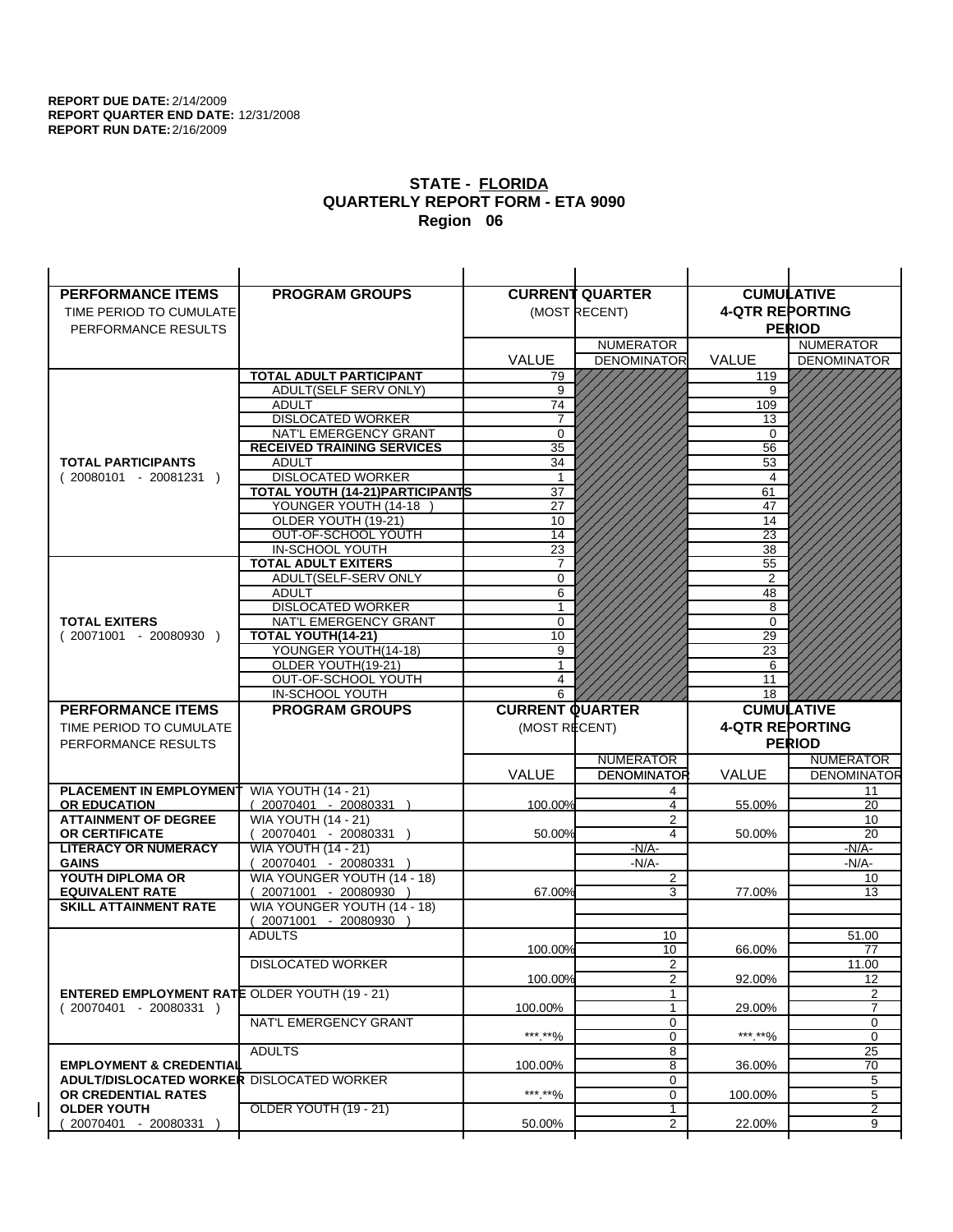$\bar{\mathbf{I}}$ 

 $\mathbf{I}$ 

# **STATE - FLORIDA QUARTERLY REPORT FORM - ETA 9090 Region 06**

|                            | <b>ADULTS</b>            |                     | 4           |             | 75           |
|----------------------------|--------------------------|---------------------|-------------|-------------|--------------|
|                            |                          | 80.00%              |             | 86.00%      | 87           |
|                            | <b>DISLOCATED WORKER</b> |                     |             |             | 22           |
| <b>RETENTION RATE</b>      |                          | ***.**%             |             | 92.00%      | 24           |
| - 20070930<br>20061001     | OLDER YOUTH (19 - 21)    |                     |             |             | 11           |
|                            |                          | 100.00%             |             | 85.00%      | 13           |
|                            | YOUNGER YOUTH (14 - 18)  |                     |             |             | 13           |
|                            |                          | ***.**%             |             | 72.00%      | 18           |
|                            | NAT'L EMERGENCY GRANT    |                     |             |             | 0            |
|                            |                          | ***.**%             |             | *** **%     | 0            |
|                            | <b>ADULTS</b>            |                     | \$74,480.23 |             | \$943,933.67 |
|                            |                          | \$12,413.37         | 6           | \$7,999.44  | 118          |
| <b>SIX MONTHS EARNINGS</b> | <b>DISLOCATED WORKER</b> |                     | \$0.00      |             | \$315,909.48 |
| <b>INCREASE</b>            |                          | $S^{**}$ *** *** ** |             | \$12,150.36 | 26           |
| - 20070930<br>20061001     | OLDER YOUTH (19 - 21)    |                     | \$8,088.39  |             | \$71,782.18  |
|                            |                          | \$8,088.39          |             | \$5,981.85  | 12           |
|                            | NAT'L EMERGENCY GRANT    |                     | \$0.00      |             | \$0.00       |
|                            |                          | $S*********$        |             | $$********$ | $\Omega$     |
|                            |                          |                     |             |             |              |

 $\bar{\Gamma}$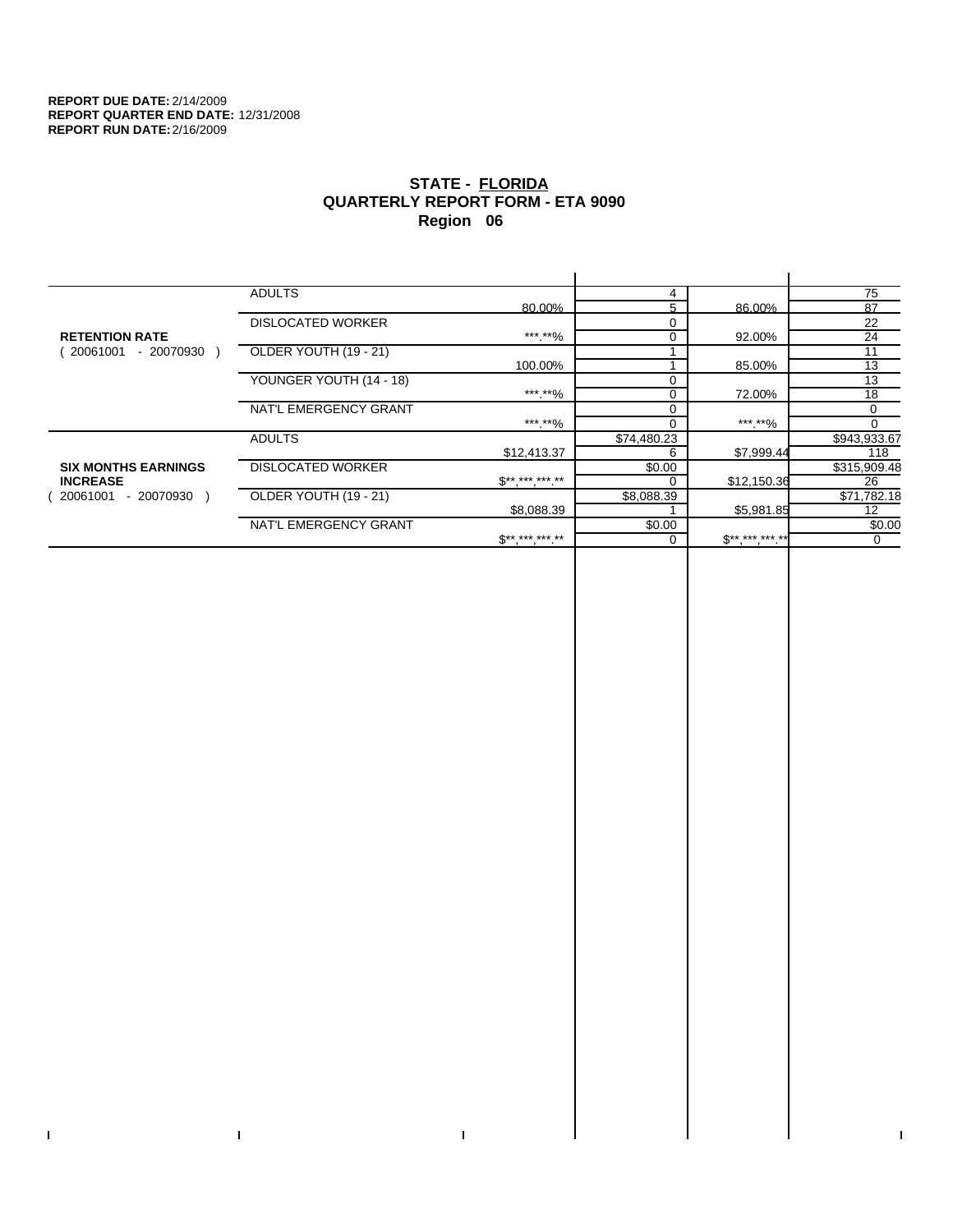| <b>PERFORMANCE ITEMS</b>                             | <b>PROGRAM GROUPS</b>                         |                        | <b>CURRENT QUARTER</b> |                        | <b>CUMULATIVE</b>  |
|------------------------------------------------------|-----------------------------------------------|------------------------|------------------------|------------------------|--------------------|
| TIME PERIOD TO CUMULATE                              |                                               |                        | (MOST RECENT)          | <b>4-QTR REPORTING</b> |                    |
| PERFORMANCE RESULTS                                  |                                               |                        |                        |                        | <b>PERIOD</b>      |
|                                                      |                                               |                        | <b>NUMERATOR</b>       |                        | <b>NUMERATOR</b>   |
|                                                      |                                               | <b>VALUE</b>           | <b>DENOMINATOR</b>     | VALUE                  | <b>DENOMINATOR</b> |
|                                                      | <b>TOTAL ADULT PARTICIPANT</b>                | 126                    |                        | 200                    |                    |
|                                                      | <b>ADULT(SELF SERV ONLY)</b>                  | 0                      |                        | 0                      |                    |
|                                                      | <b>ADULT</b>                                  | 114                    |                        | 177                    |                    |
|                                                      | <b>DISLOCATED WORKER</b>                      | 13                     |                        | 24                     |                    |
|                                                      | NAT'L EMERGENCY GRANT                         | 0                      |                        | 0                      |                    |
|                                                      | <b>RECEIVED TRAINING SERVICES</b>             | 70                     |                        | 135                    |                    |
| <b>TOTAL PARTICIPANTS</b>                            | <b>ADULT</b>                                  | 68                     |                        | 128                    |                    |
| $(20080101 - 20081231)$                              | <b>DISLOCATED WORKER</b>                      | 3                      |                        | 8                      |                    |
|                                                      | TOTAL YOUTH (14-21) PARTICIPANTS              | 139                    |                        | 172                    |                    |
|                                                      | YOUNGER YOUTH (14-18                          | 105                    |                        | 130                    |                    |
|                                                      | OLDER YOUTH (19-21)                           | 34                     |                        | 42                     |                    |
|                                                      | OUT-OF-SCHOOL YOUTH                           | 55                     |                        | $\overline{71}$        |                    |
|                                                      | IN-SCHOOL YOUTH<br><b>TOTAL ADULT EXITERS</b> | 84<br>33               |                        | 101<br>91              |                    |
|                                                      | ADULT(SELF-SERV ONLY                          | $\mathbf 0$            |                        | 0                      |                    |
|                                                      | <b>ADULT</b>                                  | 32                     |                        | 79                     |                    |
|                                                      | <b>DISLOCATED WORKER</b>                      | 1                      |                        | 12                     |                    |
| <b>TOTAL EXITERS</b>                                 | NAT'L EMERGENCY GRANT                         | 0                      |                        | 0                      |                    |
| $(20071001 - 20080930)$                              | TOTAL YOUTH(14-21)                            | 11                     |                        | 45                     |                    |
|                                                      | YOUNGER YOUTH(14-18)                          | 9                      |                        | 30                     |                    |
|                                                      | OLDER YOUTH(19-21)                            | $\overline{2}$         |                        | 15                     |                    |
|                                                      | OUT-OF-SCHOOL YOUTH                           | 5                      |                        | 25                     |                    |
|                                                      | IN-SCHOOL YOUTH                               | 6                      |                        | 20                     |                    |
|                                                      |                                               |                        |                        |                        |                    |
| <b>PERFORMANCE ITEMS</b>                             | <b>PROGRAM GROUPS</b>                         | <b>CURRENT QUARTER</b> |                        |                        | <b>CUMULATIVE</b>  |
| TIME PERIOD TO CUMULATE                              |                                               | (MOST RECENT)          |                        | <b>4-QTR REPORTING</b> |                    |
| PERFORMANCE RESULTS                                  |                                               |                        |                        |                        | <b>PERIOD</b>      |
|                                                      |                                               |                        | <b>NUMERATOR</b>       |                        | <b>NUMERATOR</b>   |
|                                                      |                                               | <b>VALUE</b>           | <b>DENOMINATOR</b>     | <b>VALUE</b>           | <b>DENOMINATOR</b> |
| <b>PLACEMENT IN EMPLOYMENT</b>                       | <b>WIA YOUTH (14 - 21)</b>                    |                        | 5                      |                        | 35                 |
| <b>OR EDUCATION</b>                                  | $(20070401 - 20080331)$                       | 71.00%                 | $\overline{7}$         | 69.00%                 | 51                 |
| <b>ATTAINMENT OF DEGREE</b>                          | <b>WIA YOUTH (14 - 21)</b>                    |                        | $\mathbf{1}$           |                        | 39                 |
| <b>OR CERTIFICATE</b>                                | $(20070401 - 20080331)$                       | 17.00%                 | 6                      | 70.00%                 | 56                 |
| <b>LITERACY OR NUMERACY</b>                          | <b>WIA YOUTH (14 - 21)</b>                    |                        | $-N/A-$                |                        | $-N/A$ -           |
| <b>GAINS</b>                                         | 20070401 - 20080331                           |                        | $-N/A$ -               |                        | $-N/A-$            |
| YOUTH DIPLOMA OR                                     | WIA YOUNGER YOUTH (14 - 18)                   |                        | 3                      |                        | 17                 |
| <b>EQUIVALENT RATE</b>                               | 20071001 - 20080930 )                         | 33.00%                 | 9                      | 63.00%                 | 27                 |
| <b>SKILL ATTAINMENT RATE</b>                         | WIA YOUNGER YOUTH (14 - 18)                   |                        |                        |                        |                    |
|                                                      | (20071001 - 20080930                          |                        |                        |                        |                    |
|                                                      | <b>ADULTS</b>                                 |                        | 8<br>8                 | 100.00%                | 41.00              |
|                                                      |                                               | 100.00%                |                        |                        | 41                 |
|                                                      | <b>DISLOCATED WORKER</b>                      | 100.00%                | $\overline{3}$<br>3    | 100.00%                | 9.00<br>9          |
| <b>ENTERED EMPLOYMENT RATE OLDER YOUTH (19 - 21)</b> |                                               |                        | 2                      |                        | $\overline{7}$     |
| $(20070401 - 20080331)$                              |                                               | 67.00%                 | 3                      | 70.00%                 | 10                 |
|                                                      | NAT'L EMERGENCY GRANT                         |                        | 0                      |                        | 0                  |
|                                                      |                                               | ***.**%                | 0                      | *** **%                | 0                  |
|                                                      | <b>ADULTS</b>                                 |                        | 10                     |                        | 82                 |
| <b>EMPLOYMENT &amp; CREDENTIAL</b>                   |                                               | 83.00%                 | $\overline{12}$        | 94.00%                 | 87                 |
| <b>ADULT/DISLOCATED WORKER DISLOCATED WORKER</b>     |                                               |                        | 1                      |                        | 4                  |
| OR CREDENTIAL RATES                                  |                                               | 100.00%                | $\mathbf{1}$           | 80.00%                 | 5                  |
| <b>OLDER YOUTH</b><br>20070401 - 20080331            | <b>OLDER YOUTH (19 - 21)</b>                  | 33.00%                 | 1<br>3                 | 50.00%                 | 6<br>12            |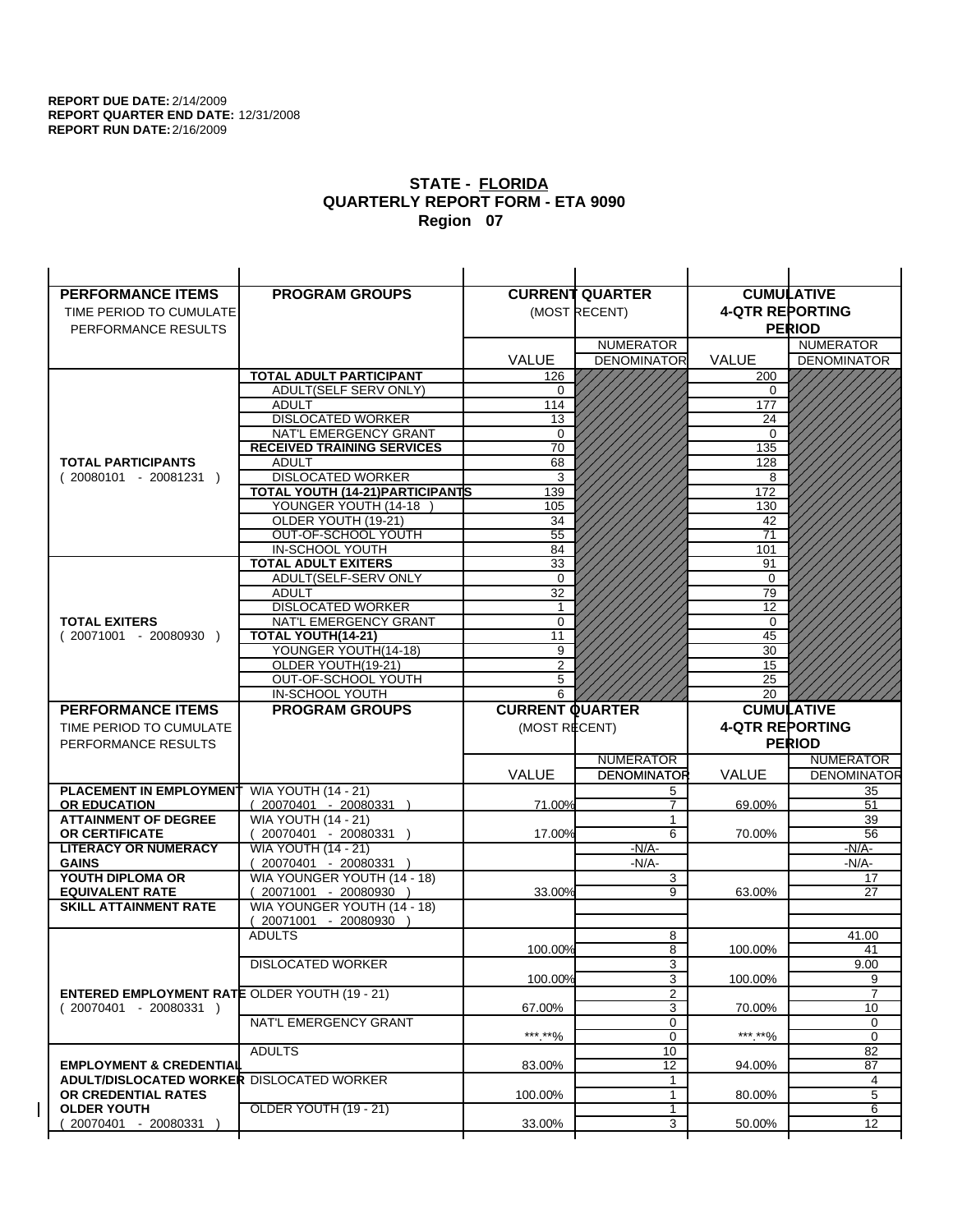$\bar{\mathbf{I}}$ 

 $\mathbf{I}$ 

# **STATE - FLORIDA QUARTERLY REPORT FORM - ETA 9090 Region 07**

|                            | <b>ADULTS</b>            |                              | 16           |              | 83             |
|----------------------------|--------------------------|------------------------------|--------------|--------------|----------------|
|                            |                          | 89.00%                       | 18           | 89.00%       | 93             |
|                            | <b>DISLOCATED WORKER</b> |                              |              |              | 10             |
| <b>RETENTION RATE</b>      |                          | 100.00%                      |              | 91.00%       | 11             |
| - 20070930<br>20061001     | OLDER YOUTH (19 - 21)    |                              | $\Omega$     |              | 14             |
|                            |                          | ***.**%                      | $\Omega$     | 93.00%       | 15             |
|                            | YOUNGER YOUTH (14 - 18)  |                              | 12           |              | 41             |
|                            |                          | 71.00%                       | 17           | 77.00%       | 53             |
|                            | NAT'L EMERGENCY GRANT    |                              | $\Omega$     |              | 0              |
|                            |                          | ***.**%                      |              | *** **%      | $\Omega$       |
|                            | <b>ADULTS</b>            |                              | \$240,284.00 |              | \$1,243,177.06 |
|                            |                          | \$13,349.11                  | 18           | \$13,086.07  | 95             |
| <b>SIX MONTHS EARNINGS</b> | <b>DISLOCATED WORKER</b> |                              | \$7,631.00   |              | \$174,500.04   |
| <b>INCREASE</b>            |                          | \$7,631.00                   |              | \$15,863.64  |                |
| - 20070930<br>20061001     | OLDER YOUTH (19 - 21)    |                              | \$0.00       |              | \$77,455.13    |
|                            |                          | $\mathbb{S}^{**}$ *** *** ** |              | \$6,454.59   | 12             |
|                            | NAT'L EMERGENCY GRANT    |                              | \$0.00       |              | \$0.00         |
|                            |                          | $$*********$                 |              | $S*********$ | 0              |
|                            |                          |                              |              |              |                |

 $\bar{\Gamma}$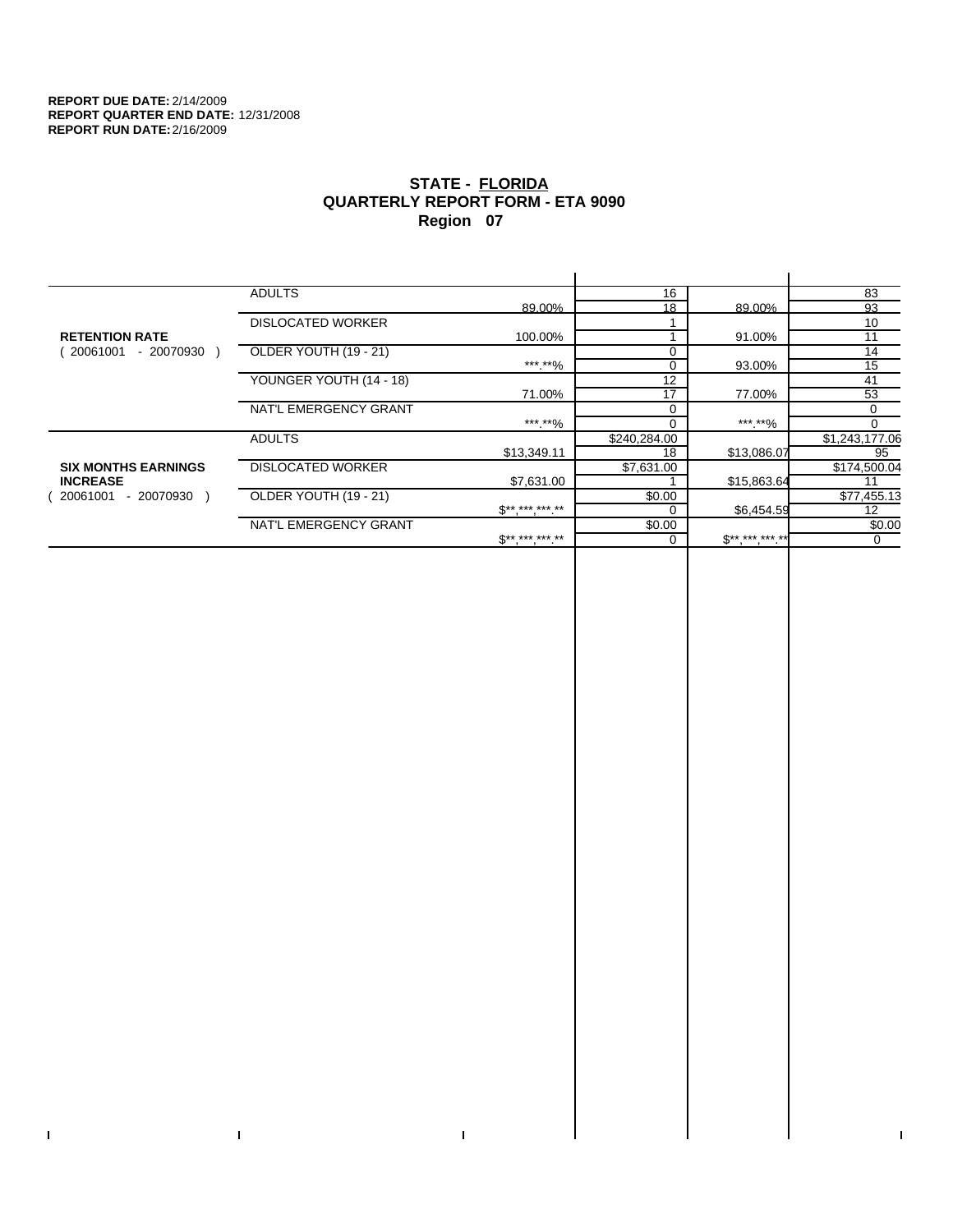| <b>PERFORMANCE ITEMS</b>                             | <b>PROGRAM GROUPS</b>                         |                        | <b>CURRENT QUARTER</b> |                        | <b>CUMULATIVE</b>  |
|------------------------------------------------------|-----------------------------------------------|------------------------|------------------------|------------------------|--------------------|
| TIME PERIOD TO CUMULATE                              |                                               |                        | (MOST RECENT)          | <b>4-QTR REPORTING</b> |                    |
| PERFORMANCE RESULTS                                  |                                               |                        |                        |                        | <b>PERIOD</b>      |
|                                                      |                                               |                        | <b>NUMERATOR</b>       |                        | <b>NUMERATOR</b>   |
|                                                      |                                               | <b>VALUE</b>           | <b>DENOMINATOR</b>     | VALUE                  | <b>DENOMINATOR</b> |
|                                                      | TOTAL ADULT PARTICIPANT                       | 1188                   |                        | 2872                   |                    |
|                                                      | <b>ADULT(SELF SERV ONLY)</b>                  | 2                      |                        | 3                      |                    |
|                                                      | <b>ADULT</b>                                  | 1180                   |                        | 2843                   |                    |
|                                                      | <b>DISLOCATED WORKER</b>                      | 16                     |                        | 38                     |                    |
|                                                      | NAT'L EMERGENCY GRANT                         | $\Omega$               |                        | $\Omega$               |                    |
|                                                      | <b>RECEIVED TRAINING SERVICES</b>             | 986                    |                        | 2708                   |                    |
| <b>TOTAL PARTICIPANTS</b>                            | <b>ADULT</b>                                  | 983                    |                        | 2695                   |                    |
| $(20080101 - 20081231)$                              | <b>DISLOCATED WORKER</b>                      | 10                     |                        | 21                     |                    |
|                                                      | TOTAL YOUTH (14-21) PARTICIPANTS              | 382                    |                        | 637                    |                    |
|                                                      | YOUNGER YOUTH (14-18                          | 312                    |                        | 511                    |                    |
|                                                      | OLDER YOUTH (19-21)                           | 70                     |                        | 126                    |                    |
|                                                      | OUT-OF-SCHOOL YOUTH                           | 99                     |                        | 174                    |                    |
|                                                      | IN-SCHOOL YOUTH<br><b>TOTAL ADULT EXITERS</b> | 283                    |                        | 463                    |                    |
|                                                      | ADULT(SELF-SERV ONLY                          | 272                    |                        | 1815<br>3              |                    |
|                                                      | <b>ADULT</b>                                  | 270                    |                        | 1789                   |                    |
|                                                      | <b>DISLOCATED WORKER</b>                      | $\overline{2}$         |                        | 29                     |                    |
| <b>TOTAL EXITERS</b>                                 | NAT'L EMERGENCY GRANT                         | 0                      |                        | 0                      |                    |
| $(20071001 - 20080930)$                              | TOTAL YOUTH(14-21)                            | 95                     |                        | 314                    |                    |
|                                                      | YOUNGER YOUTH(14-18)                          | 79                     |                        | 244                    |                    |
|                                                      | OLDER YOUTH(19-21)                            | 16                     |                        | 70                     |                    |
|                                                      | OUT-OF-SCHOOL YOUTH                           | 18                     |                        | 94                     |                    |
|                                                      | IN-SCHOOL YOUTH                               | 77                     |                        | 220                    |                    |
|                                                      |                                               |                        |                        |                        |                    |
| <b>PERFORMANCE ITEMS</b>                             | <b>PROGRAM GROUPS</b>                         | <b>CURRENT QUARTER</b> |                        |                        | <b>CUMULATIVE</b>  |
| TIME PERIOD TO CUMULATE                              |                                               | (MOST RECENT)          |                        | <b>4-QTR REPORTING</b> |                    |
| PERFORMANCE RESULTS                                  |                                               |                        |                        |                        | <b>PERIOD</b>      |
|                                                      |                                               |                        | <b>NUMERATOR</b>       |                        | <b>NUMERATOR</b>   |
|                                                      |                                               | <b>VALUE</b>           | <b>DENOMINATOR</b>     | <b>VALUE</b>           | <b>DENOMINATOR</b> |
| <b>PLACEMENT IN EMPLOYMENT</b>                       | <b>WIA YOUTH (14 - 21)</b>                    |                        | 21                     |                        | 140                |
| <b>OR EDUCATION</b>                                  | $(20070401 - 20080331)$                       | 60.00%                 | 35                     | 57.00%                 | 245                |
| <b>ATTAINMENT OF DEGREE</b>                          | <b>WIA YOUTH (14 - 21)</b>                    |                        | 37                     |                        | 229                |
| <b>OR CERTIFICATE</b>                                | $(20070401 - 20080331)$                       | 71.00%                 | 52                     | 72.00%                 | 317                |
| <b>LITERACY OR NUMERACY</b>                          | <b>WIA YOUTH (14 - 21)</b>                    |                        | $-N/A-$                |                        | -N/A-              |
| <b>GAINS</b>                                         | 20070401 - 20080331                           |                        | $-N/A-$                |                        | $-N/A-$            |
| YOUTH DIPLOMA OR                                     | WIA YOUNGER YOUTH (14 - 18)                   |                        | 31                     |                        | 77                 |
| <b>EQUIVALENT RATE</b>                               | 20071001 - 20080930 )                         | 82.00%                 | 38                     | 75.00%                 | 103                |
| <b>SKILL ATTAINMENT RATE</b>                         | WIA YOUNGER YOUTH (14 - 18)                   |                        |                        |                        |                    |
|                                                      | (20071001 - 20080930<br><b>ADULTS</b>         |                        | 30                     |                        | 134.00             |
|                                                      |                                               | 100.00%                | 30                     | 89.00%                 | 150                |
|                                                      | <b>DISLOCATED WORKER</b>                      |                        | $\overline{8}$         |                        | 41.00              |
|                                                      |                                               | 80.00%                 | 10                     | 91.00%                 | 45                 |
| <b>ENTERED EMPLOYMENT RATE OLDER YOUTH (19 - 21)</b> |                                               |                        | 5                      |                        | 20                 |
| $(20070401 - 20080331)$                              |                                               | 83.00%                 | 6                      | 69.00%                 | 29                 |
|                                                      | NAT'L EMERGENCY GRANT                         |                        | 0                      |                        | 0                  |
|                                                      |                                               | ***.**%                | 0                      | ***.**%                | 0                  |
|                                                      | <b>ADULTS</b>                                 |                        | 400                    |                        | 1589               |
| <b>EMPLOYMENT &amp; CREDENTIAL</b>                   |                                               | 99.00%                 | 405                    | 95.00%                 | 1678               |
| <b>ADULT/DISLOCATED WORKER DISLOCATED WORKER</b>     |                                               |                        | 9                      |                        | 44                 |
| OR CREDENTIAL RATES<br><b>OLDER YOUTH</b>            | OLDER YOUTH (19 - 21)                         | 82.00%                 | 11<br>7                | 92.00%                 | 48                 |
| 20070401 - 20080331                                  |                                               | 64.00%                 | 11                     | 56.00%                 | 29<br>52           |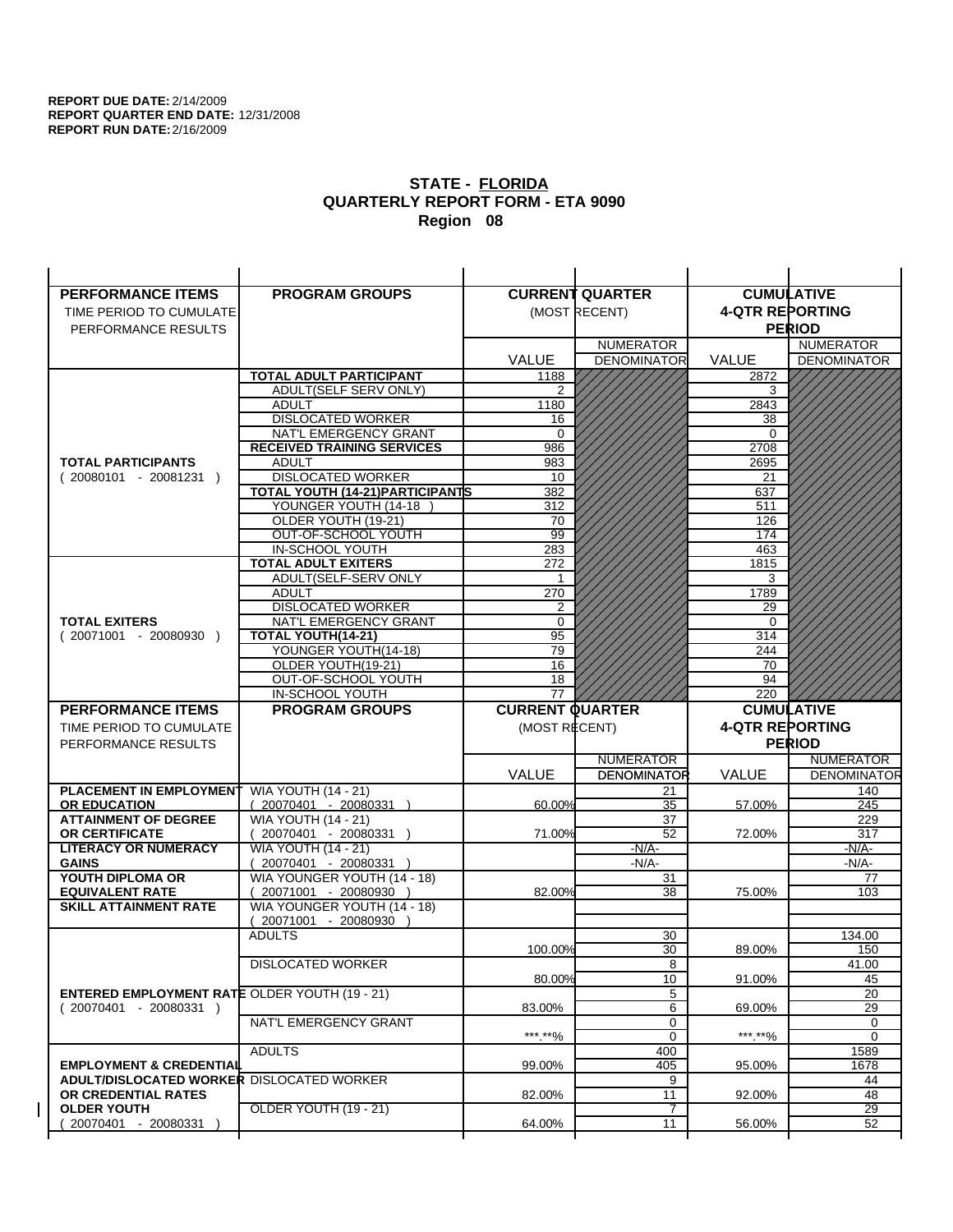$\bar{\Gamma}$ 

 $\Gamma$ 

# **STATE - FLORIDA QUARTERLY REPORT FORM - ETA 9090 Region 08**

|                            | <b>ADULTS</b>            |              | 132            |             | 1622            |
|----------------------------|--------------------------|--------------|----------------|-------------|-----------------|
|                            |                          | 94.00%       | 140            | 94.00%      | 1727            |
|                            | <b>DISLOCATED WORKER</b> |              | 13             |             | 53              |
| <b>RETENTION RATE</b>      |                          | 100.00%      | 13             | 95.00%      | 56              |
| - 20070930<br>20061001     | OLDER YOUTH (19 - 21)    |              | 2              |             | 33              |
|                            |                          | 67.00%       | 3              | 80.00%      | 41              |
|                            | YOUNGER YOUTH (14 - 18)  |              | 25             |             | 73              |
|                            |                          | 81.00%       | 31             | 74.00%      | 98              |
|                            | NAT'L EMERGENCY GRANT    |              | $\Omega$       |             | 0               |
|                            |                          | ***.**%      |                | ***.**%     |                 |
|                            | <b>ADULTS</b>            |              | \$2,467,045.78 |             | \$31,462,038.10 |
|                            |                          | \$15,916.42  | 155            | \$16,969.82 | 1854            |
| <b>SIX MONTHS EARNINGS</b> | <b>DISLOCATED WORKER</b> |              | \$187,743.71   |             | \$951,541.05    |
| <b>INCREASE</b>            |                          | \$14,441.82  | 13             | \$16,127.81 | 59              |
| - 20070930<br>20061001     | OLDER YOUTH (19 - 21)    |              | \$1,945.00     |             | \$140,272.50    |
|                            |                          | \$648.33     |                | \$3,791.15  | 37              |
|                            | NAT'L EMERGENCY GRANT    |              | \$0.00         |             | \$0.00          |
|                            |                          | $S*********$ |                | $S********$ | 0               |
|                            |                          |              |                |             |                 |

 $\bar{\Gamma}$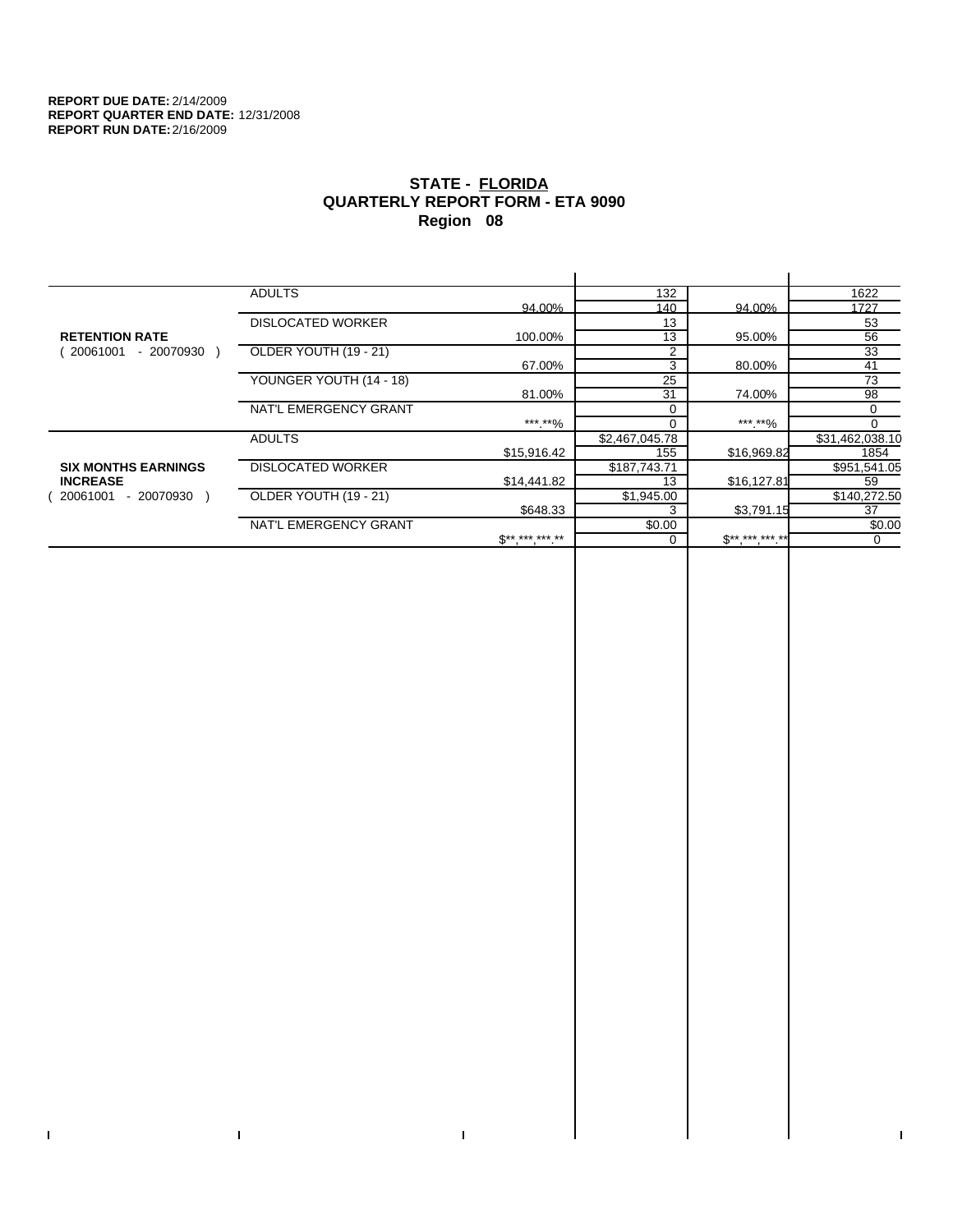$\overline{1}$ 

| <b>PERFORMANCE ITEMS</b>                             | <b>PROGRAM GROUPS</b>                              |                        | <b>CURRENT QUARTER</b> |                        | <b>CUMULATIVE</b>   |
|------------------------------------------------------|----------------------------------------------------|------------------------|------------------------|------------------------|---------------------|
| TIME PERIOD TO CUMULATE                              |                                                    |                        | (MOST RECENT)          | <b>4-QTR REPORTING</b> |                     |
| PERFORMANCE RESULTS                                  |                                                    |                        |                        |                        | <b>PERIOD</b>       |
|                                                      |                                                    |                        | <b>NUMERATOR</b>       |                        | <b>NUMERATOR</b>    |
|                                                      |                                                    | <b>VALUE</b>           | <b>DENOMINATOR</b>     | VALUE                  | <b>DENOMINATOR</b>  |
|                                                      | TOTAL ADULT PARTICIPANT                            | 425                    |                        | 684                    |                     |
|                                                      | <b>ADULT(SELF SERV ONLY)</b>                       | 62                     |                        | 119                    |                     |
|                                                      | <b>ADULT</b>                                       | 327                    |                        | 529                    |                     |
|                                                      | <b>DISLOCATED WORKER</b>                           | 100                    |                        | 161                    |                     |
|                                                      | NAT'L EMERGENCY GRANT                              | 0                      |                        | $\Omega$               |                     |
|                                                      | <b>RECEIVED TRAINING SERVICES</b>                  | 76                     |                        | 156                    |                     |
| <b>TOTAL PARTICIPANTS</b>                            | <b>ADULT</b>                                       | 74                     |                        | 152                    |                     |
| $(20080101 - 20081231)$                              | <b>DISLOCATED WORKER</b>                           | $\overline{2}$         |                        | 5                      |                     |
|                                                      | TOTAL YOUTH (14-21) PARTICIPANTS                   | 296                    |                        | 343                    |                     |
|                                                      | YOUNGER YOUTH (14-18<br>OLDER YOUTH (19-21)        | 250                    |                        | 293                    |                     |
|                                                      | OUT-OF-SCHOOL YOUTH                                | 46<br>$\overline{98}$  |                        | 50<br>102              |                     |
|                                                      | IN-SCHOOL YOUTH                                    | 198                    |                        | 241                    |                     |
|                                                      | <b>TOTAL ADULT EXITERS</b>                         | 180                    |                        | 277                    |                     |
|                                                      | ADULT(SELF-SERV ONLY                               | 31                     |                        | 57                     |                     |
|                                                      | <b>ADULT</b>                                       | 139                    |                        | 215                    |                     |
|                                                      | <b>DISLOCATED WORKER</b>                           | 45                     |                        | 67                     |                     |
| <b>TOTAL EXITERS</b>                                 | NAT'L EMERGENCY GRANT                              | $\mathbf 0$            |                        | 0                      |                     |
| $(20071001 - 20080930)$                              | TOTAL YOUTH(14-21)                                 | 19                     |                        | 51                     |                     |
|                                                      | YOUNGER YOUTH(14-18)                               | 16                     |                        | 47                     |                     |
|                                                      | OLDER YOUTH(19-21)                                 | 3                      |                        | 4                      |                     |
|                                                      | OUT-OF-SCHOOL YOUTH                                | 1<br>18                |                        | $\overline{4}$<br>47   |                     |
|                                                      | IN-SCHOOL YOUTH                                    |                        |                        |                        |                     |
|                                                      |                                                    |                        |                        |                        |                     |
| <b>PERFORMANCE ITEMS</b>                             | <b>PROGRAM GROUPS</b>                              | <b>CURRENT QUARTER</b> |                        |                        | <b>CUMULATIVE</b>   |
| TIME PERIOD TO CUMULATE                              |                                                    | (MOST RECENT)          |                        | <b>4-QTR REPORTING</b> |                     |
| PERFORMANCE RESULTS                                  |                                                    |                        |                        |                        | <b>PERIOD</b>       |
|                                                      |                                                    |                        | <b>NUMERATOR</b>       |                        | <b>NUMERATOR</b>    |
|                                                      |                                                    | <b>VALUE</b>           | <b>DENOMINATOR</b>     | <b>VALUE</b>           | <b>DENOMINATOR</b>  |
| <b>PLACEMENT IN EMPLOYMENT</b>                       | <b>WIA YOUTH (14 - 21)</b>                         |                        | 6                      |                        | 56                  |
| <b>OR EDUCATION</b>                                  | $(20070401 - 20080331)$                            | 55.00%                 | 11                     | 58.00%                 | 97                  |
| <b>ATTAINMENT OF DEGREE</b>                          | <b>WIA YOUTH (14 - 21)</b>                         |                        | 6                      |                        | 31                  |
| <b>OR CERTIFICATE</b>                                | $(20070401 - 20080331)$                            | 67.00%                 | 9                      | 53.00%                 | 58                  |
| <b>LITERACY OR NUMERACY</b><br><b>GAINS</b>          | <b>WIA YOUTH (14 - 21)</b>                         |                        | $-N/A-$<br>$-N/A-$     |                        | $-N/A$ -<br>$-N/A-$ |
| YOUTH DIPLOMA OR                                     | 20070401 - 20080331<br>WIA YOUNGER YOUTH (14 - 18) |                        | 9                      |                        | 22                  |
| <b>EQUIVALENT RATE</b>                               | 20071001 - 20080930 )                              | 100.00%                | 9                      | 92.00%                 | 24                  |
| <b>SKILL ATTAINMENT RATE</b>                         | WIA YOUNGER YOUTH (14 - 18)                        |                        |                        |                        |                     |
|                                                      | (20071001 - 20080930                               |                        |                        |                        |                     |
|                                                      | <b>ADULTS</b>                                      |                        | 16                     |                        | 31.00               |
|                                                      |                                                    | 84.00%                 | 19                     | 86.00%                 | 36                  |
|                                                      | <b>DISLOCATED WORKER</b>                           |                        | $\overline{5}$         |                        | 19.00               |
|                                                      |                                                    | 71.00%                 | $\overline{7}$         | 83.00%                 | 23                  |
| <b>ENTERED EMPLOYMENT RATE OLDER YOUTH (19 - 21)</b> |                                                    |                        | 0                      |                        |                     |
| $(20070401 - 20080331)$                              | NAT'L EMERGENCY GRANT                              | *** **%                | 0<br>0                 | 50.00%                 | 2<br>0              |
|                                                      |                                                    | ***.**%                | 0                      | ***.**%                | 0                   |
|                                                      | <b>ADULTS</b>                                      |                        | 9                      |                        | 45                  |
| <b>EMPLOYMENT &amp; CREDENTIAL</b>                   |                                                    | 69.00%                 | $\overline{13}$        | 82.00%                 | 55                  |
| <b>ADULT/DISLOCATED WORKER DISLOCATED WORKER</b>     |                                                    |                        | 1                      |                        | 6                   |
| OR CREDENTIAL RATES                                  |                                                    | 100.00%                | $\mathbf{1}$           | 67.00%                 | 9                   |
| <b>OLDER YOUTH</b><br>20070401 - 20080331            | OLDER YOUTH (19 - 21)                              | ***.**%                | 0<br>0                 | $0.00\%$               | 0<br>2              |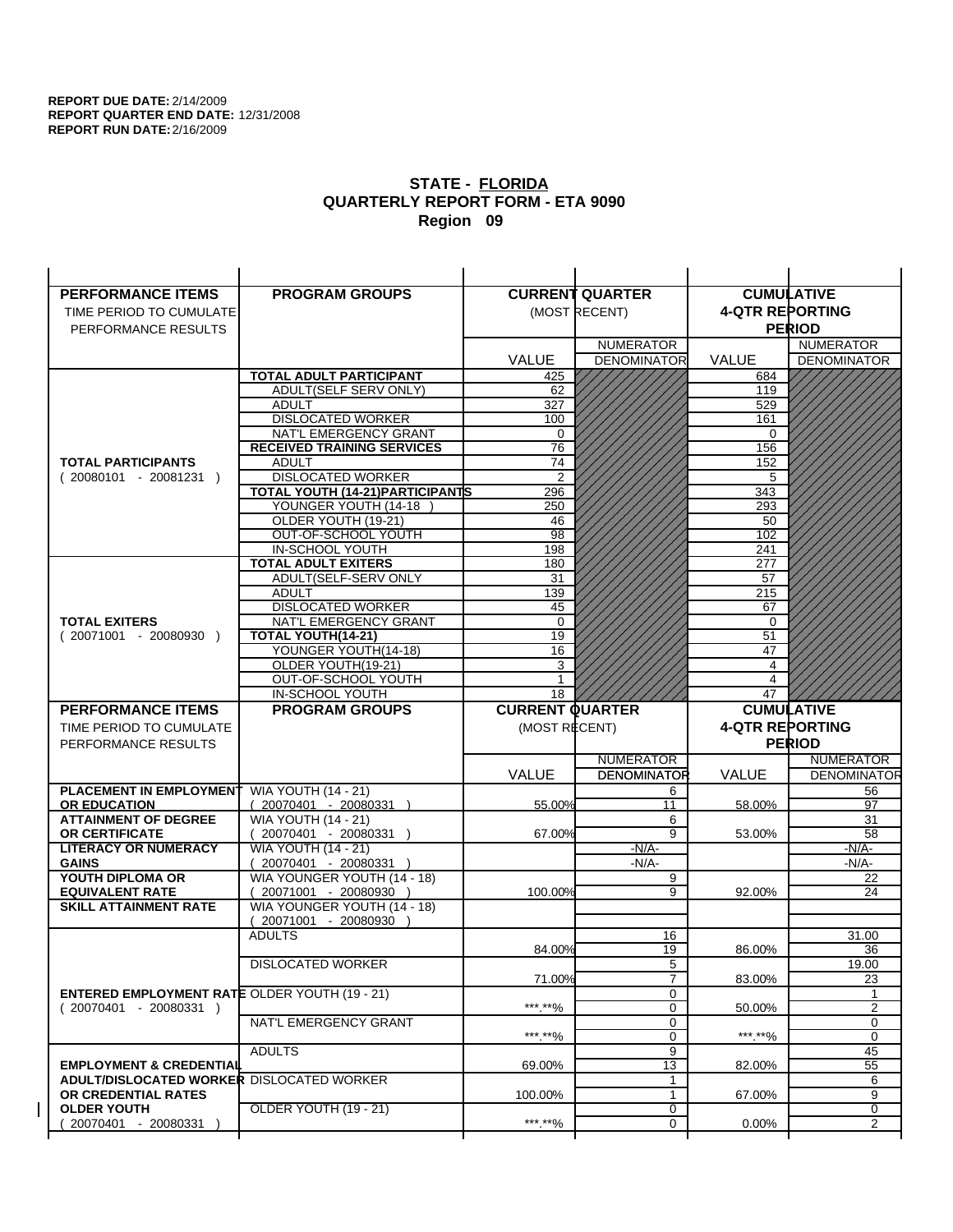$\bar{\Gamma}$ 

 $\Gamma$ 

# **STATE - FLORIDA QUARTERLY REPORT FORM - ETA 9090 Region 09**

|                            | <b>ADULTS</b>            |              | 16           |              | 51           |
|----------------------------|--------------------------|--------------|--------------|--------------|--------------|
|                            |                          | 94.00%       | 17           | 93.00%       | 55           |
|                            | <b>DISLOCATED WORKER</b> |              | 2            |              | 15           |
| <b>RETENTION RATE</b>      |                          | 100.00%      | 2            | 94.00%       | 16           |
| - 20070930<br>20061001     | OLDER YOUTH (19 - 21)    |              |              |              |              |
|                            |                          | ***.**%      |              | 100.00%      |              |
|                            | YOUNGER YOUTH (14 - 18)  |              |              |              | 40           |
|                            |                          | 64.00%       | 11           | 55.00%       | 73           |
|                            | NAT'L EMERGENCY GRANT    |              |              |              | $\Omega$     |
|                            |                          | ***.**%      |              | ***.**%      | $\Omega$     |
|                            | <b>ADULTS</b>            |              | \$329,907.51 |              | \$922,917.51 |
|                            |                          | \$19,406.32  | 17           | \$16,191.54  | 57           |
| <b>SIX MONTHS EARNINGS</b> | <b>DISLOCATED WORKER</b> |              | \$53,042.00  |              | \$270,567.59 |
| <b>INCREASE</b>            |                          | \$17,680.67  |              | \$15,031.53  | 18           |
| - 20070930<br>20061001     | OLDER YOUTH (19 - 21)    |              | \$0.00       |              | \$11,230.00  |
|                            |                          | $S*********$ |              | \$11,230.00  |              |
|                            | NAT'L EMERGENCY GRANT    |              | \$0.00       |              | \$0.00       |
|                            |                          | $S*********$ |              | $$********"$ | 0            |
|                            |                          |              |              |              |              |

 $\mathbf{I}$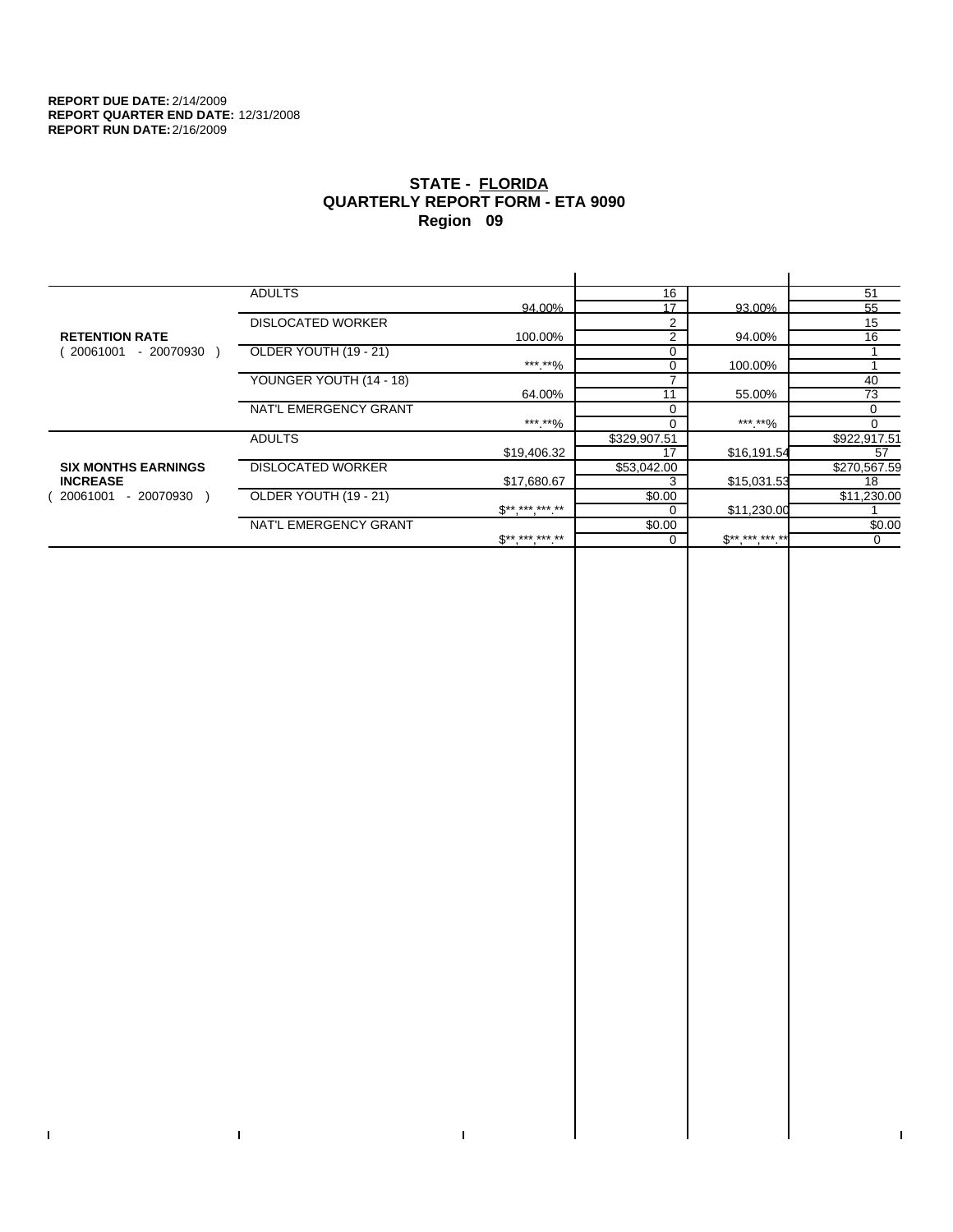| <b>PERFORMANCE ITEMS</b>                                                        | <b>PROGRAM GROUPS</b>                         |                        | <b>CURRENT QUARTER</b> |                        | <b>CUMULATIVE</b>     |
|---------------------------------------------------------------------------------|-----------------------------------------------|------------------------|------------------------|------------------------|-----------------------|
| TIME PERIOD TO CUMULATE                                                         |                                               |                        | (MOST RECENT)          | <b>4-QTR REPORTING</b> |                       |
| PERFORMANCE RESULTS                                                             |                                               |                        |                        |                        | <b>PERIOD</b>         |
|                                                                                 |                                               |                        | <b>NUMERATOR</b>       |                        | <b>NUMERATOR</b>      |
|                                                                                 |                                               | <b>VALUE</b>           | <b>DENOMINATOR</b>     | VALUE                  | <b>DENOMINATOR</b>    |
|                                                                                 | TOTAL ADULT PARTICIPANT                       | 711                    |                        | 1169                   |                       |
|                                                                                 | <b>ADULT(SELF SERV ONLY)</b>                  | 16                     |                        | 18                     |                       |
|                                                                                 | <b>ADULT</b>                                  | 398                    |                        | 830                    |                       |
|                                                                                 | <b>DISLOCATED WORKER</b>                      | 315                    |                        | 342                    |                       |
|                                                                                 | NAT'L EMERGENCY GRANT                         | $\Omega$               |                        | $\Omega$               |                       |
|                                                                                 | <b>RECEIVED TRAINING SERVICES</b>             | 326                    |                        | 580                    |                       |
| <b>TOTAL PARTICIPANTS</b>                                                       | <b>ADULT</b>                                  | 172                    |                        | 418                    |                       |
| $(20080101 - 20081231)$                                                         | <b>DISLOCATED WORKER</b>                      | 155                    |                        | 163                    |                       |
|                                                                                 | TOTAL YOUTH (14-21) PARTICIPANTS              | 118                    |                        | 299                    |                       |
|                                                                                 | YOUNGER YOUTH (14-18                          | 73                     |                        | 226                    |                       |
|                                                                                 | OLDER YOUTH (19-21)                           | 45                     |                        | 73                     |                       |
|                                                                                 | OUT-OF-SCHOOL YOUTH                           | 66                     |                        | 112                    |                       |
|                                                                                 | IN-SCHOOL YOUTH<br><b>TOTAL ADULT EXITERS</b> | 52<br>90               |                        | 187<br>682             |                       |
|                                                                                 | ADULT(SELF-SERV ONLY                          | $\mathbf 0$            |                        | 2                      |                       |
|                                                                                 | <b>ADULT</b>                                  | 80                     |                        | 638                    |                       |
|                                                                                 | <b>DISLOCATED WORKER</b>                      | 11                     |                        | 46                     |                       |
| <b>TOTAL EXITERS</b>                                                            | NAT'L EMERGENCY GRANT                         | $\mathbf 0$            |                        | 0                      |                       |
| $(20071001 - 20080930)$                                                         | TOTAL YOUTH(14-21)                            | 111                    |                        | 202                    |                       |
|                                                                                 | YOUNGER YOUTH(14-18)                          | 104                    |                        | 168                    |                       |
|                                                                                 | OLDER YOUTH(19-21)                            | 7                      |                        | 34                     |                       |
|                                                                                 | OUT-OF-SCHOOL YOUTH                           | 9                      |                        | 62                     |                       |
|                                                                                 | IN-SCHOOL YOUTH                               | 102                    |                        | 140                    |                       |
|                                                                                 |                                               |                        |                        |                        |                       |
| <b>PERFORMANCE ITEMS</b>                                                        | <b>PROGRAM GROUPS</b>                         | <b>CURRENT QUARTER</b> |                        |                        | <b>CUMULATIVE</b>     |
| TIME PERIOD TO CUMULATE                                                         |                                               | (MOST RECENT)          |                        | <b>4-QTR REPORTING</b> |                       |
| PERFORMANCE RESULTS                                                             |                                               |                        |                        |                        | <b>PERIOD</b>         |
|                                                                                 |                                               |                        | <b>NUMERATOR</b>       |                        | <b>NUMERATOR</b>      |
|                                                                                 |                                               | <b>VALUE</b>           | <b>DENOMINATOR</b>     | <b>VALUE</b>           | <b>DENOMINATOR</b>    |
| <b>PLACEMENT IN EMPLOYMENT</b>                                                  | <b>WIA YOUTH (14 - 21)</b>                    |                        | 9                      |                        | 48                    |
| <b>OR EDUCATION</b>                                                             | $(20070401 - 20080331)$                       | 75.00%                 | 12                     | 58.00%                 | 83                    |
| <b>ATTAINMENT OF DEGREE</b>                                                     | <b>WIA YOUTH (14 - 21)</b>                    |                        | 15                     |                        | 60                    |
| <b>OR CERTIFICATE</b>                                                           | $(20070401 - 20080331)$                       | 83.00%                 | 18                     | 67.00%                 | 90                    |
| <b>LITERACY OR NUMERACY</b>                                                     | <b>WIA YOUTH (14 - 21)</b>                    |                        | $-N/A-$                |                        | $-N/A$ -              |
| <b>GAINS</b>                                                                    | 20070401 - 20080331                           |                        | $-N/A-$                |                        | $-N/A-$               |
| YOUTH DIPLOMA OR                                                                | WIA YOUNGER YOUTH (14 - 18)                   |                        | 35                     |                        | 51                    |
| <b>EQUIVALENT RATE</b>                                                          | 20071001 - 20080930 )                         | 83.00%                 | 42                     | 78.00%                 | 65                    |
| <b>SKILL ATTAINMENT RATE</b>                                                    | WIA YOUNGER YOUTH (14 - 18)                   |                        |                        |                        |                       |
|                                                                                 | (20071001 - 20080930                          |                        |                        |                        |                       |
|                                                                                 | <b>ADULTS</b>                                 |                        | 10                     |                        | 208.00                |
|                                                                                 |                                               | 91.00%                 | 11                     | 95.00%                 | 219                   |
|                                                                                 | <b>DISLOCATED WORKER</b>                      | 88.00%                 | $\overline{7}$<br>8    | 84.00%                 | 53.00<br>63           |
|                                                                                 |                                               |                        | 6                      |                        | 21                    |
| <b>ENTERED EMPLOYMENT RATE OLDER YOUTH (19 - 21)</b><br>$(20070401 - 20080331)$ |                                               | 100.00%                | 6                      | 88.00%                 | 24                    |
|                                                                                 | NAT'L EMERGENCY GRANT                         |                        | 0                      |                        | 0                     |
|                                                                                 |                                               | ***.**%                | $\mathbf 0$            | *** **%                | 0                     |
|                                                                                 | <b>ADULTS</b>                                 |                        | 27                     |                        | 177                   |
| <b>EMPLOYMENT &amp; CREDENTIAL</b>                                              |                                               | 69.00%                 | 39                     | 27.00%                 | 655                   |
| <b>ADULT/DISLOCATED WORKER DISLOCATED WORKER</b>                                |                                               |                        | 1                      |                        | 10                    |
| OR CREDENTIAL RATES                                                             |                                               | 100.00%                | $\mathbf{1}$           | 59.00%                 | 17                    |
| <b>OLDER YOUTH</b><br>20070401 - 20080331                                       | <b>OLDER YOUTH (19 - 21)</b>                  | 88.00%                 | 7<br>8                 | 67.00%                 | $\overline{20}$<br>30 |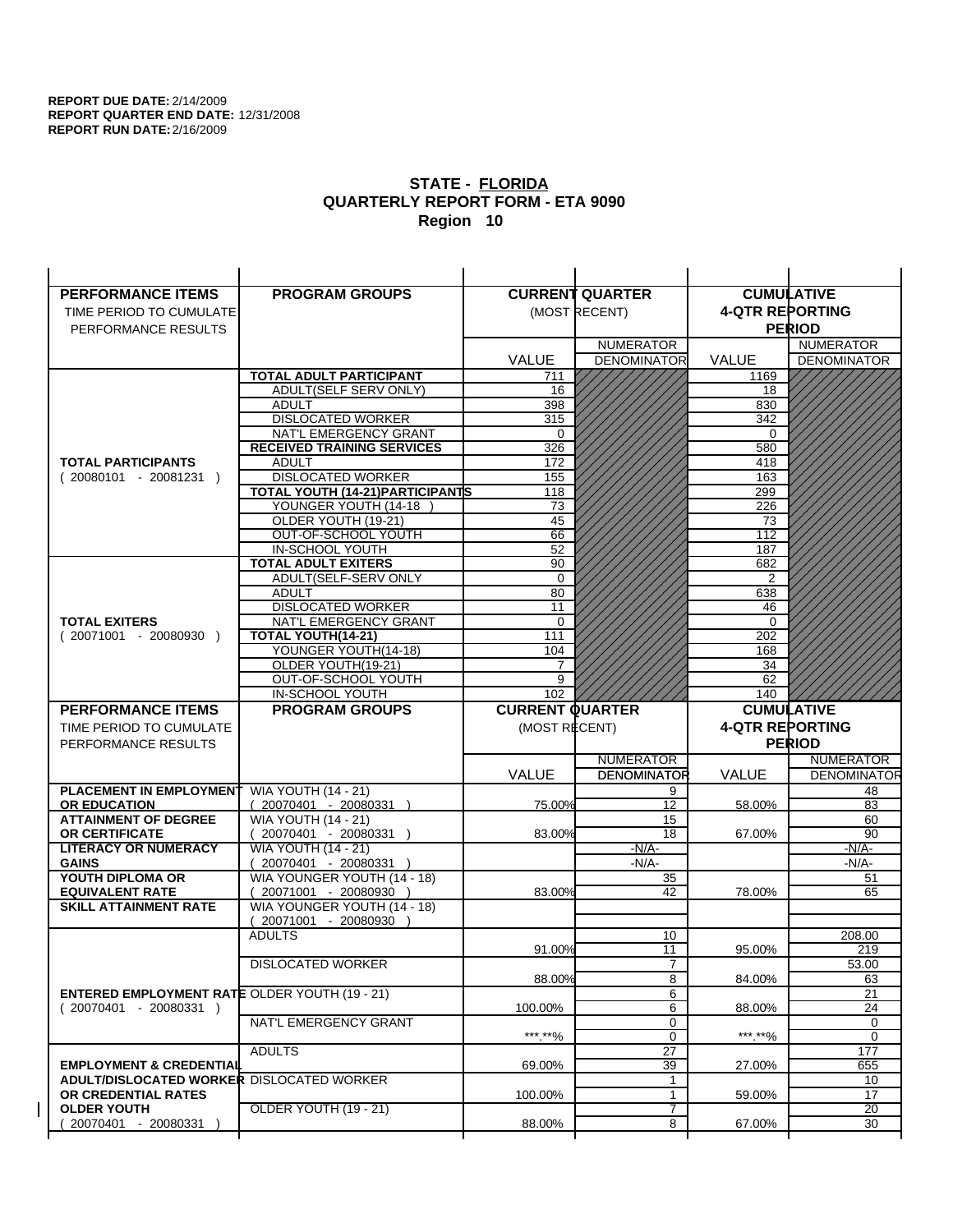$\bar{\Gamma}$ 

 $\Gamma$ 

# **STATE - FLORIDA QUARTERLY REPORT FORM - ETA 9090 Region 10**

|                            | <b>ADULTS</b>            |              | 40             |              | 423            |
|----------------------------|--------------------------|--------------|----------------|--------------|----------------|
|                            |                          | 91.00%       | 44             | 93.00%       | 456            |
|                            | <b>DISLOCATED WORKER</b> |              | 17             |              | 46             |
| <b>RETENTION RATE</b>      |                          | 94.00%       | 18             | 94.00%       | 49             |
| - 20070930<br>20061001     | OLDER YOUTH (19 - 21)    |              | 6              |              | 16             |
|                            |                          | 86.00%       |                | 76.00%       | 21             |
|                            | YOUNGER YOUTH (14 - 18)  |              | $\overline{2}$ |              | 17             |
|                            |                          | 40.00%       | 5              | 57.00%       | 30             |
|                            | NAT'L EMERGENCY GRANT    |              |                |              | 0              |
|                            |                          | ***.**%      |                | ***.**%      | $\Omega$       |
|                            | <b>ADULTS</b>            |              | \$672,767.41   |              | \$8,956,902.90 |
|                            |                          | \$14,015.99  | 48             | \$10,830.60  | 827            |
| <b>SIX MONTHS EARNINGS</b> | <b>DISLOCATED WORKER</b> |              | \$245,364.00   |              | \$846,570.01   |
| <b>INCREASE</b>            |                          | \$11,684.00  | 21             | \$14,852.11  | 57             |
| - 20070930<br>20061001     | OLDER YOUTH (19 - 21)    |              | (\$590.07)     |              | \$22,720.93    |
|                            |                          | (\$118.01)   | 5              | \$1,195.84   | 19             |
|                            | NAT'L EMERGENCY GRANT    |              | \$0.00         |              | \$0.00         |
|                            |                          | $S*********$ |                | $$********"$ | 0              |
|                            |                          |              |                |              |                |

 $\bar{\Gamma}$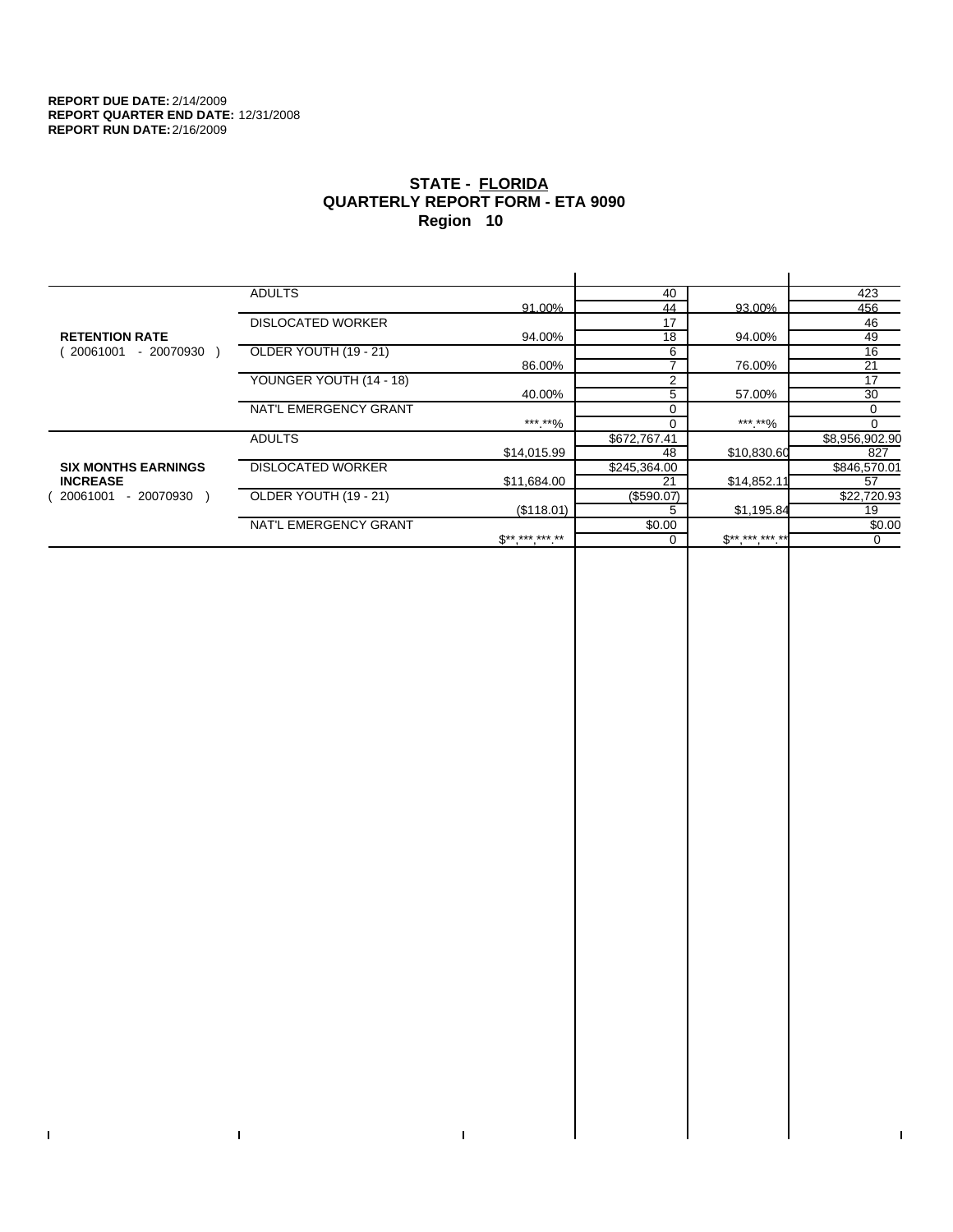| <b>PERFORMANCE ITEMS</b>                             | <b>PROGRAM GROUPS</b>                                |                        | <b>CURRENT QUARTER</b> |                        | <b>CUMULATIVE</b>     |
|------------------------------------------------------|------------------------------------------------------|------------------------|------------------------|------------------------|-----------------------|
| TIME PERIOD TO CUMULATE                              |                                                      |                        | (MOST RECENT)          | <b>4-QTR REPORTING</b> |                       |
| PERFORMANCE RESULTS                                  |                                                      |                        |                        |                        | <b>PERIOD</b>         |
|                                                      |                                                      |                        | <b>NUMERATOR</b>       |                        | <b>NUMERATOR</b>      |
|                                                      |                                                      | <b>VALUE</b>           | <b>DENOMINATOR</b>     | VALUE                  | <b>DENOMINATOR</b>    |
|                                                      | <b>TOTAL ADULT PARTICIPANT</b>                       | 469                    |                        | 1280                   |                       |
|                                                      | ADULT(SELF SERV ONLY)                                | $\mathbf 1$            |                        | -1                     |                       |
|                                                      | <b>ADULT</b>                                         | 425                    |                        | 1093                   |                       |
|                                                      | <b>DISLOCATED WORKER</b>                             | 103                    |                        | 294                    |                       |
|                                                      | NAT'L EMERGENCY GRANT                                | 0                      |                        | 0                      |                       |
|                                                      | <b>RECEIVED TRAINING SERVICES</b><br><b>ADULT</b>    | 200                    |                        | 576                    |                       |
| <b>TOTAL PARTICIPANTS</b><br>$(20080101 - 20081231)$ | <b>DISLOCATED WORKER</b>                             | 186<br>45              |                        | 551<br>85              |                       |
|                                                      | TOTAL YOUTH (14-21) PARTICIPANTS                     | 132                    |                        | 272                    |                       |
|                                                      | YOUNGER YOUTH (14-18                                 | 95                     |                        | 204                    |                       |
|                                                      | OLDER YOUTH (19-21)                                  | 37                     |                        | 68                     |                       |
|                                                      | OUT-OF-SCHOOL YOUTH                                  | 90                     |                        | 164                    |                       |
|                                                      | IN-SCHOOL YOUTH                                      | 42                     |                        | 108                    |                       |
|                                                      | <b>TOTAL ADULT EXITERS</b>                           | 188                    |                        | 938                    |                       |
|                                                      | ADULT(SELF-SERV ONLY                                 | 0                      |                        | 1                      |                       |
|                                                      | <b>ADULT</b>                                         | 177                    |                        | 775                    |                       |
| <b>TOTAL EXITERS</b>                                 | <b>DISLOCATED WORKER</b>                             | 17                     |                        | 218                    |                       |
| $(20071001 - 20080930)$                              | NAT'L EMERGENCY GRANT<br>TOTAL YOUTH(14-21)          | $\mathbf 0$<br>38      |                        | 0<br>166               |                       |
|                                                      | YOUNGER YOUTH(14-18)                                 | 26                     |                        | 126                    |                       |
|                                                      | OLDER YOUTH(19-21)                                   | $\overline{12}$        |                        | 40                     |                       |
|                                                      | OUT-OF-SCHOOL YOUTH                                  | 24                     |                        | 84                     |                       |
|                                                      | IN-SCHOOL YOUTH                                      | 14                     |                        | 82                     |                       |
|                                                      |                                                      |                        |                        |                        |                       |
| <b>PERFORMANCE ITEMS</b>                             | <b>PROGRAM GROUPS</b>                                | <b>CURRENT QUARTER</b> |                        |                        | <b>CUMULATIVE</b>     |
| TIME PERIOD TO CUMULATE                              |                                                      | (MOST RECENT)          |                        | <b>4-QTR REPORTING</b> |                       |
| PERFORMANCE RESULTS                                  |                                                      |                        |                        |                        | <b>PERIOD</b>         |
|                                                      |                                                      |                        | <b>NUMERATOR</b>       |                        | <b>NUMERATOR</b>      |
|                                                      |                                                      | <b>VALUE</b>           | <b>DENOMINATOR</b>     | <b>VALUE</b>           | <b>DENOMINATOR</b>    |
| <b>PLACEMENT IN EMPLOYMENT</b>                       | <b>WIA YOUTH (14 - 21)</b>                           |                        | 20                     |                        | 81                    |
| <b>OR EDUCATION</b>                                  | $(20070401 - 20080331)$                              | 47.00%                 | 43                     | 54.00%                 | 149                   |
| <b>ATTAINMENT OF DEGREE</b>                          | <b>WIA YOUTH (14 - 21)</b>                           |                        | 21                     |                        | 90                    |
| OR CERTIFICATE                                       | $(20070401 - 20080331)$                              | 51.00%                 | 41                     | 60.00%                 | 151                   |
| <b>LITERACY OR NUMERACY</b>                          | <b>WIA YOUTH (14 - 21)</b>                           |                        | $-N/A$ -               |                        | -N/A-                 |
| <b>GAINS</b>                                         | 20070401 - 20080331                                  |                        | $-N/A-$                |                        | $-N/A-$               |
| YOUTH DIPLOMA OR<br><b>EQUIVALENT RATE</b>           | WIA YOUNGER YOUTH (14 - 18)                          | 7.00%                  | 1<br>14                | 19.00%                 | 9<br>48               |
| <b>SKILL ATTAINMENT RATE</b>                         | 20071001 - 20080930 )<br>WIA YOUNGER YOUTH (14 - 18) |                        |                        |                        |                       |
|                                                      | (20071001 - 20080930                                 |                        |                        |                        |                       |
|                                                      | <b>ADULTS</b>                                        |                        | 116                    |                        | 429.00                |
|                                                      |                                                      | 87.00%                 | 133                    | 84.00%                 | 512                   |
|                                                      | <b>DISLOCATED WORKER</b>                             |                        | 46                     |                        | 164.00                |
|                                                      |                                                      | 92.00%                 | 50                     | 91.00%                 | 181                   |
| <b>ENTERED EMPLOYMENT RATE OLDER YOUTH (19 - 21)</b> |                                                      |                        | 4                      |                        | 25                    |
| $(20070401 - 20080331)$                              |                                                      | 57.00%                 | $\overline{7}$         | 74.00%                 | 34                    |
|                                                      | NAT'L EMERGENCY GRANT                                | *** **%                | 0<br>$\mathbf 0$       | ***.**%                | 0<br>$\Omega$         |
|                                                      | <b>ADULTS</b>                                        |                        | 79                     |                        | 294                   |
| <b>EMPLOYMENT &amp; CREDENTIAL</b>                   |                                                      | 95.00%                 | 83                     | 91.00%                 | 322                   |
| <b>ADULT/DISLOCATED WORKER DISLOCATED WORKER</b>     |                                                      |                        | 11                     |                        | 66                    |
| OR CREDENTIAL RATES                                  |                                                      | 85.00%                 | 13                     | 89.00%                 | 74                    |
| <b>OLDER YOUTH</b><br>20070401 - 20080331            | OLDER YOUTH (19 - 21)                                | 14.00%                 | 1<br>7                 | 54.00%                 | $\overline{20}$<br>37 |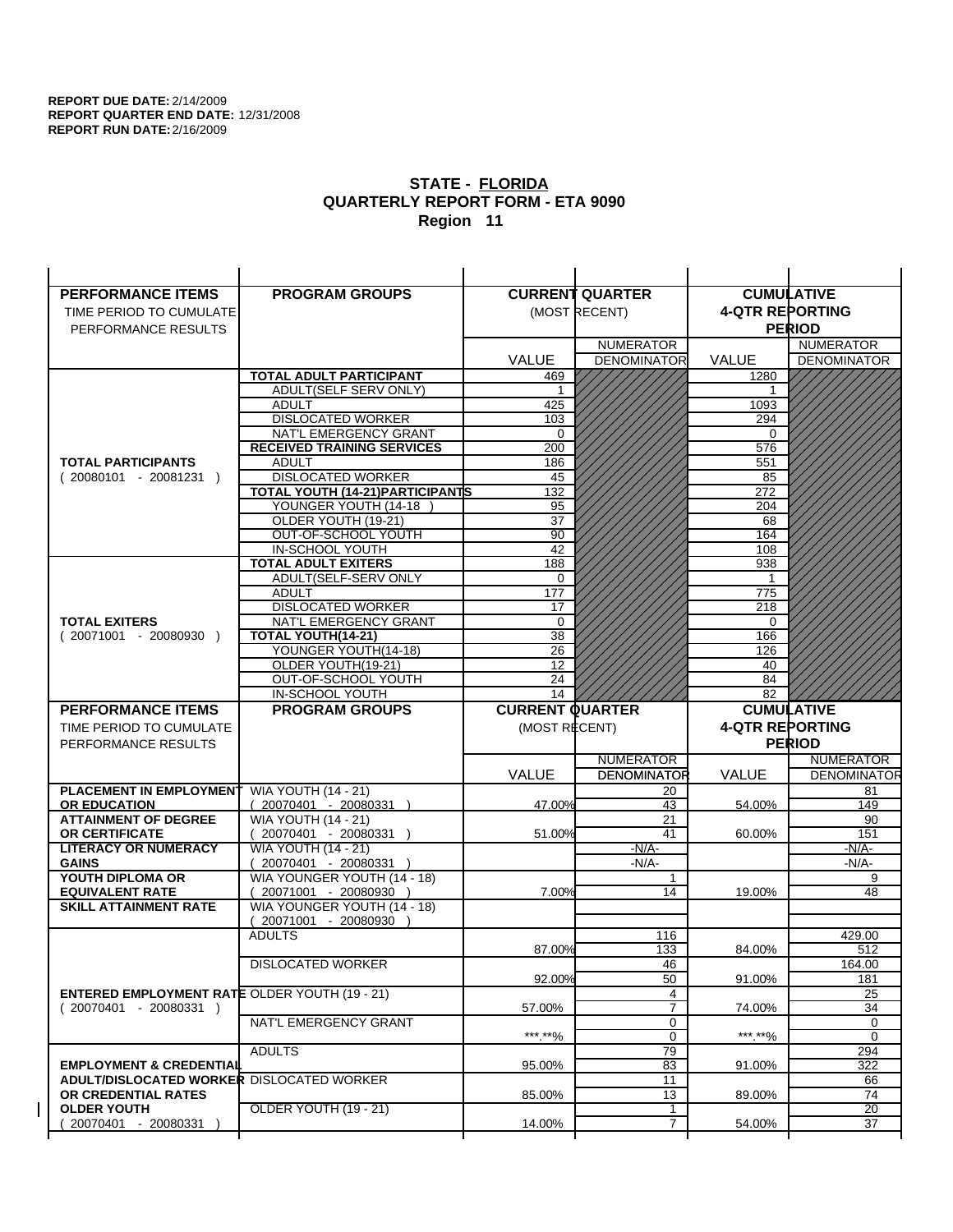$\bar{\Gamma}$ 

 $\mathbf{I}$ 

# **STATE - FLORIDA QUARTERLY REPORT FORM - ETA 9090 Region 11**

|                            | <b>ADULTS</b>            |                     | 80           |             | 561            |
|----------------------------|--------------------------|---------------------|--------------|-------------|----------------|
|                            |                          | 75.00%              | 107          | 85.00%      | 661            |
|                            | <b>DISLOCATED WORKER</b> |                     | 29           |             | 98             |
| <b>RETENTION RATE</b>      |                          | 94.00%              | 31           | 91.00%      | 108            |
| 20061001<br>- 20070930     | OLDER YOUTH (19 - 21)    |                     | 6            |             | 19             |
|                            |                          | 86.00%              |              | 73.00%      | 26             |
|                            | YOUNGER YOUTH (14 - 18)  |                     | 3            |             | 29             |
|                            |                          | 43.00%              |              | 59.00%      | 49             |
|                            | NAT'L EMERGENCY GRANT    |                     | $\Omega$     |             | 0              |
|                            |                          | ***.**%             |              | ***.**%     | $\Omega$       |
|                            | <b>ADULTS</b>            |                     | \$992,840.71 |             | \$9,260,339.10 |
|                            |                          | \$7,578.94          | 131          | \$11,872.23 | 780            |
| <b>SIX MONTHS EARNINGS</b> | <b>DISLOCATED WORKER</b> |                     | \$364,125.49 |             | \$1,455,183.44 |
| <b>INCREASE</b>            |                          | \$10,114.60         | 36           | \$11,735.35 | 124            |
| - 20070930<br>20061001     | OLDER YOUTH (19 - 21)    |                     | \$20,842.00  |             | \$33,807.00    |
|                            |                          | \$4,168.40          | 5            | \$1,536.68  | 22             |
|                            | NAT'L EMERGENCY GRANT    |                     | \$0.00       |             | \$0.00         |
|                            |                          | $S^{**}$ *** *** ** |              | $$********$ | 0              |
|                            |                          |                     |              |             |                |

 $\bar{\Gamma}$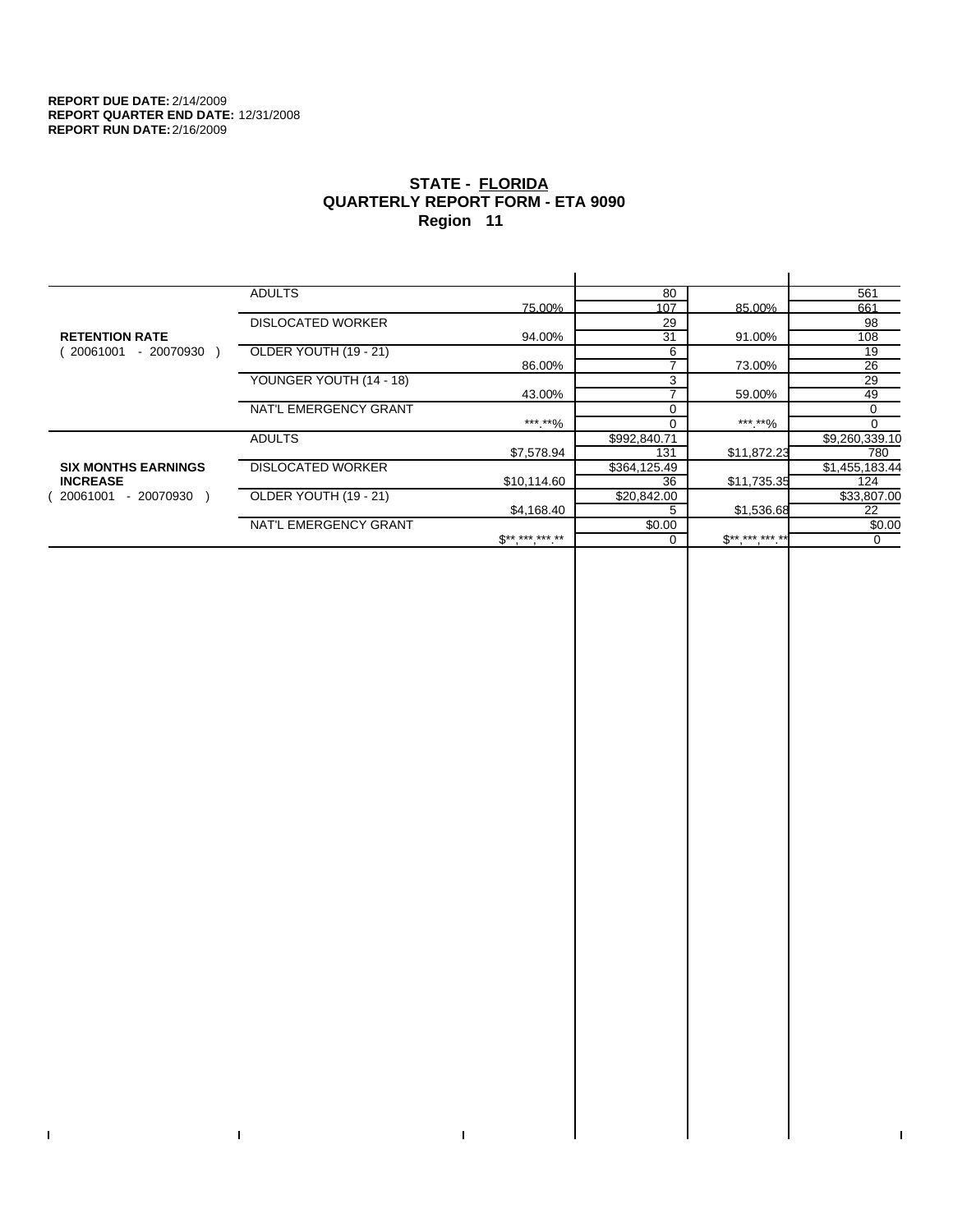| <b>PERFORMANCE ITEMS</b>                             | <b>PROGRAM GROUPS</b>                                 |                        | <b>CURRENT QUARTER</b>                 |                        | <b>CUMULATIVE</b>                      |
|------------------------------------------------------|-------------------------------------------------------|------------------------|----------------------------------------|------------------------|----------------------------------------|
| TIME PERIOD TO CUMULATE                              |                                                       |                        | (MOST RECENT)                          | <b>4-QTR REPORTING</b> |                                        |
| PERFORMANCE RESULTS                                  |                                                       |                        |                                        |                        | <b>PERIOD</b>                          |
|                                                      |                                                       |                        | <b>NUMERATOR</b>                       |                        | <b>NUMERATOR</b>                       |
|                                                      |                                                       | <b>VALUE</b>           | <b>DENOMINATOR</b>                     | VALUE                  | <b>DENOMINATOR</b>                     |
|                                                      | TOTAL ADULT PARTICIPANT                               | 2558                   |                                        | 4631                   |                                        |
|                                                      | <b>ADULT(SELF SERV ONLY)</b>                          | 0                      |                                        | 0                      |                                        |
|                                                      | <b>ADULT</b>                                          | 2160                   |                                        | 3938                   |                                        |
|                                                      | <b>DISLOCATED WORKER</b>                              | 403                    |                                        | 701                    |                                        |
|                                                      | NAT'L EMERGENCY GRANT                                 | $\Omega$               |                                        | $\Omega$               |                                        |
|                                                      | <b>RECEIVED TRAINING SERVICES</b>                     | 2064                   |                                        | 3940                   |                                        |
| <b>TOTAL PARTICIPANTS</b>                            | <b>ADULT</b><br><b>DISLOCATED WORKER</b>              | 1842<br>224            |                                        | 3562<br>382            |                                        |
| $(20080101 - 20081231)$                              | TOTAL YOUTH (14-21) PARTICIPANTS                      | 218                    |                                        | 568                    |                                        |
|                                                      | YOUNGER YOUTH (14-18                                  | 50                     |                                        | 144                    |                                        |
|                                                      | OLDER YOUTH (19-21)                                   | 168                    |                                        | 424                    |                                        |
|                                                      | OUT-OF-SCHOOL YOUTH                                   | 184                    |                                        | 496                    |                                        |
|                                                      | IN-SCHOOL YOUTH                                       | 34                     |                                        | 72                     |                                        |
|                                                      | <b>TOTAL ADULT EXITERS</b>                            | 937                    |                                        | 2306                   |                                        |
|                                                      | ADULT(SELF-SERV ONLY                                  | $\Omega$               |                                        |                        |                                        |
|                                                      | <b>ADULT</b>                                          | 886                    |                                        | 1939                   |                                        |
|                                                      | <b>DISLOCATED WORKER</b>                              | 53                     |                                        | 371                    |                                        |
| <b>TOTAL EXITERS</b>                                 | NAT'L EMERGENCY GRANT                                 | $\mathbf 0$            |                                        | 0                      |                                        |
| $(20071001 - 20080930)$                              | TOTAL YOUTH(14-21)                                    | 56                     |                                        | 453                    |                                        |
|                                                      | YOUNGER YOUTH(14-18)<br>OLDER YOUTH(19-21)            | 15<br>41               |                                        | 118                    |                                        |
|                                                      | OUT-OF-SCHOOL YOUTH                                   | 52                     |                                        | 335<br>407             |                                        |
|                                                      | IN-SCHOOL YOUTH                                       | 4                      |                                        | 46                     |                                        |
|                                                      |                                                       |                        |                                        |                        |                                        |
|                                                      |                                                       | <b>CURRENT QUARTER</b> |                                        |                        |                                        |
| <b>PERFORMANCE ITEMS</b>                             | <b>PROGRAM GROUPS</b>                                 |                        |                                        |                        | <b>CUMULATIVE</b>                      |
| TIME PERIOD TO CUMULATE                              |                                                       | (MOST RECENT)          |                                        | <b>4-QTR REPORTING</b> |                                        |
| PERFORMANCE RESULTS                                  |                                                       |                        |                                        |                        | <b>PERIOD</b>                          |
|                                                      |                                                       |                        | <b>NUMERATOR</b><br><b>DENOMINATOR</b> | <b>VALUE</b>           | <b>NUMERATOR</b><br><b>DENOMINATOR</b> |
| <b>PLACEMENT IN EMPLOYMENT</b>                       |                                                       | <b>VALUE</b>           | 58                                     |                        | 223                                    |
| <b>OR EDUCATION</b>                                  | <b>WIA YOUTH (14 - 21)</b><br>$(20070401 - 20080331)$ | 57.00%                 | 101                                    | 70.00%                 | 318                                    |
| <b>ATTAINMENT OF DEGREE</b>                          | <b>WIA YOUTH (14 - 21)</b>                            |                        | 35                                     |                        | 55                                     |
| <b>OR CERTIFICATE</b>                                | $(20070401 - 20080331)$                               | 60.00%                 | 58                                     | 40.00%                 | 136                                    |
| <b>LITERACY OR NUMERACY</b>                          | <b>WIA YOUTH (14 - 21)</b>                            |                        | $-N/A-$                                |                        | -N/A-                                  |
| <b>GAINS</b>                                         | 20070401 - 20080331                                   |                        | $-N/A-$                                |                        | $-N/A-$                                |
| YOUTH DIPLOMA OR                                     | WIA YOUNGER YOUTH (14 - 18)                           |                        | 0                                      |                        | $\overline{2}$                         |
| <b>EQUIVALENT RATE</b>                               | 20071001 - 20080930 )                                 | 0.00%                  | 4                                      | 5.00%                  | 38                                     |
| <b>SKILL ATTAINMENT RATE</b>                         | WIA YOUNGER YOUTH (14 - 18)                           |                        |                                        |                        |                                        |
|                                                      | (20071001 - 20080930                                  |                        |                                        |                        |                                        |
|                                                      | <b>ADULTS</b>                                         |                        | 87                                     |                        | 210.00                                 |
|                                                      |                                                       | 68.00%                 | 128                                    | 72.00%                 | 292                                    |
|                                                      | <b>DISLOCATED WORKER</b>                              | 77.00%                 | 121<br>157                             | 83.00%                 | 309.00<br>372                          |
| <b>ENTERED EMPLOYMENT RATE OLDER YOUTH (19 - 21)</b> |                                                       |                        | 46                                     |                        | 190                                    |
| $(20070401 - 20080331)$                              |                                                       | 58.00%                 | 80                                     | 70.00%                 | 273                                    |
|                                                      | NAT'L EMERGENCY GRANT                                 |                        | 0                                      |                        | 1                                      |
|                                                      |                                                       | ***.**%                | 0                                      | 100.00%                | $\mathbf{1}$                           |
|                                                      | <b>ADULTS</b>                                         |                        | 419                                    |                        | 1204                                   |
| <b>EMPLOYMENT &amp; CREDENTIAL</b>                   |                                                       | 84.00%                 | 497                                    | 76.00%                 | 1576                                   |
| <b>ADULT/DISLOCATED WORKER DISLOCATED WORKER</b>     |                                                       |                        | 39                                     |                        | 147                                    |
| OR CREDENTIAL RATES                                  |                                                       | 44.00%                 | 89                                     | 64.00%                 | 229                                    |
| <b>OLDER YOUTH</b><br>20070401 - 20080331            | OLDER YOUTH (19 - 21)                                 | 19.00%                 | $\overline{19}$<br>98                  | 26.00%                 | 79<br>306                              |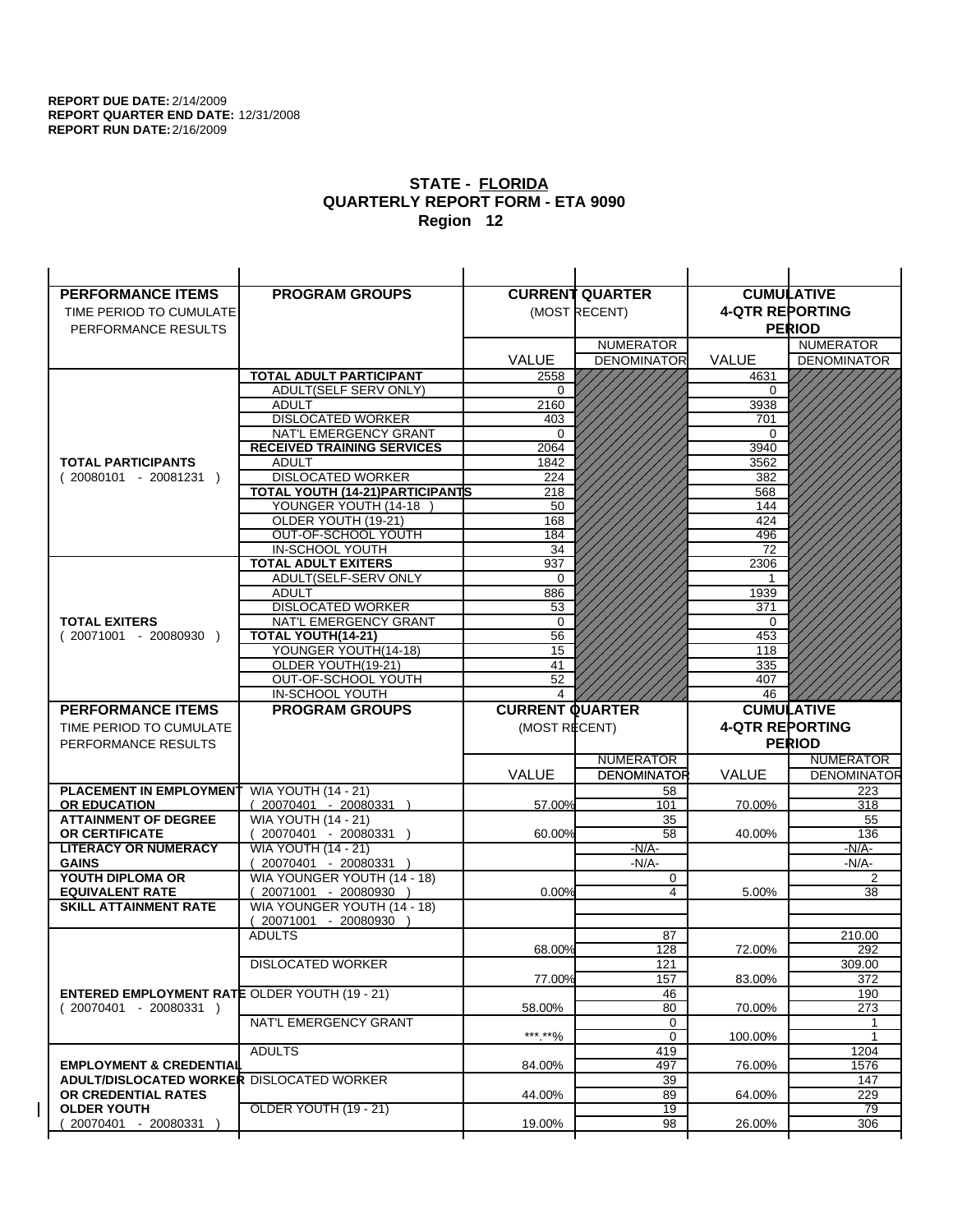$\bar{\Gamma}$ 

 $\mathbf{I}$ 

# **STATE - FLORIDA QUARTERLY REPORT FORM - ETA 9090 Region 12**

|                            | <b>ADULTS</b>            |                 | 146            |             | 978             |
|----------------------------|--------------------------|-----------------|----------------|-------------|-----------------|
|                            |                          | 90.00%          | 162            | 93.00%      | 1057            |
|                            | <b>DISLOCATED WORKER</b> |                 | 49             |             | 203             |
| <b>RETENTION RATE</b>      |                          | 91.00%          | 54             | 92.00%      | 221             |
| - 20070930<br>20061001     | OLDER YOUTH (19 - 21)    |                 | 41             |             | 90              |
|                            |                          | 85.00%          | 48             | 83.00%      | 109             |
|                            | YOUNGER YOUTH (14 - 18)  |                 |                |             | 8               |
|                            |                          | 70.00%          | 10             | 67.00%      | 12              |
|                            | NAT'L EMERGENCY GRANT    |                 |                |             |                 |
|                            |                          | ***.**%         |                | 100.00%     |                 |
|                            | <b>ADULTS</b>            |                 | \$2,480,492.47 |             | \$17,236,320.09 |
|                            |                          | \$12,720.47     | 195            | \$14,304.00 | 1205            |
| <b>SIX MONTHS EARNINGS</b> | <b>DISLOCATED WORKER</b> |                 | \$689,268.00   |             | \$2,974,918.92  |
| <b>INCREASE</b>            |                          | \$11,299.48     | 61             | \$11,575.56 | 257             |
| $-20070930$<br>20061001    | OLDER YOUTH (19 - 21)    |                 | \$187,200.37   |             | \$337,243.12    |
|                            |                          | \$3,900.01      | 48             | \$3,093.97  | 109             |
|                            | NAT'L EMERGENCY GRANT    |                 | \$0.00         |             | \$8,683.00      |
|                            |                          | $S^{*********}$ |                | \$8,683.00  |                 |
|                            |                          |                 |                |             |                 |

 $\bar{\Gamma}$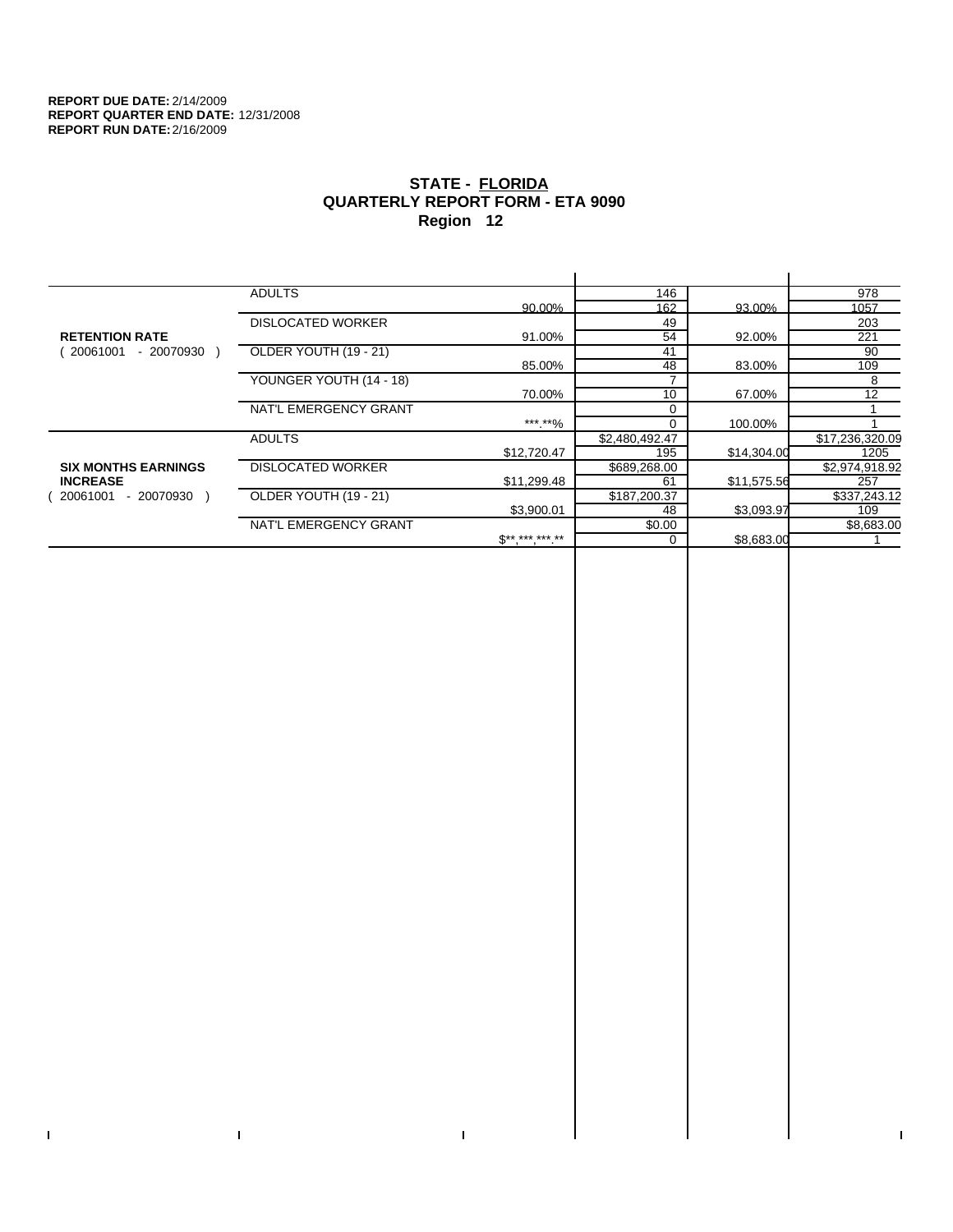| <b>PERFORMANCE ITEMS</b>                                                        | <b>PROGRAM GROUPS</b>                                 |                        | <b>CURRENT QUARTER</b> |                        | <b>CUMULATIVE</b>     |
|---------------------------------------------------------------------------------|-------------------------------------------------------|------------------------|------------------------|------------------------|-----------------------|
| TIME PERIOD TO CUMULATE                                                         |                                                       |                        | (MOST RECENT)          | <b>4-QTR REPORTING</b> |                       |
| PERFORMANCE RESULTS                                                             |                                                       |                        |                        |                        | <b>PERIOD</b>         |
|                                                                                 |                                                       |                        | <b>NUMERATOR</b>       |                        | <b>NUMERATOR</b>      |
|                                                                                 |                                                       | <b>VALUE</b>           | <b>DENOMINATOR</b>     | VALUE                  | <b>DENOMINATOR</b>    |
|                                                                                 | <b>TOTAL ADULT PARTICIPANT</b>                        | 236                    |                        | 365                    |                       |
|                                                                                 | ADULT(SELF SERV ONLY)                                 | 0                      |                        | 0                      |                       |
|                                                                                 | <b>ADULT</b>                                          | 195                    |                        | 306                    |                       |
|                                                                                 | <b>DISLOCATED WORKER</b>                              | 42                     |                        | 61                     |                       |
|                                                                                 | NAT'L EMERGENCY GRANT                                 |                        |                        | $\overline{2}$         |                       |
|                                                                                 | <b>RECEIVED TRAINING SERVICES</b>                     | 141                    |                        | 237                    |                       |
| <b>TOTAL PARTICIPANTS</b>                                                       | <b>ADULT</b>                                          | 125                    |                        | 210                    |                       |
| $(20080101 - 20081231)$                                                         | <b>DISLOCATED WORKER</b>                              | 17                     |                        | 28                     |                       |
|                                                                                 | <b>TOTAL YOUTH (14-21) PARTICIPANTS</b>               | 92                     |                        | 165                    |                       |
|                                                                                 | YOUNGER YOUTH (14-18<br>OLDER YOUTH (19-21)           | 34<br>58               |                        | 64<br>101              |                       |
|                                                                                 | OUT-OF-SCHOOL YOUTH                                   | 86                     |                        | 152                    |                       |
|                                                                                 | IN-SCHOOL YOUTH                                       | 6                      |                        | 13                     |                       |
|                                                                                 | <b>TOTAL ADULT EXITERS</b>                            | 20                     |                        | 179                    |                       |
|                                                                                 | ADULT(SELF-SERV ONLY                                  | 0                      |                        | 0                      |                       |
|                                                                                 | <b>ADULT</b>                                          | 19                     |                        | 153                    |                       |
|                                                                                 | <b>DISLOCATED WORKER</b>                              | 1                      |                        | 28                     |                       |
| <b>TOTAL EXITERS</b>                                                            | NAT'L EMERGENCY GRANT                                 | $\mathbf 0$            |                        | $\overline{2}$         |                       |
| $(20071001 - 20080930)$                                                         | TOTAL YOUTH(14-21)                                    | 10                     |                        | 83                     |                       |
|                                                                                 | YOUNGER YOUTH(14-18)                                  | 2                      |                        | 33                     |                       |
|                                                                                 | OLDER YOUTH(19-21)                                    | 8                      |                        | $\overline{50}$        |                       |
|                                                                                 | OUT-OF-SCHOOL YOUTH<br>IN-SCHOOL YOUTH                | 9                      |                        | 74<br>9                |                       |
|                                                                                 |                                                       |                        |                        |                        |                       |
|                                                                                 |                                                       |                        |                        |                        |                       |
| <b>PERFORMANCE ITEMS</b>                                                        | <b>PROGRAM GROUPS</b>                                 | <b>CURRENT QUARTER</b> |                        |                        | <b>CUMULATIVE</b>     |
| TIME PERIOD TO CUMULATE                                                         |                                                       | (MOST RECENT)          |                        | <b>4-QTR REPORTING</b> |                       |
| PERFORMANCE RESULTS                                                             |                                                       |                        |                        |                        | <b>PERIOD</b>         |
|                                                                                 |                                                       |                        | <b>NUMERATOR</b>       |                        | <b>NUMERATOR</b>      |
|                                                                                 |                                                       | <b>VALUE</b>           | <b>DENOMINATOR</b>     | <b>VALUE</b>           | <b>DENOMINATOR</b>    |
| <b>PLACEMENT IN EMPLOYMENT</b>                                                  | <b>WIA YOUTH (14 - 21)</b>                            |                        | 6                      |                        | 32                    |
| <b>OR EDUCATION</b>                                                             | $(20070401 - 20080331)$                               | 55.00%                 | 11                     | 59.00%                 | 54                    |
| <b>ATTAINMENT OF DEGREE</b>                                                     | <b>WIA YOUTH (14 - 21)</b>                            | 73.00%                 | 11<br>15               | 87.00%                 | 65<br>75              |
| OR CERTIFICATE<br><b>LITERACY OR NUMERACY</b>                                   | $(20070401 - 20080331)$<br><b>WIA YOUTH (14 - 21)</b> |                        | $-N/A$ -               |                        | -N/A-                 |
| <b>GAINS</b>                                                                    | 20070401 - 20080331                                   |                        | $-N/A-$                |                        | $-N/A-$               |
| YOUTH DIPLOMA OR                                                                | WIA YOUNGER YOUTH (14 - 18)                           |                        | $\overline{2}$         |                        | 19                    |
| <b>EQUIVALENT RATE</b>                                                          | 20071001 - 20080930 )                                 | 100.00%                | 2                      | 76.00%                 | 25                    |
| <b>SKILL ATTAINMENT RATE</b>                                                    | WIA YOUNGER YOUTH (14 - 18)                           |                        |                        |                        |                       |
|                                                                                 | (20071001 - 20080930                                  |                        |                        |                        |                       |
|                                                                                 | <b>ADULTS</b>                                         |                        | 9                      |                        | 38.00                 |
|                                                                                 |                                                       | 100.00%                | 9                      | 95.00%                 | 40                    |
|                                                                                 | <b>DISLOCATED WORKER</b>                              |                        | $\overline{7}$         |                        | 31.00                 |
|                                                                                 |                                                       | 100.00%                | $\overline{7}$         | 97.00%                 | 32                    |
| <b>ENTERED EMPLOYMENT RATE OLDER YOUTH (19 - 21)</b><br>$(20070401 - 20080331)$ |                                                       | 50.00%                 | 2<br>$\overline{4}$    | 58.00%                 | 14                    |
|                                                                                 | NAT'L EMERGENCY GRANT                                 |                        | 0                      |                        | 24<br>1               |
|                                                                                 |                                                       | *** **%                | 0                      | 100.00%                | $\mathbf{1}$          |
|                                                                                 | <b>ADULTS</b>                                         |                        | 15                     |                        | 89                    |
| <b>EMPLOYMENT &amp; CREDENTIAL</b>                                              |                                                       | 71.00%                 | 21                     | 62.00%                 | 143                   |
| <b>ADULT/DISLOCATED WORKER DISLOCATED WORKER</b>                                |                                                       |                        | 2                      |                        | 14                    |
| OR CREDENTIAL RATES                                                             |                                                       | 50.00%                 | 4                      | 67.00%                 | 21                    |
| <b>OLDER YOUTH</b><br>20070401 - 20080331                                       | OLDER YOUTH (19 - 21)                                 | 71.00%                 | 5<br>7                 | 64.00%                 | $\overline{25}$<br>39 |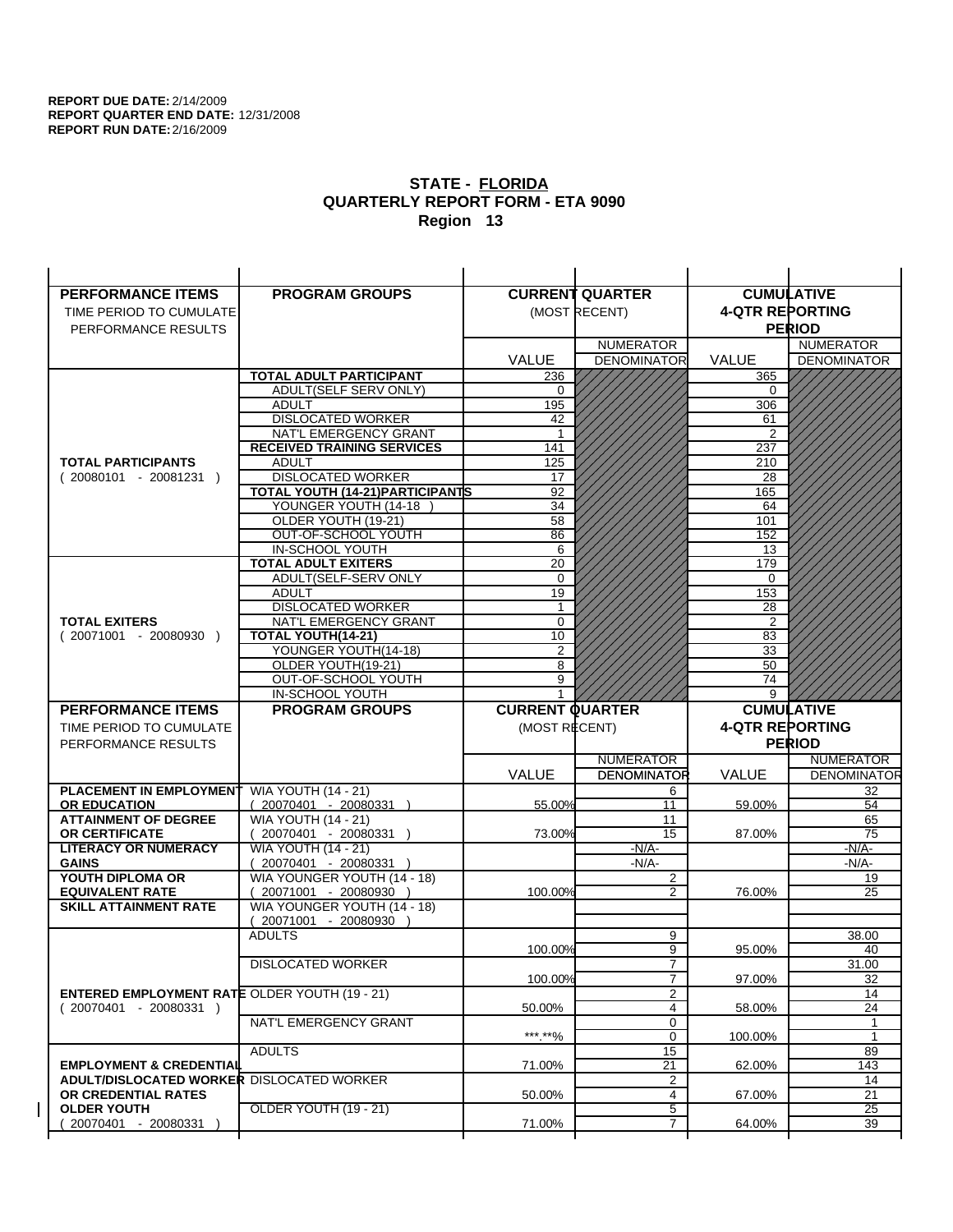$\bar{\Gamma}$ 

 $\mathbf{I}$ 

# **STATE - FLORIDA QUARTERLY REPORT FORM - ETA 9090 Region 13**

|                            | <b>ADULTS</b>            |              | 51           |             | 174            |
|----------------------------|--------------------------|--------------|--------------|-------------|----------------|
|                            |                          | 93.00%       | 55           | 93.00%      | 187            |
|                            | <b>DISLOCATED WORKER</b> |              | 12           |             | 34             |
| <b>RETENTION RATE</b>      |                          | 100.00%      | 12           | 97.00%      | 35             |
| - 20070930<br>20061001     | OLDER YOUTH (19 - 21)    |              | 3            |             | 22             |
|                            |                          | 100.00%      | 3            | 85.00%      | 26             |
|                            | YOUNGER YOUTH (14 - 18)  |              | 4            |             | 37             |
|                            |                          | 50.00%       | 8            | 77.00%      | 48             |
|                            | NAT'L EMERGENCY GRANT    |              |              |             | $\overline{2}$ |
|                            |                          | ***.**%      |              | 100.00%     | $\mathcal{P}$  |
|                            | <b>ADULTS</b>            |              | \$829,529.13 |             | \$3,057,706.02 |
|                            |                          | \$14,553.14  | 57           | \$15,925.55 | 192            |
| <b>SIX MONTHS EARNINGS</b> | <b>DISLOCATED WORKER</b> |              | \$163,909.54 |             | \$554,272.78   |
| <b>INCREASE</b>            |                          | \$12,608.43  | 13           | \$14,980.35 | 37             |
| - 20070930<br>20061001     | OLDER YOUTH (19 - 21)    |              | \$750.00     |             | \$85,525.82    |
|                            |                          | \$250.00     |              | \$3,421.03  | 25             |
|                            | NAT'L EMERGENCY GRANT    |              | \$0.00       |             | \$20,923.00    |
|                            |                          | $S*********$ |              | \$5,230.75  |                |
|                            |                          |              |              |             |                |

 $\bar{\Gamma}$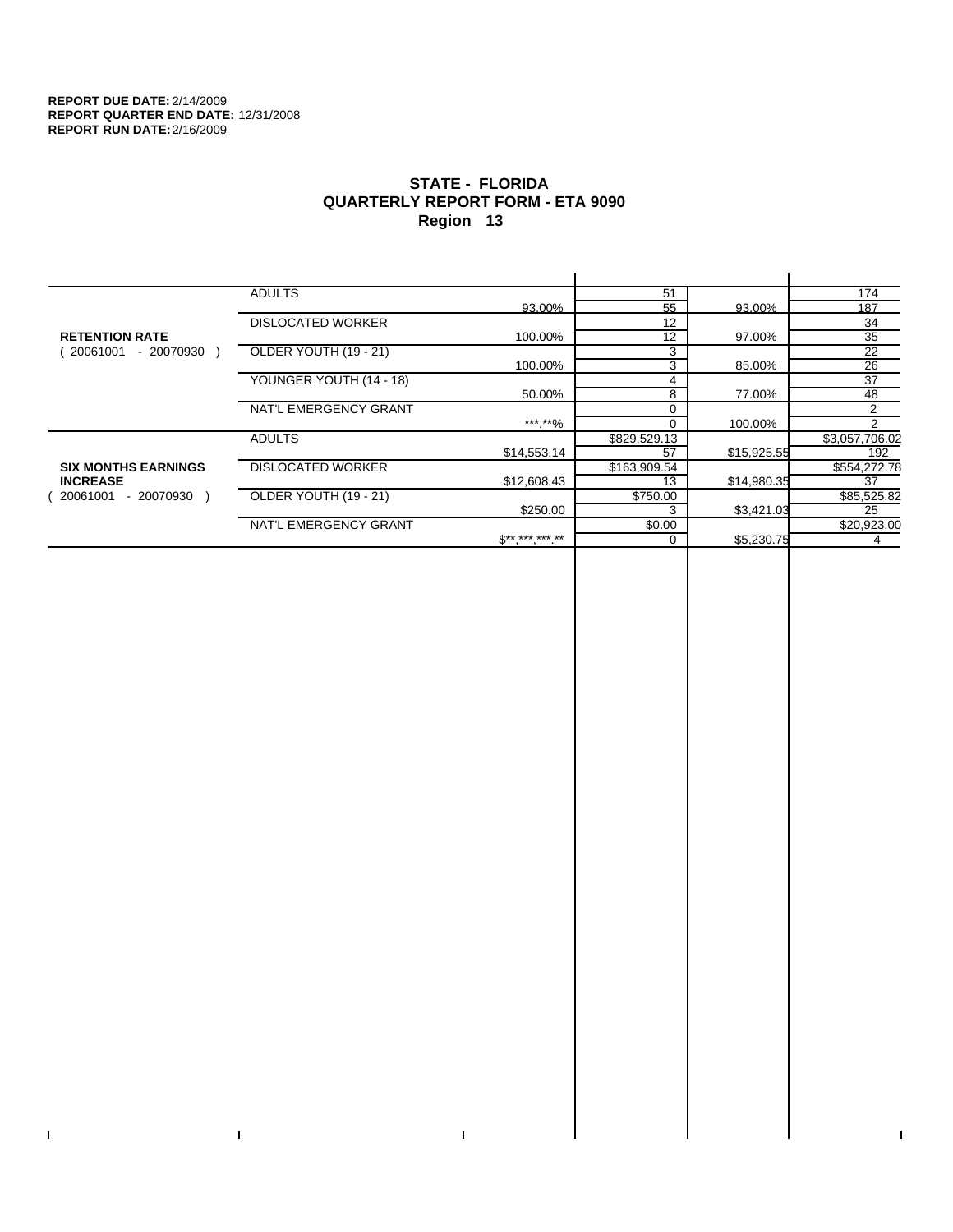| <b>PERFORMANCE ITEMS</b>                             | <b>PROGRAM GROUPS</b>                                 |                        | <b>CURRENT QUARTER</b>                 |                        | <b>CUMULATIVE</b>                      |
|------------------------------------------------------|-------------------------------------------------------|------------------------|----------------------------------------|------------------------|----------------------------------------|
| TIME PERIOD TO CUMULATE                              |                                                       |                        | (MOST RECENT)                          | <b>4-QTR REPORTING</b> |                                        |
| PERFORMANCE RESULTS                                  |                                                       |                        |                                        |                        | <b>PERIOD</b>                          |
|                                                      |                                                       |                        | <b>NUMERATOR</b>                       |                        | <b>NUMERATOR</b>                       |
|                                                      |                                                       | <b>VALUE</b>           | <b>DENOMINATOR</b>                     | VALUE                  | <b>DENOMINATOR</b>                     |
|                                                      | TOTAL ADULT PARTICIPANT                               | 1616                   |                                        | 3443                   |                                        |
|                                                      | <b>ADULT(SELF SERV ONLY)</b>                          | 3                      |                                        | 7                      |                                        |
|                                                      | <b>ADULT</b>                                          | 1122                   |                                        | 2839                   |                                        |
|                                                      | <b>DISLOCATED WORKER</b>                              | 494                    |                                        | 604                    |                                        |
|                                                      | NAT'L EMERGENCY GRANT                                 | 15                     |                                        | 17                     |                                        |
|                                                      | <b>RECEIVED TRAINING SERVICES</b>                     | 610                    |                                        | 2149                   |                                        |
| <b>TOTAL PARTICIPANTS</b>                            | <b>ADULT</b>                                          | 296                    |                                        | 1748                   |                                        |
| $(20080101 - 20081231)$                              | <b>DISLOCATED WORKER</b>                              | 314                    |                                        | 401                    |                                        |
|                                                      | TOTAL YOUTH (14-21) PARTICIPANTS                      | 388                    |                                        | 528                    |                                        |
|                                                      | YOUNGER YOUTH (14-18                                  | 212                    |                                        | 301                    |                                        |
|                                                      | OLDER YOUTH (19-21)                                   | 176                    |                                        | 227                    |                                        |
|                                                      | OUT-OF-SCHOOL YOUTH                                   | 262                    |                                        | 344                    |                                        |
|                                                      | IN-SCHOOL YOUTH                                       | 126                    |                                        | 184                    |                                        |
|                                                      | <b>TOTAL ADULT EXITERS</b>                            | 155                    |                                        | 2452                   |                                        |
|                                                      | ADULT(SELF-SERV ONLY                                  | $\Omega$               |                                        | 5<br>2317              |                                        |
|                                                      | <b>ADULT</b><br><b>DISLOCATED WORKER</b>              | 139<br>16              |                                        | 135                    |                                        |
| <b>TOTAL EXITERS</b>                                 | NAT'L EMERGENCY GRANT                                 | -1                     |                                        | 3                      |                                        |
| $(20071001 - 20080930)$                              | TOTAL YOUTH(14-21)                                    | 68                     |                                        | 179                    |                                        |
|                                                      | YOUNGER YOUTH(14-18)                                  | 40                     |                                        | 117                    |                                        |
|                                                      | OLDER YOUTH(19-21)                                    | 28                     |                                        | 62                     |                                        |
|                                                      | OUT-OF-SCHOOL YOUTH                                   | 40                     |                                        | 91                     |                                        |
|                                                      | IN-SCHOOL YOUTH                                       | $\overline{28}$        |                                        | 88                     |                                        |
|                                                      |                                                       |                        |                                        |                        |                                        |
| <b>PERFORMANCE ITEMS</b>                             | <b>PROGRAM GROUPS</b>                                 | <b>CURRENT QUARTER</b> |                                        |                        | <b>CUMULATIVE</b>                      |
| TIME PERIOD TO CUMULATE                              |                                                       |                        |                                        |                        |                                        |
|                                                      |                                                       | (MOST RECENT)          |                                        | <b>4-QTR REPORTING</b> |                                        |
| PERFORMANCE RESULTS                                  |                                                       |                        |                                        |                        | <b>PERIOD</b>                          |
|                                                      |                                                       |                        | <b>NUMERATOR</b><br><b>DENOMINATOR</b> | <b>VALUE</b>           | <b>NUMERATOR</b><br><b>DENOMINATOR</b> |
| <b>PLACEMENT IN EMPLOYMENT</b>                       |                                                       | <b>VALUE</b>           | 13                                     |                        | 70                                     |
| <b>OR EDUCATION</b>                                  | <b>WIA YOUTH (14 - 21)</b><br>$(20070401 - 20080331)$ | 100.00%                | 13                                     | 86.00%                 | 81                                     |
| <b>ATTAINMENT OF DEGREE</b>                          | <b>WIA YOUTH (14 - 21)</b>                            |                        | 23                                     |                        | 136                                    |
| <b>OR CERTIFICATE</b>                                | $(20070401 - 20080331)$                               | 92.00%                 | 25                                     | 96.00%                 | 142                                    |
| <b>LITERACY OR NUMERACY</b>                          | <b>WIA YOUTH (14 - 21)</b>                            |                        | $-N/A-$                                |                        | $-N/A$ -                               |
| <b>GAINS</b>                                         | 20070401 - 20080331                                   |                        | $-N/A-$                                |                        | $-N/A-$                                |
| YOUTH DIPLOMA OR                                     | WIA YOUNGER YOUTH (14 - 18)                           |                        | 25                                     |                        | 65                                     |
| <b>EQUIVALENT RATE</b>                               | 20071001 - 20080930 )                                 | 93.00%                 | 27                                     | 86.00%                 | 76                                     |
| <b>SKILL ATTAINMENT RATE</b>                         | WIA YOUNGER YOUTH (14 - 18)                           |                        |                                        |                        |                                        |
|                                                      | (20071001 - 20080930                                  |                        |                                        |                        |                                        |
|                                                      | <b>ADULTS</b>                                         |                        | 24                                     |                        | 82.00                                  |
|                                                      |                                                       | 100.00%                | 24                                     | 96.00%                 | 85                                     |
|                                                      | <b>DISLOCATED WORKER</b>                              |                        | $\overline{23}$                        |                        | 129.00                                 |
|                                                      |                                                       | 88.00%                 | 26                                     | 91.00%                 | 142                                    |
| <b>ENTERED EMPLOYMENT RATE OLDER YOUTH (19 - 21)</b> |                                                       |                        | 2                                      |                        | 16                                     |
| $(20070401 - 20080331)$                              | NAT'L EMERGENCY GRANT                                 | 100.00%                | $\overline{2}$<br>$\mathbf{1}$         | 76.00%                 | 21<br>6                                |
|                                                      |                                                       | 100.00%                | 1                                      | 86.00%                 | $\overline{7}$                         |
|                                                      | <b>ADULTS</b>                                         |                        | 30                                     |                        | 1625                                   |
| <b>EMPLOYMENT &amp; CREDENTIAL</b>                   |                                                       | 94.00%                 | 32                                     | 68.00%                 | 2373                                   |
| <b>ADULT/DISLOCATED WORKER DISLOCATED WORKER</b>     |                                                       |                        | 14                                     |                        | 104                                    |
| OR CREDENTIAL RATES                                  |                                                       | 74.00%                 | 19                                     | 81.00%                 | 129                                    |
| <b>OLDER YOUTH</b><br>20070401 - 20080331            | <b>OLDER YOUTH (19 - 21)</b>                          | 100.00%                | 7<br>$\overline{7}$                    | 85.00%                 | $\overline{35}$<br>41                  |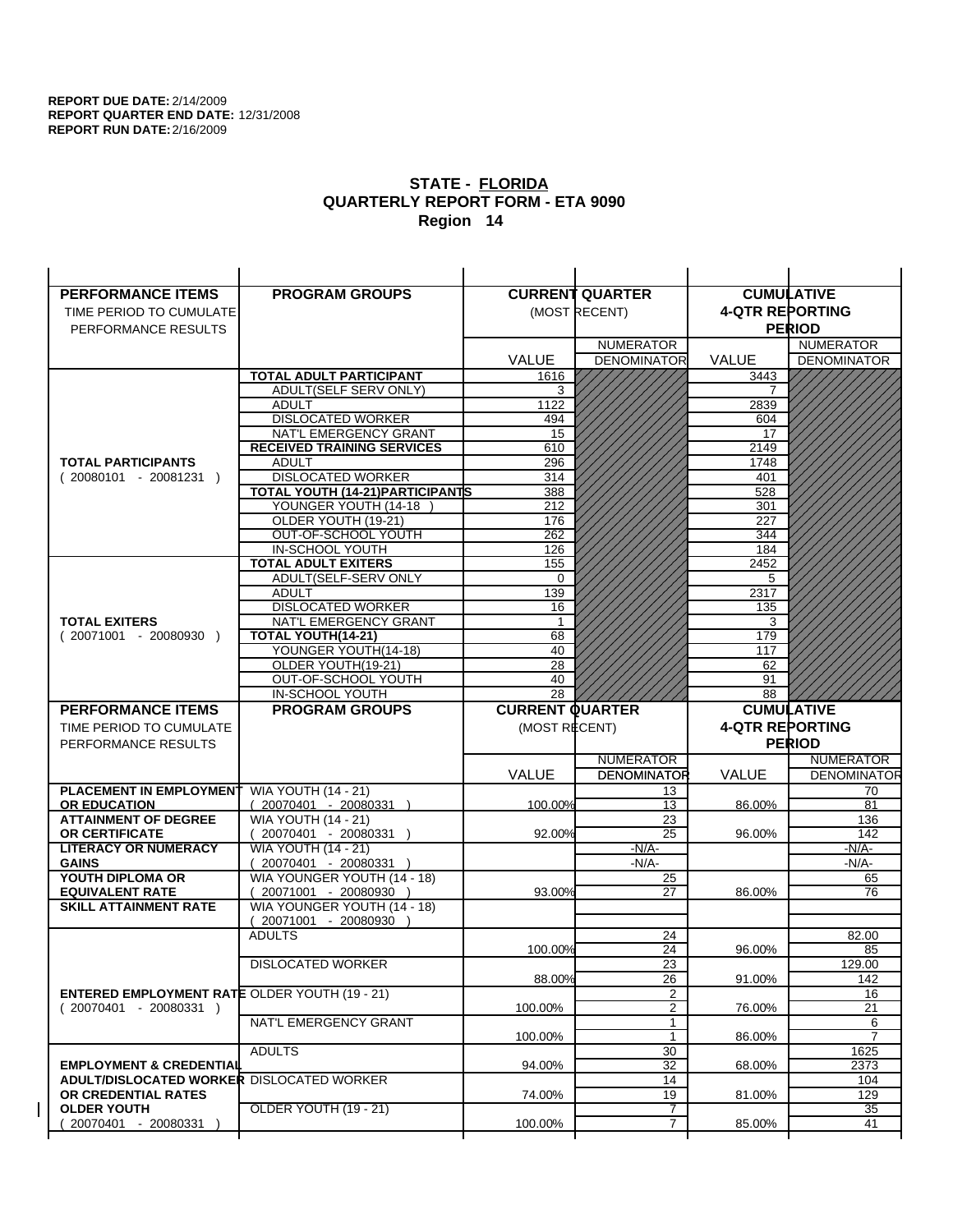$\bar{\Gamma}$ 

 $\Gamma$ 

# **STATE - FLORIDA QUARTERLY REPORT FORM - ETA 9090 Region 14**

|                            | <b>ADULTS</b>            |             | 87             |             | 1929            |
|----------------------------|--------------------------|-------------|----------------|-------------|-----------------|
|                            |                          | 100.00%     | 87             | 97.00%      | 1985            |
|                            | <b>DISLOCATED WORKER</b> |             | 16             |             | 120             |
| <b>RETENTION RATE</b>      |                          | 94.00%      | 17             | 87.00%      | 138             |
| - 20070930<br>20061001     | OLDER YOUTH (19 - 21)    |             | 5              |             | 31              |
|                            |                          | 83.00%      | 6              | 78.00%      | 40              |
|                            | YOUNGER YOUTH (14 - 18)  |             | 21             |             | 66              |
|                            |                          | 91.00%      | 23             | 80.00%      | 83              |
|                            | NAT'L EMERGENCY GRANT    |             |                |             | 3               |
|                            |                          | 100.00%     |                | 75.00%      |                 |
|                            | <b>ADULTS</b>            |             | \$2,267,701.97 |             | \$52,618,618.37 |
|                            |                          | \$24,919.80 | 91             | \$25,667.62 | 2050            |
| <b>SIX MONTHS EARNINGS</b> | <b>DISLOCATED WORKER</b> |             | \$394,948.26   |             | \$2,197,416.83  |
| <b>INCREASE</b>            |                          | \$18,807.06 | 21             | \$14,948.41 | 147             |
| $-20070930$<br>20061001    | OLDER YOUTH (19 - 21)    |             | \$19,109.51    |             | \$115,543.29    |
|                            |                          | \$3,184.92  | 6              | \$3,301.24  | 35              |
|                            | NAT'L EMERGENCY GRANT    |             | \$14,360.00    |             | \$37,700.50     |
|                            |                          | \$14,360.00 |                | \$7,540.10  | 5               |
|                            |                          |             |                |             |                 |

 $\bar{\Gamma}$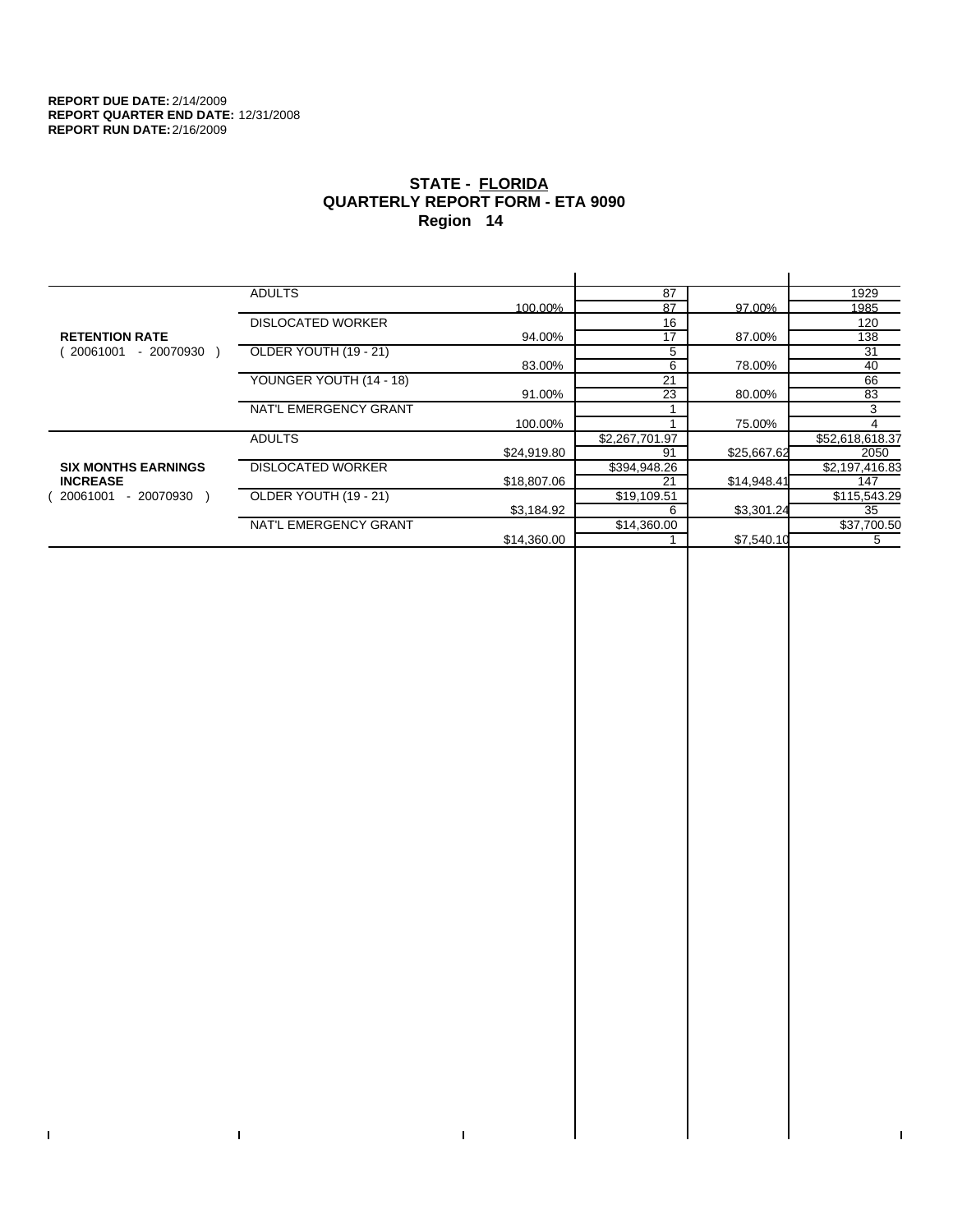| <b>PERFORMANCE ITEMS</b>                              | <b>PROGRAM GROUPS</b>                                 |                        | <b>CURRENT QUARTER</b> |                        | <b>CUMULATIVE</b>        |
|-------------------------------------------------------|-------------------------------------------------------|------------------------|------------------------|------------------------|--------------------------|
| TIME PERIOD TO CUMULATE                               |                                                       |                        | (MOST RECENT)          | <b>4-QTR REPORTING</b> |                          |
| PERFORMANCE RESULTS                                   |                                                       |                        |                        |                        | <b>PERIOD</b>            |
|                                                       |                                                       |                        | <b>NUMERATOR</b>       |                        | <b>NUMERATOR</b>         |
|                                                       |                                                       | <b>VALUE</b>           | <b>DENOMINATOR</b>     | VALUE                  | <b>DENOMINATOR</b>       |
|                                                       | <b>TOTAL ADULT PARTICIPANT</b>                        | 1223                   |                        | 1592                   |                          |
|                                                       | ADULT(SELF SERV ONLY)                                 | 0                      |                        | 0                      |                          |
|                                                       | <b>ADULT</b>                                          | 614                    |                        | 904                    |                          |
|                                                       | <b>DISLOCATED WORKER</b>                              | 624                    |                        | 706                    |                          |
|                                                       | NAT'L EMERGENCY GRANT                                 | 9                      |                        | 9                      |                          |
|                                                       | <b>RECEIVED TRAINING SERVICES</b>                     | 699                    |                        | 1153                   |                          |
| <b>TOTAL PARTICIPANTS</b>                             | <b>ADULT</b>                                          | 342                    |                        | 676                    |                          |
| $(20080101 - 20081231)$                               | <b>DISLOCATED WORKER</b>                              | 366                    |                        | 494                    |                          |
|                                                       | <b>TOTAL YOUTH (14-21) PARTICIPANTS</b>               | 410                    |                        | 529                    |                          |
|                                                       | YOUNGER YOUTH (14-18<br>OLDER YOUTH (19-21)           | 285<br>125             |                        | 369<br>160             |                          |
|                                                       | OUT-OF-SCHOOL YOUTH                                   | 208                    |                        | 257                    |                          |
|                                                       | IN-SCHOOL YOUTH                                       | 202                    |                        | 272                    |                          |
|                                                       | <b>TOTAL ADULT EXITERS</b>                            | 80                     |                        | 427                    |                          |
|                                                       | ADULT(SELF-SERV ONLY                                  | $\mathbf 0$            |                        | 0                      |                          |
|                                                       | <b>ADULT</b>                                          | 66                     |                        | 312                    |                          |
|                                                       | <b>DISLOCATED WORKER</b>                              | 14                     |                        | 119                    |                          |
| <b>TOTAL EXITERS</b>                                  | NAT'L EMERGENCY GRANT                                 | $\mathbf 0$            |                        | -1                     |                          |
| $(20071001 - 20080930)$                               | TOTAL YOUTH(14-21)                                    | 51                     |                        | 137                    |                          |
|                                                       | YOUNGER YOUTH(14-18)                                  | 32                     |                        | 93                     |                          |
|                                                       | OLDER YOUTH(19-21)<br>OUT-OF-SCHOOL YOUTH             | $\overline{19}$<br>21  |                        | 44<br>63               |                          |
|                                                       | IN-SCHOOL YOUTH                                       | 30                     |                        | 74                     |                          |
|                                                       |                                                       |                        |                        |                        |                          |
|                                                       |                                                       |                        |                        |                        |                          |
| <b>PERFORMANCE ITEMS</b>                              | <b>PROGRAM GROUPS</b>                                 | <b>CURRENT QUARTER</b> |                        |                        | <b>CUMULATIVE</b>        |
| TIME PERIOD TO CUMULATE                               |                                                       | (MOST RECENT)          |                        | <b>4-QTR REPORTING</b> |                          |
| PERFORMANCE RESULTS                                   |                                                       |                        |                        |                        | <b>PERIOD</b>            |
|                                                       |                                                       |                        | <b>NUMERATOR</b>       |                        | <b>NUMERATOR</b>         |
|                                                       |                                                       | <b>VALUE</b>           | <b>DENOMINATOR</b>     | <b>VALUE</b>           |                          |
| <b>PLACEMENT IN EMPLOYMENT</b><br><b>OR EDUCATION</b> | <b>WIA YOUTH (14 - 21)</b><br>$(20070401 - 20080331)$ | 83.00%                 | 10<br>12               | 70.00%                 | 73<br>105                |
| <b>ATTAINMENT OF DEGREE</b>                           | <b>WIA YOUTH (14 - 21)</b>                            |                        | 9                      |                        | 83                       |
| OR CERTIFICATE                                        | $(20070401 - 20080331)$                               | 75.00%                 | 12                     | 72.00%                 | 116                      |
| <b>LITERACY OR NUMERACY</b>                           | <b>WIA YOUTH (14 - 21)</b>                            |                        | $-N/A$ -               |                        | -N/A-                    |
| <b>GAINS</b>                                          | 20070401 - 20080331                                   |                        | $-N/A-$                |                        | $-N/A-$                  |
| YOUTH DIPLOMA OR                                      | WIA YOUNGER YOUTH (14 - 18)                           |                        | 21                     |                        | <b>DENOMINATOR</b><br>43 |
| <b>EQUIVALENT RATE</b>                                | 20071001 - 20080930 )                                 | 81.00%                 | 26                     | 74.00%                 | 58                       |
| <b>SKILL ATTAINMENT RATE</b>                          | WIA YOUNGER YOUTH (14 - 18)                           |                        |                        |                        |                          |
|                                                       | (20071001 - 20080930                                  |                        |                        |                        |                          |
|                                                       | <b>ADULTS</b>                                         | 88.00%                 | $\overline{7}$<br>8    | 80.00%                 | 59.00<br>74              |
|                                                       | <b>DISLOCATED WORKER</b>                              |                        |                        |                        |                          |
|                                                       |                                                       | 96.00%                 | $\overline{25}$<br>26  | 89.00%                 | 138.00<br>155            |
| <b>ENTERED EMPLOYMENT RATE OLDER YOUTH (19 - 21)</b>  |                                                       |                        | 2                      |                        | 28                       |
| $(20070401 - 20080331)$                               |                                                       | 67.00%                 | 3                      | 78.00%                 | 36                       |
|                                                       | NAT'L EMERGENCY GRANT                                 |                        | 0                      |                        | 2                        |
|                                                       |                                                       | *** **%                | 0                      | 100.00%                | 2                        |
|                                                       | <b>ADULTS</b>                                         |                        | 39                     |                        | 228                      |
| <b>EMPLOYMENT &amp; CREDENTIAL</b>                    |                                                       | 95.00%                 | 41                     | 89.00%                 | 255                      |
| <b>ADULT/DISLOCATED WORKER DISLOCATED WORKER</b>      |                                                       |                        | 25                     |                        | 112                      |
| OR CREDENTIAL RATES<br><b>OLDER YOUTH</b>             |                                                       | 96.00%                 | 26<br>$\overline{3}$   | 78.00%                 | 143<br>$\overline{21}$   |
| 20070401 - 20080331                                   | OLDER YOUTH (19 - 21)                                 | 75.00%                 | 4                      | 50.00%                 | 42                       |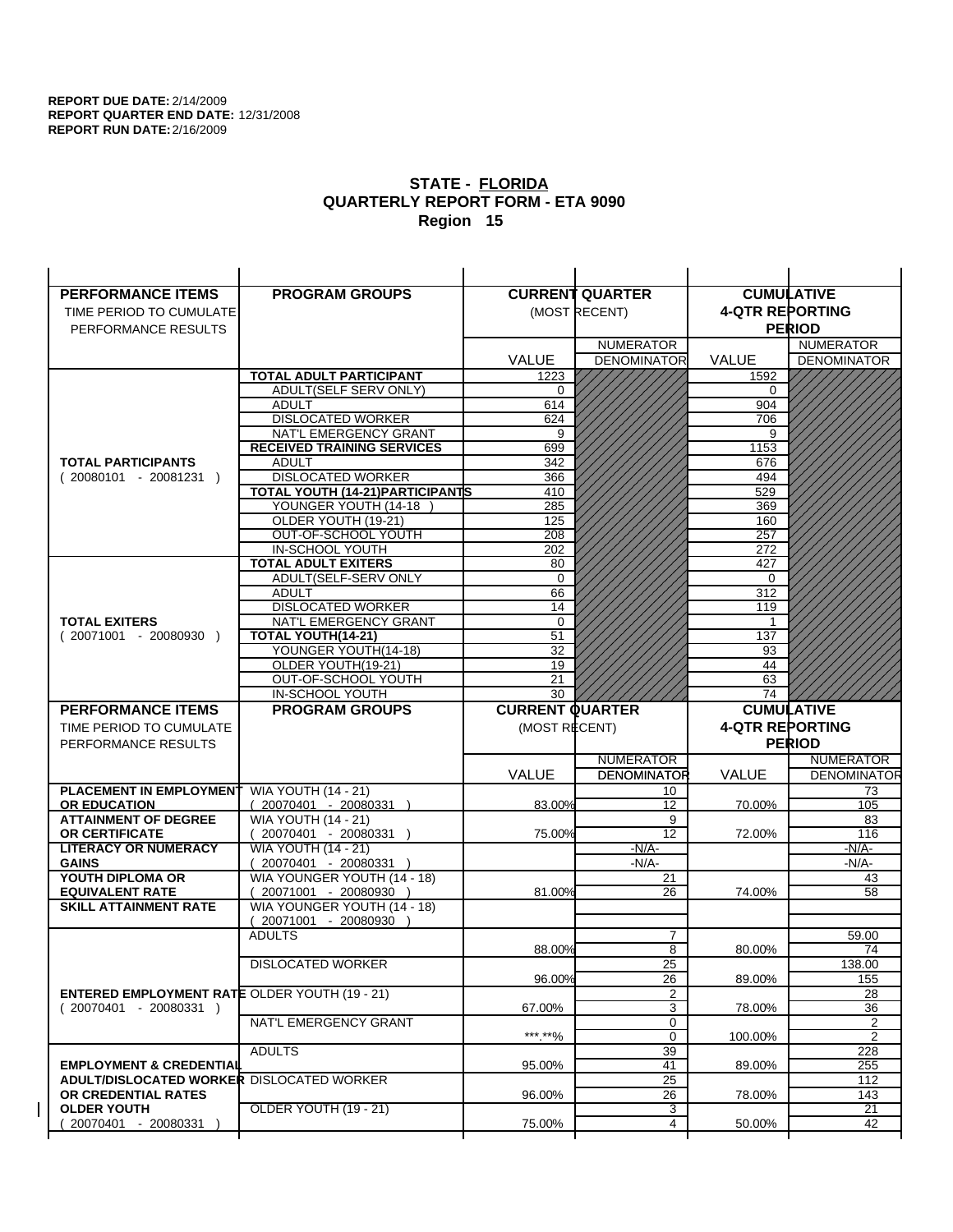$\mathbf I$ 

 $\bar{\Gamma}$ 

# **STATE - FLORIDA QUARTERLY REPORT FORM - ETA 9090 Region 15**

|                            | <b>ADULTS</b>            |             | 59             |             | 389             |
|----------------------------|--------------------------|-------------|----------------|-------------|-----------------|
|                            |                          | 92.00%      | 64             | 95.00%      | 410             |
|                            | <b>DISLOCATED WORKER</b> |             | 50             |             | 121             |
| <b>RETENTION RATE</b>      |                          | 94.00%      | 53             | 92.00%      | 131             |
| - 20070930<br>20061001     | OLDER YOUTH (19 - 21)    |             | 11             |             | $\overline{36}$ |
|                            |                          | 79.00%      | 14             | 80.00%      | 45              |
|                            | YOUNGER YOUTH (14 - 18)  |             | 13             |             | 51              |
|                            |                          | 76.00%      | 17             | 62.00%      | 82              |
|                            | NAT'L EMERGENCY GRANT    |             |                |             | 3               |
|                            |                          | 100.00%     |                | 100.00%     | 3               |
|                            | <b>ADULTS</b>            |             | \$1,650,877.60 |             | \$11,059,775.72 |
|                            |                          | \$23,583.97 | 70             | \$25,483.35 | 434             |
| <b>SIX MONTHS EARNINGS</b> | <b>DISLOCATED WORKER</b> |             | \$1,044,734.64 |             | \$2,586,158.19  |
| <b>INCREASE</b>            |                          | \$15,829.31 | 66             | \$16,684.89 | 155             |
| - 20070930<br>20061001     | OLDER YOUTH (19 - 21)    |             | \$75,622.84    |             | \$161,412.32    |
|                            |                          | \$5,401.63  | 14             | \$3,586.94  | 45              |
|                            | NAT'L EMERGENCY GRANT    |             | \$17,838.00    |             | \$34,540.06     |
|                            |                          | \$17,838.00 |                | \$8,635.01  | 4               |
|                            |                          |             |                |             |                 |

 $\bar{\Gamma}$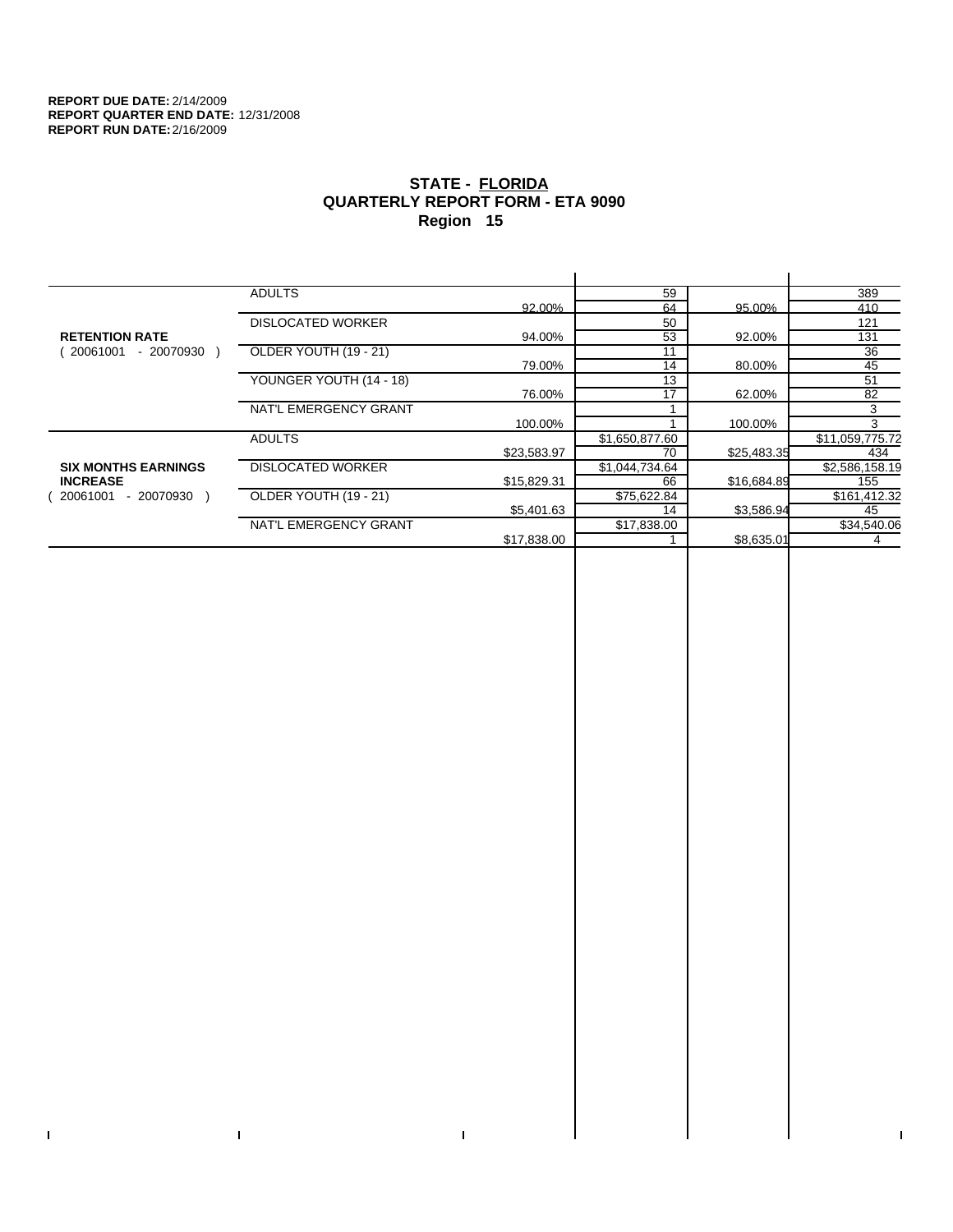| <b>PERFORMANCE ITEMS</b>                                                        | <b>PROGRAM GROUPS</b>                                 |                        | <b>CURRENT QUARTER</b>                 |                        | <b>CUMULATIVE</b>                      |
|---------------------------------------------------------------------------------|-------------------------------------------------------|------------------------|----------------------------------------|------------------------|----------------------------------------|
| TIME PERIOD TO CUMULATE                                                         |                                                       |                        | (MOST RECENT)                          | <b>4-QTR REPORTING</b> |                                        |
| PERFORMANCE RESULTS                                                             |                                                       |                        |                                        |                        | <b>PERIOD</b>                          |
|                                                                                 |                                                       |                        | <b>NUMERATOR</b>                       |                        | <b>NUMERATOR</b>                       |
|                                                                                 |                                                       | <b>VALUE</b>           | <b>DENOMINATOR</b>                     | VALUE                  | <b>DENOMINATOR</b>                     |
|                                                                                 | TOTAL ADULT PARTICIPANT                               | 381                    |                                        | 760                    |                                        |
|                                                                                 | <b>ADULT(SELF SERV ONLY)</b>                          | 1                      |                                        | 1                      |                                        |
|                                                                                 | <b>ADULT</b>                                          | 271                    |                                        | 580                    |                                        |
|                                                                                 | <b>DISLOCATED WORKER</b>                              | 118                    |                                        | 192                    |                                        |
|                                                                                 | NAT'L EMERGENCY GRANT                                 | 0                      |                                        | $\Omega$               |                                        |
|                                                                                 | <b>RECEIVED TRAINING SERVICES</b>                     | 247                    |                                        | 532                    |                                        |
| <b>TOTAL PARTICIPANTS</b>                                                       | <b>ADULT</b>                                          | 179                    |                                        | 397                    |                                        |
| $(20080101 - 20081231)$                                                         | <b>DISLOCATED WORKER</b>                              | 71                     |                                        | 145                    |                                        |
|                                                                                 | TOTAL YOUTH (14-21) PARTICIPANTS                      | 112                    |                                        | 238                    |                                        |
|                                                                                 | YOUNGER YOUTH (14-18                                  | 79                     |                                        | 152                    |                                        |
|                                                                                 | OLDER YOUTH (19-21)                                   | 33                     |                                        | 86                     |                                        |
|                                                                                 | OUT-OF-SCHOOL YOUTH                                   | 64                     |                                        | 173                    |                                        |
|                                                                                 | IN-SCHOOL YOUTH                                       | 48                     |                                        | 65                     |                                        |
|                                                                                 | <b>TOTAL ADULT EXITERS</b>                            | 198                    |                                        | 444                    |                                        |
|                                                                                 | ADULT(SELF-SERV ONLY                                  | $\Omega$               |                                        | $\Omega$<br>362        |                                        |
|                                                                                 | <b>ADULT</b><br><b>DISLOCATED WORKER</b>              | 177<br>22              |                                        | 89                     |                                        |
| <b>TOTAL EXITERS</b>                                                            | NAT'L EMERGENCY GRANT                                 | 0                      |                                        | 0                      |                                        |
| $(20071001 - 20080930)$                                                         | TOTAL YOUTH(14-21)                                    | 18                     |                                        | 169                    |                                        |
|                                                                                 | YOUNGER YOUTH(14-18)                                  | 14                     |                                        | 91                     |                                        |
|                                                                                 | OLDER YOUTH(19-21)                                    | 4                      |                                        | 78                     |                                        |
|                                                                                 | OUT-OF-SCHOOL YOUTH                                   | 13                     |                                        | 152                    |                                        |
|                                                                                 | IN-SCHOOL YOUTH                                       | 5                      |                                        | 17                     |                                        |
|                                                                                 |                                                       |                        |                                        |                        |                                        |
| <b>PERFORMANCE ITEMS</b>                                                        | <b>PROGRAM GROUPS</b>                                 | <b>CURRENT QUARTER</b> |                                        |                        | <b>CUMULATIVE</b>                      |
| TIME PERIOD TO CUMULATE                                                         |                                                       |                        |                                        |                        |                                        |
|                                                                                 |                                                       | (MOST RECENT)          |                                        | <b>4-QTR REPORTING</b> |                                        |
| PERFORMANCE RESULTS                                                             |                                                       |                        |                                        |                        | <b>PERIOD</b>                          |
|                                                                                 |                                                       |                        | <b>NUMERATOR</b><br><b>DENOMINATOR</b> | <b>VALUE</b>           | <b>NUMERATOR</b><br><b>DENOMINATOR</b> |
| <b>PLACEMENT IN EMPLOYMENT</b>                                                  |                                                       | <b>VALUE</b>           | 16                                     |                        | 111                                    |
| <b>OR EDUCATION</b>                                                             | <b>WIA YOUTH (14 - 21)</b><br>$(20070401 - 20080331)$ | 53.00%                 | 30                                     | 64.00%                 | 173                                    |
| <b>ATTAINMENT OF DEGREE</b>                                                     | <b>WIA YOUTH (14 - 21)</b>                            |                        | 26                                     |                        | 152                                    |
| <b>OR CERTIFICATE</b>                                                           | $(20070401 - 20080331)$                               | 100.00%                | 26                                     | 93.00%                 | 164                                    |
| <b>LITERACY OR NUMERACY</b>                                                     | <b>WIA YOUTH (14 - 21)</b>                            |                        | $-N/A-$                                |                        | $-N/A-$                                |
| <b>GAINS</b>                                                                    | 20070401 - 20080331                                   |                        | $-N/A-$                                |                        | $-N/A-$                                |
| YOUTH DIPLOMA OR                                                                | WIA YOUNGER YOUTH (14 - 18)                           |                        | 5                                      |                        | 18                                     |
| <b>EQUIVALENT RATE</b>                                                          | 20071001 - 20080930 )                                 | 50.00%                 | 10                                     | 25.00%                 | 71                                     |
| <b>SKILL ATTAINMENT RATE</b>                                                    | WIA YOUNGER YOUTH (14 - 18)                           |                        |                                        |                        |                                        |
|                                                                                 | (20071001 - 20080930                                  |                        |                                        |                        |                                        |
|                                                                                 | <b>ADULTS</b>                                         |                        | 10                                     |                        | 188.00                                 |
|                                                                                 |                                                       | 50.00%                 | 20                                     | 66.00%                 | 285                                    |
|                                                                                 | <b>DISLOCATED WORKER</b>                              |                        | $\overline{13}$                        |                        | 64.00                                  |
|                                                                                 |                                                       | 93.00%                 | 14                                     | 86.00%                 | 74                                     |
| <b>ENTERED EMPLOYMENT RATE OLDER YOUTH (19 - 21)</b><br>$(20070401 - 20080331)$ |                                                       | 44.00%                 | $\overline{7}$<br>16                   |                        | 53<br>87                               |
|                                                                                 | NAT'L EMERGENCY GRANT                                 |                        | 0                                      | 61.00%                 | 0                                      |
|                                                                                 |                                                       | ***.**%                | $\mathbf 0$                            | ***.**%                | 0                                      |
|                                                                                 | <b>ADULTS</b>                                         |                        | 22                                     |                        | 212                                    |
| <b>EMPLOYMENT &amp; CREDENTIAL</b>                                              |                                                       | 58.00%                 | 38                                     | 52.00%                 | 411                                    |
| <b>ADULT/DISLOCATED WORKER DISLOCATED WORKER</b>                                |                                                       |                        | 9                                      |                        | 45                                     |
| OR CREDENTIAL RATES                                                             |                                                       | 64.00%                 | 14                                     | 68.00%                 | 66                                     |
| <b>OLDER YOUTH</b><br>20070401 - 20080331                                       | <b>OLDER YOUTH (19 - 21)</b>                          | 44.00%                 | 8<br>18                                | 53.00%                 | 48<br>91                               |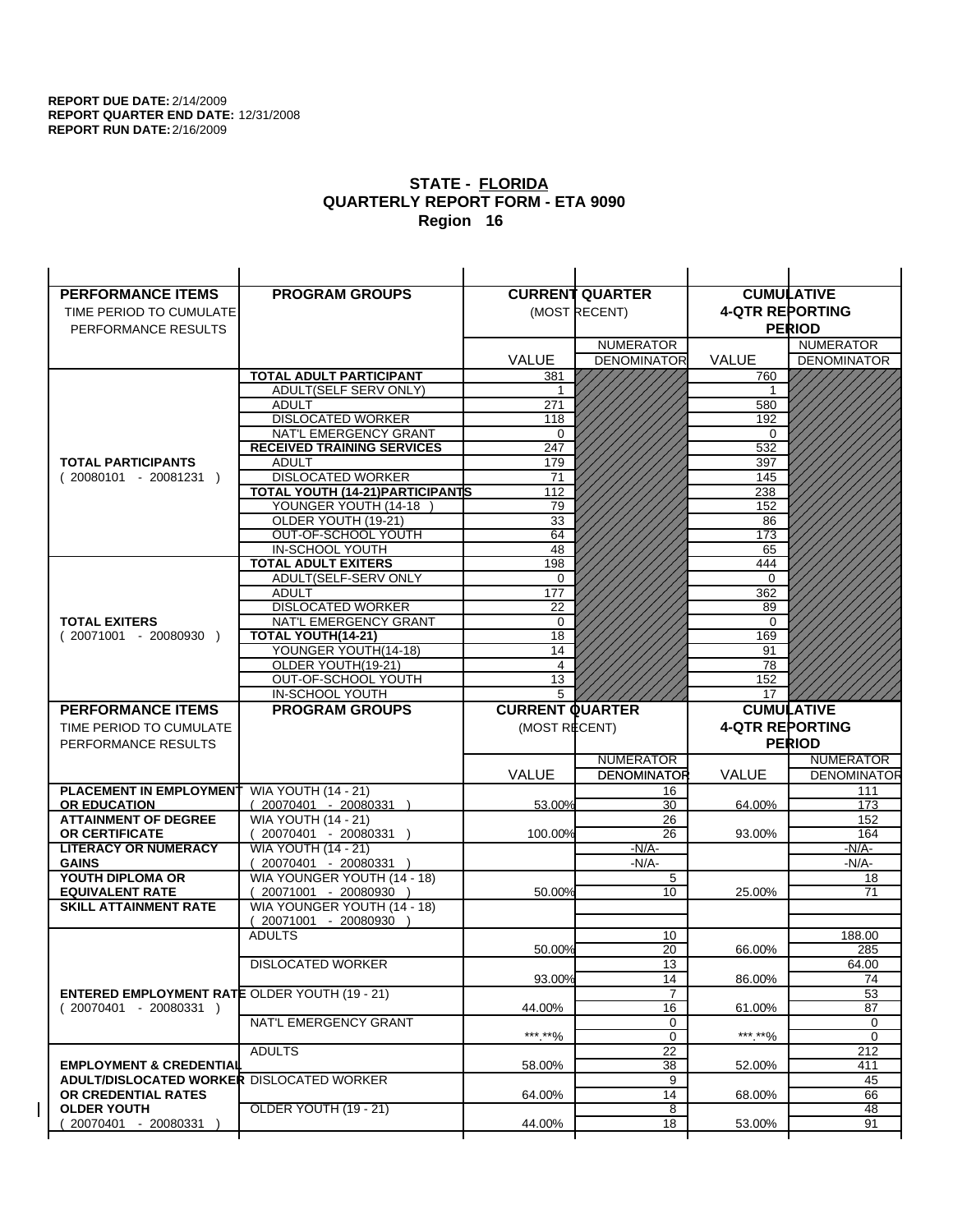$\bar{\Gamma}$ 

 $\Gamma$ 

# **STATE - FLORIDA QUARTERLY REPORT FORM - ETA 9090 Region 16**

|                            | <b>ADULTS</b>            |              | 79             |              | 412            |
|----------------------------|--------------------------|--------------|----------------|--------------|----------------|
|                            |                          | 90.00%       | 88             | 89.00%       | 464            |
|                            | <b>DISLOCATED WORKER</b> |              | 12             |              | 80             |
| <b>RETENTION RATE</b>      |                          | 92.00%       | 13             | 91.00%       | 88             |
| - 20070930<br>20061001     | OLDER YOUTH (19 - 21)    |              |                |              | 30             |
|                            |                          | 25.00%       | 4              | 73.00%       | 41             |
|                            | YOUNGER YOUTH (14 - 18)  |              |                |              | 39             |
|                            |                          | 70.00%       | 10             | 57.00%       | 68             |
|                            | NAT'L EMERGENCY GRANT    |              | $\Omega$       |              | 0              |
|                            |                          | ***.**%      |                | ***.**%      | $\Omega$       |
|                            | <b>ADULTS</b>            |              | \$1,432,936.18 |              | \$7,351,627.50 |
|                            |                          | \$13,146.20  | 109            | \$12,920.26  | 569            |
| <b>SIX MONTHS EARNINGS</b> | <b>DISLOCATED WORKER</b> |              | \$199,489.01   |              | \$1,329,865.70 |
| <b>INCREASE</b>            |                          | \$13,299.27  | 15             | \$13,037.90  | 102            |
| - 20070930<br>20061001     | OLDER YOUTH (19 - 21)    |              | \$9,093.00     |              | \$134,348.57   |
|                            |                          | \$2,273.25   |                | \$3,535.49   | 38             |
|                            | NAT'L EMERGENCY GRANT    |              | \$0.00         |              | \$0.00         |
|                            |                          | $S*********$ |                | $$*********$ | 0              |
|                            |                          |              |                |              |                |

 $\bar{\Gamma}$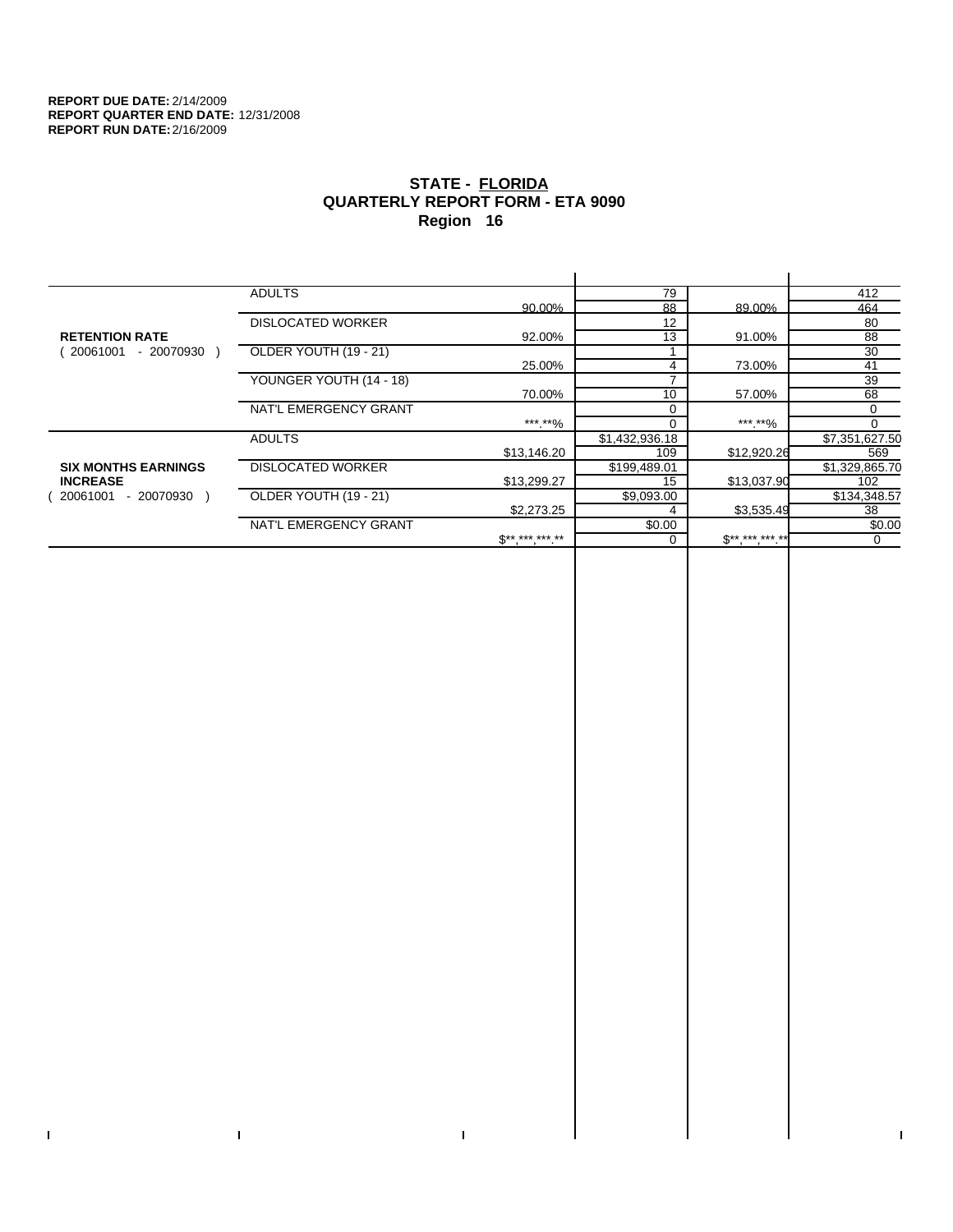| <b>PERFORMANCE ITEMS</b>                                                        | <b>PROGRAM GROUPS</b>                              |                        | <b>CURRENT QUARTER</b> |                        | <b>CUMULATIVE</b>         |
|---------------------------------------------------------------------------------|----------------------------------------------------|------------------------|------------------------|------------------------|---------------------------|
| TIME PERIOD TO CUMULATE                                                         |                                                    |                        | (MOST RECENT)          | <b>4-QTR REPORTING</b> |                           |
| PERFORMANCE RESULTS                                                             |                                                    |                        |                        |                        | <b>PERIOD</b>             |
|                                                                                 |                                                    |                        | <b>NUMERATOR</b>       |                        | <b>NUMERATOR</b>          |
|                                                                                 |                                                    | <b>VALUE</b>           | <b>DENOMINATOR</b>     | VALUE                  | <b>DENOMINATOR</b>        |
|                                                                                 | <b>TOTAL ADULT PARTICIPANT</b>                     | 233                    |                        | 429                    |                           |
|                                                                                 | ADULT(SELF SERV ONLY)                              | 0                      |                        | 0                      |                           |
|                                                                                 | <b>ADULT</b>                                       | 133                    |                        | 287                    |                           |
|                                                                                 | <b>DISLOCATED WORKER</b>                           | 101                    |                        | 149                    |                           |
|                                                                                 | NAT'L EMERGENCY GRANT                              | 0                      |                        | 3                      |                           |
|                                                                                 | <b>RECEIVED TRAINING SERVICES</b><br><b>ADULT</b>  | 90                     |                        | 199                    |                           |
| <b>TOTAL PARTICIPANTS</b><br>$(20080101 - 20081231)$                            | <b>DISLOCATED WORKER</b>                           | 57<br>33               |                        | 147<br>56              |                           |
|                                                                                 | <b>TOTAL YOUTH (14-21) PARTICIPANTS</b>            | 160                    |                        | 297                    |                           |
|                                                                                 | YOUNGER YOUTH (14-18                               | 116                    |                        | 214                    |                           |
|                                                                                 | OLDER YOUTH (19-21)                                | 44                     |                        | 83                     |                           |
|                                                                                 | OUT-OF-SCHOOL YOUTH                                | 87                     |                        | 181                    |                           |
|                                                                                 | IN-SCHOOL YOUTH                                    | 73                     |                        | 116                    |                           |
|                                                                                 | <b>TOTAL ADULT EXITERS</b>                         | 35                     |                        | 235                    |                           |
|                                                                                 | ADULT(SELF-SERV ONLY                               | $\mathbf 0$            |                        | 0                      |                           |
|                                                                                 | <b>ADULT</b>                                       | 25                     |                        | 178                    |                           |
| <b>TOTAL EXITERS</b>                                                            | <b>DISLOCATED WORKER</b><br>NAT'L EMERGENCY GRANT  | 13<br>$\mathbf 1$      |                        | 66<br>$\overline{4}$   |                           |
| $(20071001 - 20080930)$                                                         | TOTAL YOUTH(14-21)                                 | 28                     |                        | 143                    |                           |
|                                                                                 | YOUNGER YOUTH(14-18)                               | 17                     |                        | 104                    |                           |
|                                                                                 | OLDER YOUTH(19-21)                                 | $\overline{11}$        |                        | 39                     |                           |
|                                                                                 | OUT-OF-SCHOOL YOUTH                                | 21                     |                        | 99                     |                           |
|                                                                                 | IN-SCHOOL YOUTH                                    |                        |                        | 44                     |                           |
|                                                                                 |                                                    |                        |                        |                        |                           |
| <b>PERFORMANCE ITEMS</b>                                                        | <b>PROGRAM GROUPS</b>                              | <b>CURRENT QUARTER</b> |                        |                        | <b>CUMULATIVE</b>         |
| TIME PERIOD TO CUMULATE                                                         |                                                    | (MOST RECENT)          |                        | <b>4-QTR REPORTING</b> |                           |
| PERFORMANCE RESULTS                                                             |                                                    |                        |                        |                        | <b>PERIOD</b>             |
|                                                                                 |                                                    |                        | <b>NUMERATOR</b>       |                        | <b>NUMERATOR</b>          |
|                                                                                 |                                                    | <b>VALUE</b>           | <b>DENOMINATOR</b>     | <b>VALUE</b>           |                           |
| <b>PLACEMENT IN EMPLOYMENT</b>                                                  | <b>WIA YOUTH (14 - 21)</b>                         |                        | 22                     |                        | 96                        |
| <b>OR EDUCATION</b>                                                             | $(20070401 - 20080331)$                            | 67.00%                 | 33                     | 66.00%                 | <b>DENOMINATOR</b><br>146 |
| <b>ATTAINMENT OF DEGREE</b>                                                     | <b>WIA YOUTH (14 - 21)</b>                         |                        | 27                     |                        | 120                       |
| OR CERTIFICATE                                                                  | $(20070401 - 20080331)$                            | 75.00%                 | 36                     | 77.00%                 | 155                       |
| <b>LITERACY OR NUMERACY</b><br><b>GAINS</b>                                     | <b>WIA YOUTH (14 - 21)</b>                         |                        | $-N/A$ -<br>$-N/A-$    |                        | -N/A-                     |
| YOUTH DIPLOMA OR                                                                | 20070401 - 20080331<br>WIA YOUNGER YOUTH (14 - 18) |                        | 6                      |                        | $-N/A-$<br>43             |
| <b>EQUIVALENT RATE</b>                                                          | 20071001 - 20080930 )                              | 35.00%                 | 17                     | 46.00%                 | 94                        |
| <b>SKILL ATTAINMENT RATE</b>                                                    | WIA YOUNGER YOUTH (14 - 18)                        |                        |                        |                        |                           |
|                                                                                 | (20071001 - 20080930                               |                        |                        |                        |                           |
|                                                                                 | <b>ADULTS</b>                                      |                        | 20                     |                        | 51.00                     |
|                                                                                 |                                                    | 77.00%                 | 26                     | 82.00%                 | 62                        |
|                                                                                 | <b>DISLOCATED WORKER</b>                           |                        | 12                     |                        | 43.00                     |
|                                                                                 |                                                    | 80.00%                 | 15                     | 88.00%                 | 49                        |
| <b>ENTERED EMPLOYMENT RATE OLDER YOUTH (19 - 21)</b><br>$(20070401 - 20080331)$ |                                                    | 86.00%                 | 12                     | 82.00%                 | 28                        |
|                                                                                 | NAT'L EMERGENCY GRANT                              |                        | 14<br>0                |                        | 34<br>1                   |
|                                                                                 |                                                    | 0.00%                  | $\mathbf{1}$           | 50.00%                 | 2                         |
|                                                                                 | <b>ADULTS</b>                                      |                        | 24                     |                        | 77                        |
| <b>EMPLOYMENT &amp; CREDENTIAL</b>                                              |                                                    | 51.00%                 | 47                     | 67.00%                 | 115                       |
| <b>ADULT/DISLOCATED WORKER DISLOCATED WORKER</b>                                |                                                    |                        | 7                      |                        | 31                        |
| OR CREDENTIAL RATES                                                             |                                                    | 47.00%                 | 15                     | 65.00%                 | 48                        |
| <b>OLDER YOUTH</b><br>20070401 - 20080331                                       | OLDER YOUTH (19 - 21)                              | 67.00%                 | 10<br>15               | 62.00%                 | 23<br>37                  |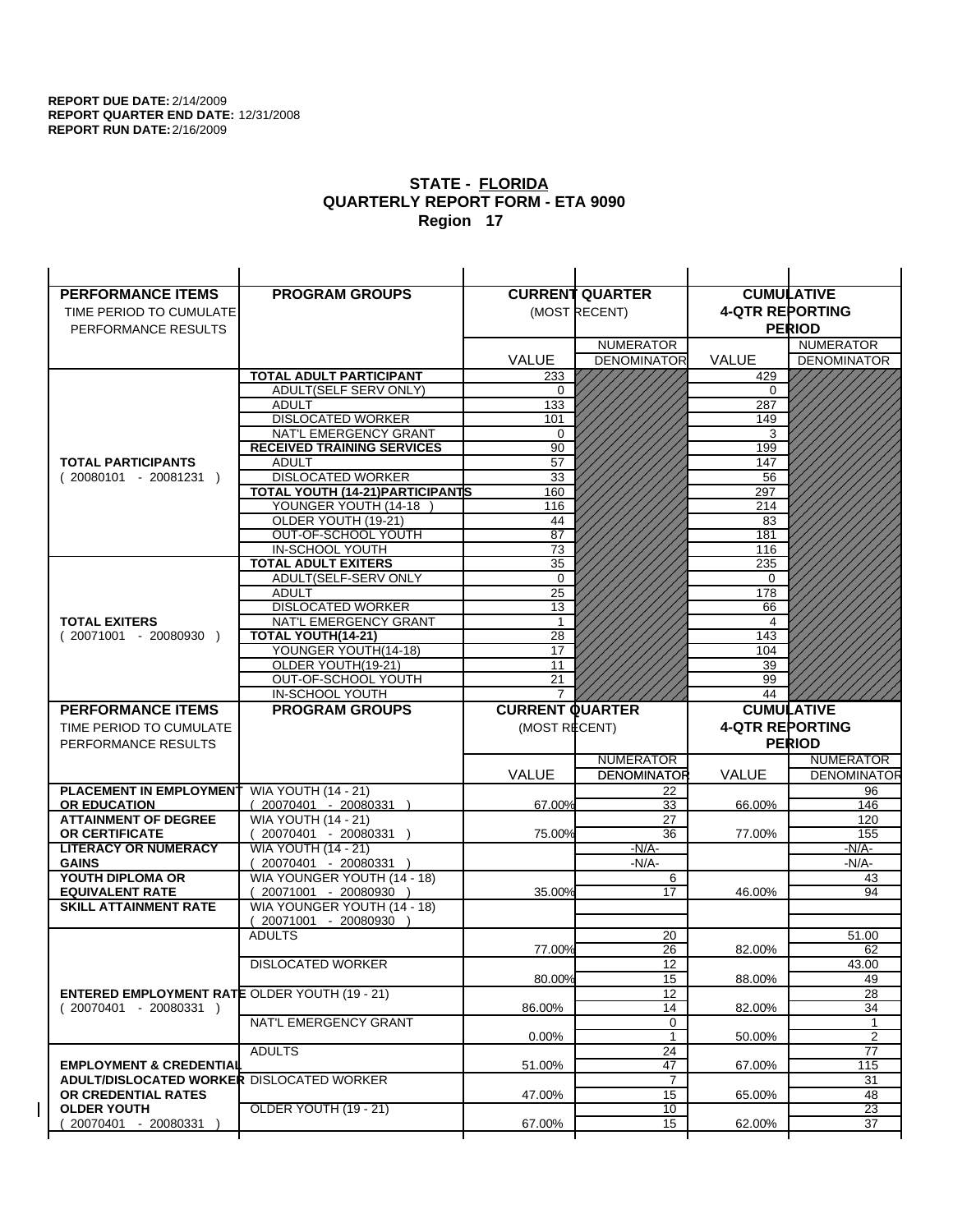$\bar{\Gamma}$ 

 $\Gamma$ 

# **STATE - FLORIDA QUARTERLY REPORT FORM - ETA 9090 Region 17**

|                            | <b>ADULTS</b>            |                            | 23             |             | 115            |
|----------------------------|--------------------------|----------------------------|----------------|-------------|----------------|
|                            |                          | 96.00%                     | 24             | 98.00%      | 117            |
|                            | <b>DISLOCATED WORKER</b> |                            | 8              |             | 35             |
| <b>RETENTION RATE</b>      |                          | 89.00%                     | 9              | 92.00%      | 38             |
| - 20070930<br>20061001     | OLDER YOUTH (19 - 21)    |                            | $\overline{2}$ |             | 14             |
|                            |                          | 33.00%                     | 6              | 56.00%      | 25             |
|                            | YOUNGER YOUTH (14 - 18)  |                            | 3              |             | 36             |
|                            |                          | 50.00%                     | 6              | 55.00%      | 66             |
|                            | NAT'L EMERGENCY GRANT    |                            |                |             | 0              |
|                            |                          | ***.**%                    |                | ***.**%     |                |
|                            | <b>ADULTS</b>            |                            | \$294,666.48   |             | \$1,790,267.58 |
|                            |                          | \$11,333.33                | 26             | \$14,918.90 | 120            |
| <b>SIX MONTHS EARNINGS</b> | <b>DISLOCATED WORKER</b> |                            | \$169,176.00   |             | \$569,580.75   |
| <b>INCREASE</b>            |                          | \$18,797.33                | 9              | \$14,988.97 | 38             |
| - 20070930<br>20061001     | OLDER YOUTH (19 - 21)    |                            | \$11,767.00    |             | \$38,536.00    |
|                            |                          | \$1,961.17                 | 6              | \$1,605.67  | 24             |
|                            | NAT'L EMERGENCY GRANT    |                            | \$0.00         |             | \$0.00         |
|                            |                          | $\mathbb{S}$ ** *** *** ** |                | $S********$ | $\mathbf 0$    |
|                            |                          |                            |                |             |                |

 $\bar{\Gamma}$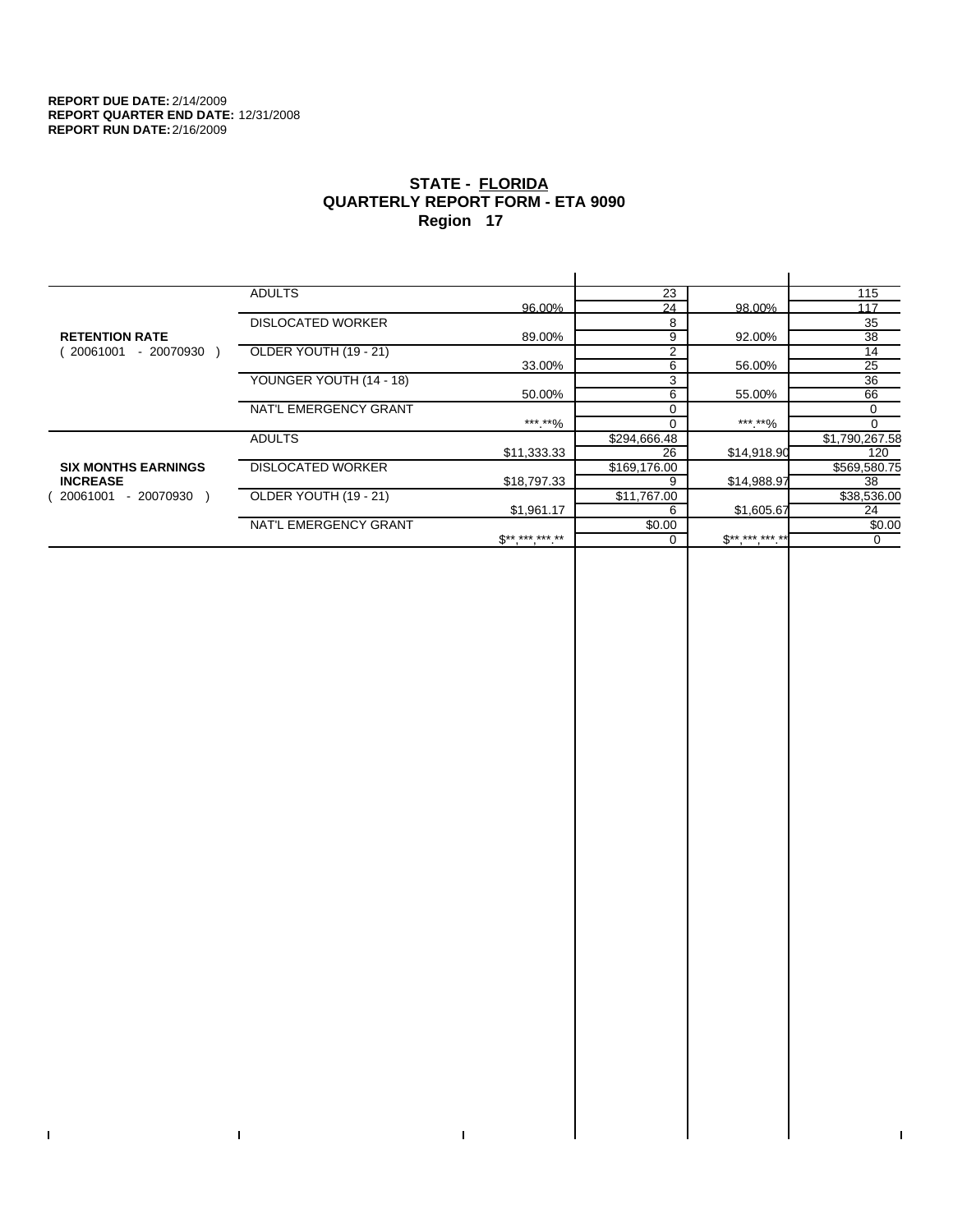| <b>PERFORMANCE ITEMS</b>                             | <b>PROGRAM GROUPS</b>                                 |                        | <b>CURRENT QUARTER</b>                 |                        | <b>CUMULATIVE</b>                      |
|------------------------------------------------------|-------------------------------------------------------|------------------------|----------------------------------------|------------------------|----------------------------------------|
| TIME PERIOD TO CUMULATE                              |                                                       |                        | (MOST RECENT)                          | <b>4-QTR REPORTING</b> |                                        |
| PERFORMANCE RESULTS                                  |                                                       |                        |                                        |                        | <b>PERIOD</b>                          |
|                                                      |                                                       |                        | <b>NUMERATOR</b>                       |                        | <b>NUMERATOR</b>                       |
|                                                      |                                                       | <b>VALUE</b>           | <b>DENOMINATOR</b>                     | VALUE                  | <b>DENOMINATOR</b>                     |
|                                                      | TOTAL ADULT PARTICIPANT                               | 193                    |                                        | 331                    |                                        |
|                                                      | <b>ADULT(SELF SERV ONLY)</b>                          | 0                      |                                        | 0                      |                                        |
|                                                      | <b>ADULT</b>                                          | 114                    |                                        | 235                    |                                        |
|                                                      | <b>DISLOCATED WORKER</b>                              | 86                     |                                        | 103                    |                                        |
|                                                      | NAT'L EMERGENCY GRANT                                 | 0                      |                                        | $\Omega$               |                                        |
|                                                      | <b>RECEIVED TRAINING SERVICES</b>                     | 110                    |                                        | 244                    |                                        |
| <b>TOTAL PARTICIPANTS</b>                            | <b>ADULT</b>                                          | 86                     |                                        | 214                    |                                        |
| $(20080101 - 20081231)$                              | <b>DISLOCATED WORKER</b>                              | 28                     |                                        | 34                     |                                        |
|                                                      | TOTAL YOUTH (14-21) PARTICIPANTS                      | 58                     |                                        | 114                    |                                        |
|                                                      | YOUNGER YOUTH (14-18                                  | 52                     |                                        | 99                     |                                        |
|                                                      | OLDER YOUTH (19-21)                                   | 6                      |                                        | 15                     |                                        |
|                                                      | OUT-OF-SCHOOL YOUTH                                   | 6                      |                                        | $\overline{15}$        |                                        |
|                                                      | IN-SCHOOL YOUTH                                       | 52                     |                                        | 99                     |                                        |
|                                                      | <b>TOTAL ADULT EXITERS</b>                            | 80                     |                                        | 168                    |                                        |
|                                                      | ADULT(SELF-SERV ONLY                                  | $\Omega$<br>74         |                                        | $\Omega$<br>151        |                                        |
|                                                      | <b>ADULT</b><br><b>DISLOCATED WORKER</b>              | 6                      |                                        | 17                     |                                        |
| <b>TOTAL EXITERS</b>                                 | NAT'L EMERGENCY GRANT                                 | 0                      |                                        | 0                      |                                        |
| $(20071001 - 20080930)$                              | TOTAL YOUTH(14-21)                                    | 3                      |                                        | 63                     |                                        |
|                                                      | YOUNGER YOUTH(14-18)                                  | 1                      |                                        | 48                     |                                        |
|                                                      | OLDER YOUTH(19-21)                                    | 2                      |                                        | 15                     |                                        |
|                                                      | OUT-OF-SCHOOL YOUTH                                   | 2                      |                                        | 15                     |                                        |
|                                                      | IN-SCHOOL YOUTH                                       |                        |                                        | 48                     |                                        |
|                                                      |                                                       |                        |                                        |                        |                                        |
| <b>PERFORMANCE ITEMS</b>                             | <b>PROGRAM GROUPS</b>                                 | <b>CURRENT QUARTER</b> |                                        |                        | <b>CUMULATIVE</b>                      |
| TIME PERIOD TO CUMULATE                              |                                                       |                        |                                        |                        |                                        |
|                                                      |                                                       | (MOST RECENT)          |                                        | <b>4-QTR REPORTING</b> |                                        |
| PERFORMANCE RESULTS                                  |                                                       |                        |                                        |                        | <b>PERIOD</b>                          |
|                                                      |                                                       |                        | <b>NUMERATOR</b><br><b>DENOMINATOR</b> | <b>VALUE</b>           | <b>NUMERATOR</b><br><b>DENOMINATOR</b> |
| <b>PLACEMENT IN EMPLOYMENT</b>                       |                                                       | <b>VALUE</b>           | 1                                      |                        | 37                                     |
| <b>OR EDUCATION</b>                                  | <b>WIA YOUTH (14 - 21)</b><br>$(20070401 - 20080331)$ | 50.00%                 | $\overline{2}$                         | 64.00%                 | 58                                     |
| <b>ATTAINMENT OF DEGREE</b>                          | <b>WIA YOUTH (14 - 21)</b>                            |                        | 2                                      |                        | 61                                     |
| <b>OR CERTIFICATE</b>                                | $(20070401 - 20080331)$                               | 100.00%                | 2                                      | 78.00%                 | 78                                     |
| <b>LITERACY OR NUMERACY</b>                          | <b>WIA YOUTH (14 - 21)</b>                            |                        | $-N/A-$                                |                        | -N/A-                                  |
| <b>GAINS</b>                                         | 20070401 - 20080331                                   |                        | $-N/A-$                                |                        | $-N/A-$                                |
| YOUTH DIPLOMA OR                                     | WIA YOUNGER YOUTH (14 - 18)                           |                        | 1                                      |                        | 25                                     |
| <b>EQUIVALENT RATE</b>                               | 20071001 - 20080930 )                                 | 100.00%                | 1                                      | 96.00%                 | 26                                     |
| <b>SKILL ATTAINMENT RATE</b>                         | WIA YOUNGER YOUTH (14 - 18)                           |                        |                                        |                        |                                        |
|                                                      | (20071001 - 20080930                                  |                        |                                        |                        |                                        |
|                                                      | <b>ADULTS</b>                                         |                        | 5                                      |                        | 18.00                                  |
|                                                      |                                                       | 100.00%                | 5                                      | 72.00%                 | 25                                     |
|                                                      | <b>DISLOCATED WORKER</b>                              |                        | $\overline{5}$                         |                        | 7.00                                   |
|                                                      |                                                       | 100.00%                | 5                                      | 88.00%                 | 8                                      |
| <b>ENTERED EMPLOYMENT RATE OLDER YOUTH (19 - 21)</b> |                                                       |                        | 1                                      |                        | 17                                     |
| $(20070401 - 20080331)$                              | NAT'L EMERGENCY GRANT                                 | 50.00%                 | 2<br>0                                 | 61.00%                 | 28<br>0                                |
|                                                      |                                                       | ***.**%                | 0                                      | *** **%                | 0                                      |
|                                                      | <b>ADULTS</b>                                         |                        | 26                                     |                        | 166                                    |
| <b>EMPLOYMENT &amp; CREDENTIAL</b>                   |                                                       | 93.00%                 | 28                                     | 92.00%                 | 181                                    |
| <b>ADULT/DISLOCATED WORKER DISLOCATED WORKER</b>     |                                                       |                        | 3                                      |                        | 5                                      |
| OR CREDENTIAL RATES                                  |                                                       | 75.00%                 | $\overline{4}$                         | 71.00%                 | $\overline{7}$                         |
| <b>OLDER YOUTH</b><br>20070401 - 20080331            | <b>OLDER YOUTH (19 - 21)</b>                          | 50.00%                 | 1<br>$\overline{2}$                    | 61.00%                 | $\overline{22}$<br>36                  |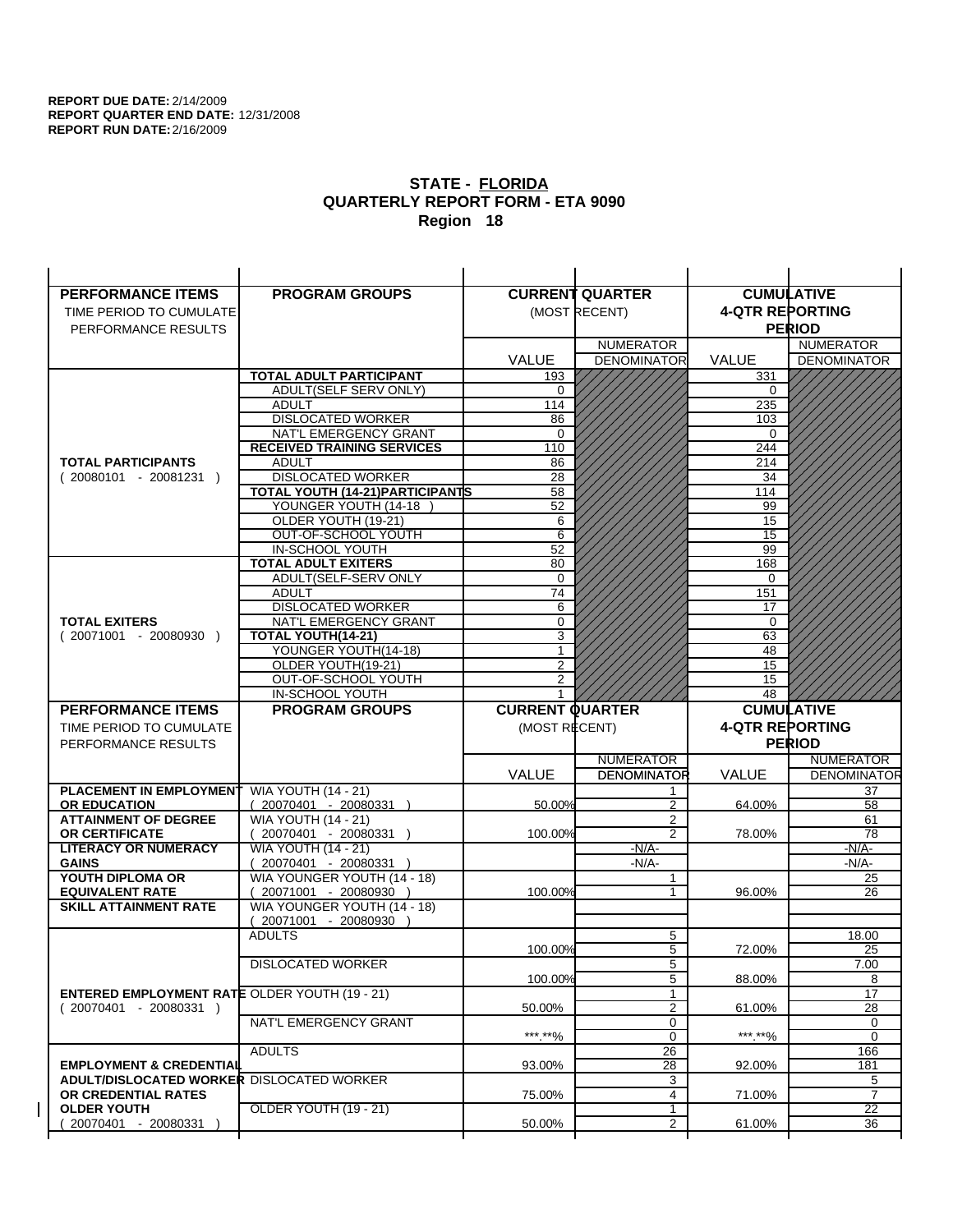$\mathbf I$ 

 $\Gamma$ 

# **STATE - FLORIDA QUARTERLY REPORT FORM - ETA 9090 Region 18**

|                            | ADULTS                   |                 | 10             |             | 236             |
|----------------------------|--------------------------|-----------------|----------------|-------------|-----------------|
|                            |                          | 91.00%          | 11             | 93.00%      | 254             |
|                            | <b>DISLOCATED WORKER</b> |                 | $\overline{2}$ |             | 9               |
| <b>RETENTION RATE</b>      |                          | 100.00%         | $\overline{2}$ | 90.00%      | 10              |
| - 20070930<br>20061001     | OLDER YOUTH (19 - 21)    |                 | 4              |             | $\overline{21}$ |
|                            |                          | 80.00%          | 5              | 81.00%      | 26              |
|                            | YOUNGER YOUTH (14 - 18)  |                 | 0              |             | 15              |
|                            |                          | $0.00\%$        | $\overline{2}$ | 58.00%      | $\overline{26}$ |
|                            | NAT'L EMERGENCY GRANT    |                 | 0              |             | 0               |
|                            |                          | *** **%         | 0              | *** **%     |                 |
|                            | <b>ADULTS</b>            |                 | \$122,249.16   |             | \$4,201,048.16  |
|                            |                          | \$11,113.56     | 11             | \$16,095.97 | 261             |
| <b>SIX MONTHS EARNINGS</b> | <b>DISLOCATED WORKER</b> |                 | \$59,325.00    |             | \$132,637.18    |
| <b>INCREASE</b>            |                          | \$29,662.50     | 2              | \$12,057.93 | 11              |
| - 20070930 )<br>20061001   | OLDER YOUTH (19 - 21)    |                 | \$27,253.25    |             | \$115,199.25    |
|                            |                          | \$5,450.65      | 5              | \$5,008.66  | 23              |
|                            | NAT'L EMERGENCY GRANT    |                 | \$0.00         |             | \$0.00          |
|                            |                          | $S^{*********}$ |                | $S********$ | 0               |
|                            |                          |                 |                |             |                 |

 $\bar{\Gamma}$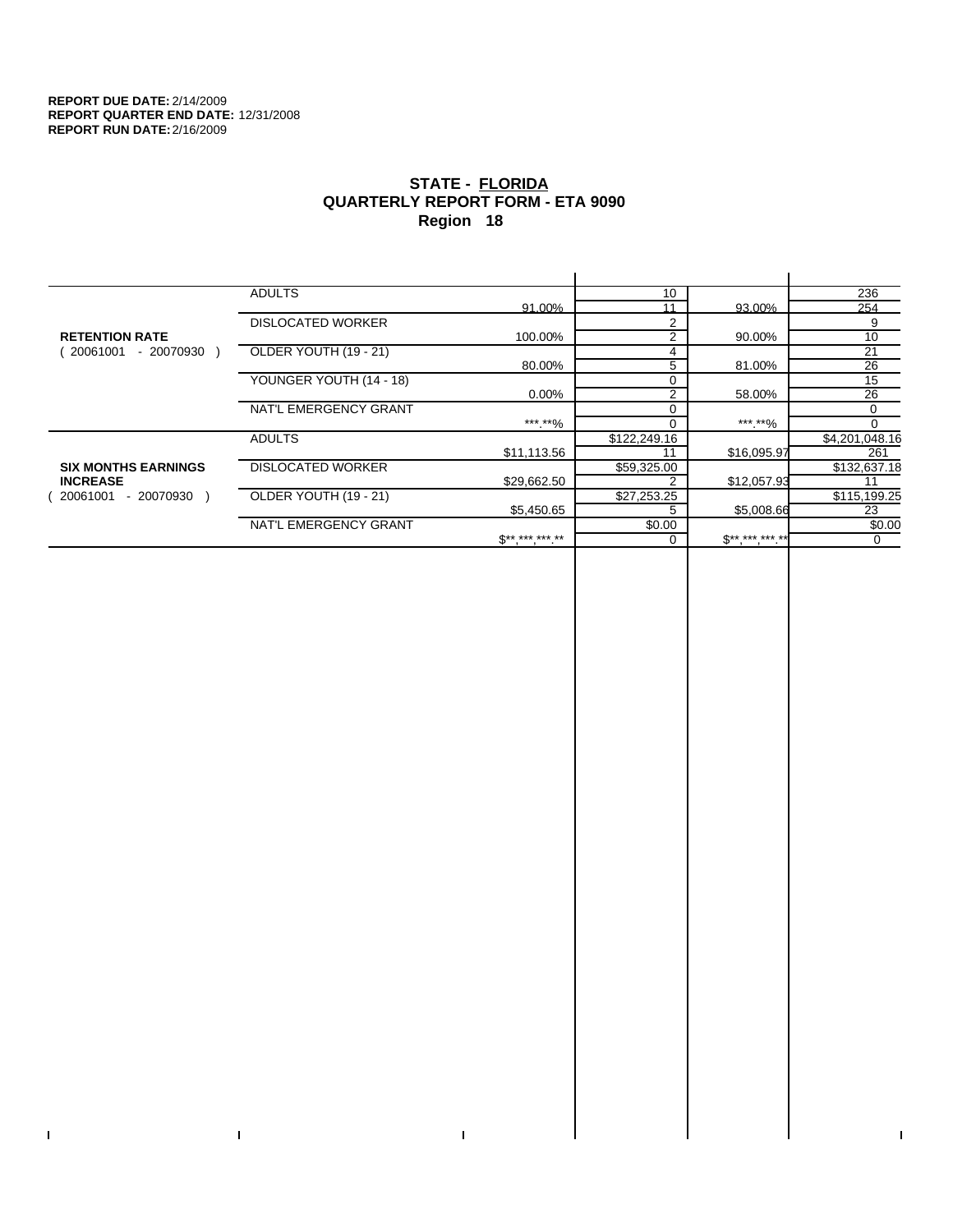| <b>PERFORMANCE ITEMS</b>                             | <b>PROGRAM GROUPS</b>                                |                        | <b>CURRENT QUARTER</b> |                        | <b>CUMULATIVE</b>        |
|------------------------------------------------------|------------------------------------------------------|------------------------|------------------------|------------------------|--------------------------|
| TIME PERIOD TO CUMULATE                              |                                                      |                        | (MOST RECENT)          | <b>4-QTR REPORTING</b> |                          |
| PERFORMANCE RESULTS                                  |                                                      |                        |                        |                        | <b>PERIOD</b>            |
|                                                      |                                                      |                        | <b>NUMERATOR</b>       |                        | <b>NUMERATOR</b>         |
|                                                      |                                                      | <b>VALUE</b>           | <b>DENOMINATOR</b>     | VALUE                  | <b>DENOMINATOR</b>       |
|                                                      | TOTAL ADULT PARTICIPANT                              | 91                     |                        | 216                    |                          |
|                                                      | <b>ADULT(SELF SERV ONLY)</b>                         | $\mathbf 0$            |                        | 0                      |                          |
|                                                      | <b>ADULT</b>                                         | 88                     |                        | 207                    |                          |
|                                                      | <b>DISLOCATED WORKER</b>                             | 3                      |                        | 9                      |                          |
|                                                      | NAT'L EMERGENCY GRANT                                | $\mathbf 0$            |                        | 0                      |                          |
|                                                      | <b>RECEIVED TRAINING SERVICES</b>                    | 77                     |                        | 184                    |                          |
| <b>TOTAL PARTICIPANTS</b>                            | <b>ADULT</b>                                         | 75                     |                        | 178                    |                          |
| $(20080101 - 20081231)$                              | <b>DISLOCATED WORKER</b>                             | $\overline{2}$         |                        | 6                      |                          |
|                                                      | <b>TOTAL YOUTH (14-21) PARTICIPANTS</b>              | 118                    |                        | 159                    |                          |
|                                                      | YOUNGER YOUTH (14-18                                 | 89                     |                        | 114                    |                          |
|                                                      | OLDER YOUTH (19-21)                                  | 29<br>$\overline{51}$  |                        | 45<br>$\overline{77}$  |                          |
|                                                      | OUT-OF-SCHOOL YOUTH<br>IN-SCHOOL YOUTH               | 67                     |                        | 82                     |                          |
|                                                      | <b>TOTAL ADULT EXITERS</b>                           | 63                     |                        | 140                    |                          |
|                                                      | ADULT(SELF-SERV ONLY                                 | $\mathbf 0$            |                        | $\Omega$               |                          |
|                                                      | <b>ADULT</b>                                         | 62                     |                        | 131                    |                          |
|                                                      | <b>DISLOCATED WORKER</b>                             | 1                      |                        | 9                      |                          |
| <b>TOTAL EXITERS</b>                                 | NAT'L EMERGENCY GRANT                                | 0                      |                        | $\mathbf 0$            |                          |
| $(20071001 - 20080930)$                              | TOTAL YOUTH(14-21)                                   | 11                     |                        | 46                     |                          |
|                                                      | YOUNGER YOUTH(14-18)                                 | 8                      |                        | 27                     |                          |
|                                                      | OLDER YOUTH(19-21)                                   | 3                      |                        | 19                     |                          |
|                                                      | OUT-OF-SCHOOL YOUTH                                  | 4                      |                        | 29                     |                          |
|                                                      | IN-SCHOOL YOUTH                                      |                        |                        | 17                     |                          |
|                                                      |                                                      |                        |                        |                        |                          |
| <b>PERFORMANCE ITEMS</b>                             | <b>PROGRAM GROUPS</b>                                | <b>CURRENT QUARTER</b> |                        |                        | <b>CUMULATIVE</b>        |
| TIME PERIOD TO CUMULATE                              |                                                      | (MOST RECENT)          |                        | <b>4-QTR REPORTING</b> |                          |
| PERFORMANCE RESULTS                                  |                                                      |                        |                        |                        | <b>PERIOD</b>            |
|                                                      |                                                      |                        | <b>NUMERATOR</b>       |                        | <b>NUMERATOR</b>         |
|                                                      |                                                      | <b>VALUE</b>           | <b>DENOMINATOR</b>     | <b>VALUE</b>           |                          |
| <b>PLACEMENT IN EMPLOYMENT</b>                       | <b>WIA YOUTH (14 - 21)</b>                           |                        | 4                      |                        | <b>DENOMINATOR</b><br>34 |
| <b>OR EDUCATION</b>                                  | $(20070401 - 20080331)$                              | 50.00%                 | 8                      | 89.00%                 | 38                       |
| <b>ATTAINMENT OF DEGREE</b>                          | <b>WIA YOUTH (14 - 21)</b>                           |                        | $\overline{7}$         |                        | 31                       |
| <b>OR CERTIFICATE</b>                                | $(20070401 - 20080331)$                              | 64.00%                 | 11                     | 78.00%                 | 40                       |
| <b>LITERACY OR NUMERACY</b>                          | <b>WIA YOUTH (14 - 21)</b>                           |                        | $-N/A-$                |                        | $-N/A-$                  |
| <b>GAINS</b>                                         | 20070401 - 20080331                                  |                        | $-N/A-$                |                        | $-N/A-$                  |
| YOUTH DIPLOMA OR<br><b>EQUIVALENT RATE</b>           | WIA YOUNGER YOUTH (14 - 18)                          | 75.00%                 | 6<br>8                 | 74.00%                 | 14<br>19                 |
| <b>SKILL ATTAINMENT RATE</b>                         | 20071001 - 20080930 )<br>WIA YOUNGER YOUTH (14 - 18) |                        |                        |                        |                          |
|                                                      | (20071001 - 20080930                                 |                        |                        |                        |                          |
|                                                      | <b>ADULTS</b>                                        |                        | 11                     |                        | 42.00                    |
|                                                      |                                                      | 92.00%                 | 12                     | 88.00%                 | 48                       |
|                                                      | <b>DISLOCATED WORKER</b>                             |                        | $\overline{2}$         |                        | 10.00                    |
|                                                      |                                                      | 100.00%                | 2                      | 91.00%                 | 11                       |
| <b>ENTERED EMPLOYMENT RATE OLDER YOUTH (19 - 21)</b> |                                                      |                        | 0                      |                        | 6                        |
| $(20070401 - 20080331)$                              |                                                      | $0.00\%$               | 1                      | 86.00%                 | 7                        |
|                                                      | NAT'L EMERGENCY GRANT                                |                        | 0                      |                        | 0                        |
|                                                      |                                                      | ***.**%                | 0                      | *** **%                | 0                        |
| <b>EMPLOYMENT &amp; CREDENTIAL</b>                   | <b>ADULTS</b>                                        | 90.00%                 | 18<br>20               | 83.00%                 | 48                       |
| <b>ADULT/DISLOCATED WORKER DISLOCATED WORKER</b>     |                                                      |                        | 1                      |                        | 58<br>2                  |
| OR CREDENTIAL RATES                                  |                                                      | 50.00%                 | $\overline{2}$         | 40.00%                 | 5                        |
| <b>OLDER YOUTH</b>                                   | OLDER YOUTH (19 - 21)                                |                        | 1                      |                        | 2                        |
| 20070401 - 20080331                                  |                                                      | 50.00%                 | $\overline{2}$         | 25.00%                 | 8                        |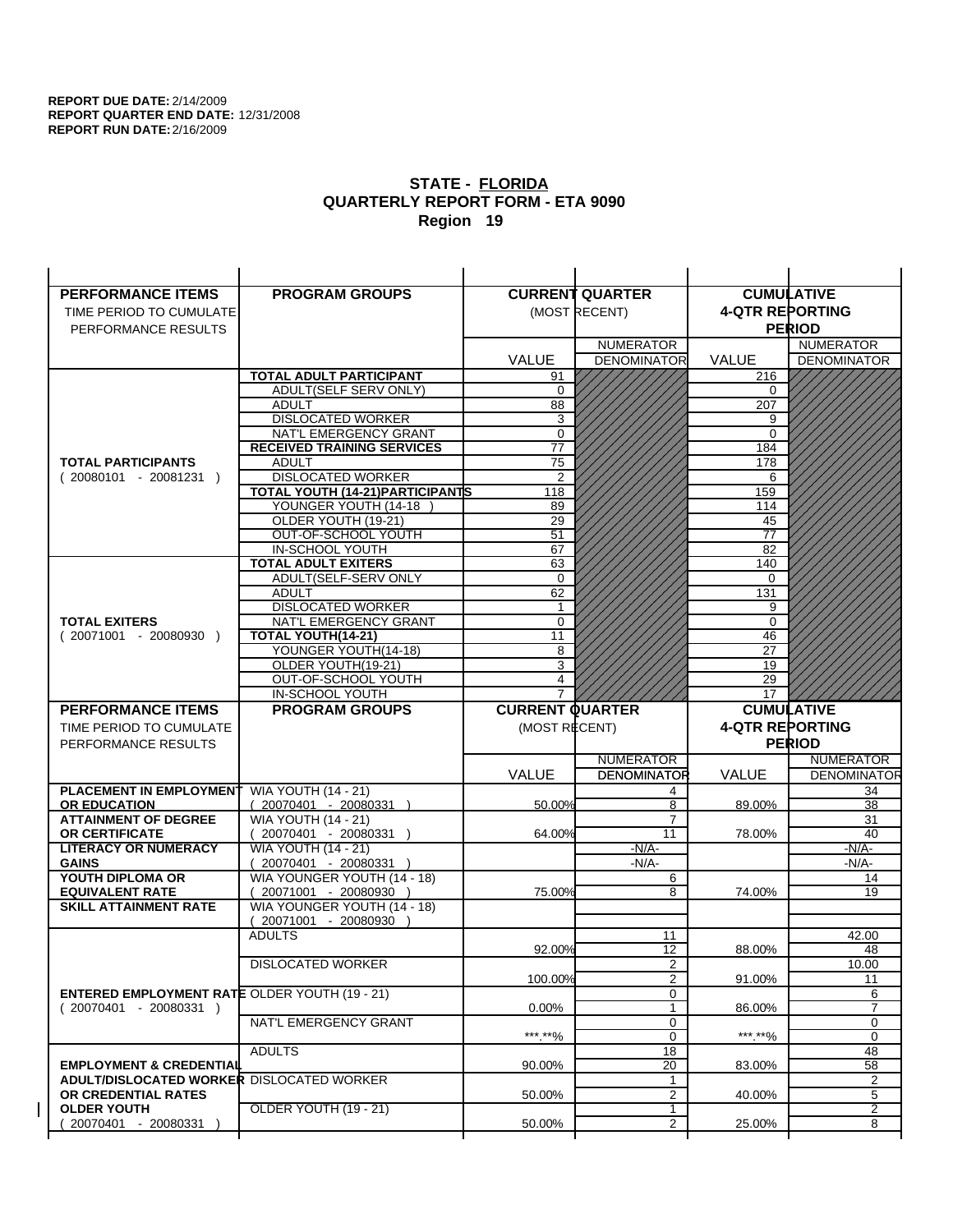$\mathbf I$ 

 $\bar{\Gamma}$ 

# **STATE - FLORIDA QUARTERLY REPORT FORM - ETA 9090 Region 19**

|                            | ADULTS                   |                | 23             |             | 87             |
|----------------------------|--------------------------|----------------|----------------|-------------|----------------|
|                            |                          | 96.00%         | 24             | 90.00%      | 97             |
|                            | <b>DISLOCATED WORKER</b> |                | $\overline{2}$ |             | 14             |
| <b>RETENTION RATE</b>      |                          | 100.00%        | $\overline{2}$ | 88.00%      | 16             |
| - 20070930<br>20061001     | OLDER YOUTH (19 - 21)    |                | 3              |             | 10             |
|                            |                          | 75.00%         | 4              | 91.00%      | 11             |
|                            | YOUNGER YOUTH (14 - 18)  |                | 20             |             | 23             |
|                            |                          | 100.00%        | 20             | 100.00%     | 23             |
|                            | NAT'L EMERGENCY GRANT    |                | 0              |             | 0              |
|                            |                          | *** **%        | 0              | *** **%     |                |
|                            | <b>ADULTS</b>            |                | \$344,139.51   |             | \$1,212,068.11 |
|                            |                          | \$14,339.15    | 24             | \$10,539.72 | 115            |
| <b>SIX MONTHS EARNINGS</b> | <b>DISLOCATED WORKER</b> |                | \$18,016.00    |             | \$234,645.00   |
| <b>INCREASE</b>            |                          | \$9,008.00     | 2              | \$13,802.65 | 17             |
| - 20070930 )<br>20061001   | OLDER YOUTH (19 - 21)    |                | \$21,490.00    |             | \$51,022.00    |
|                            |                          | \$7,163.33     | 3              | \$5,102.20  | 10             |
|                            | NAT'L EMERGENCY GRANT    |                | \$0.00         |             | \$0.00         |
|                            |                          | $S^{********}$ |                | $S********$ | 0              |
|                            |                          |                |                |             |                |

 $\bar{\Gamma}$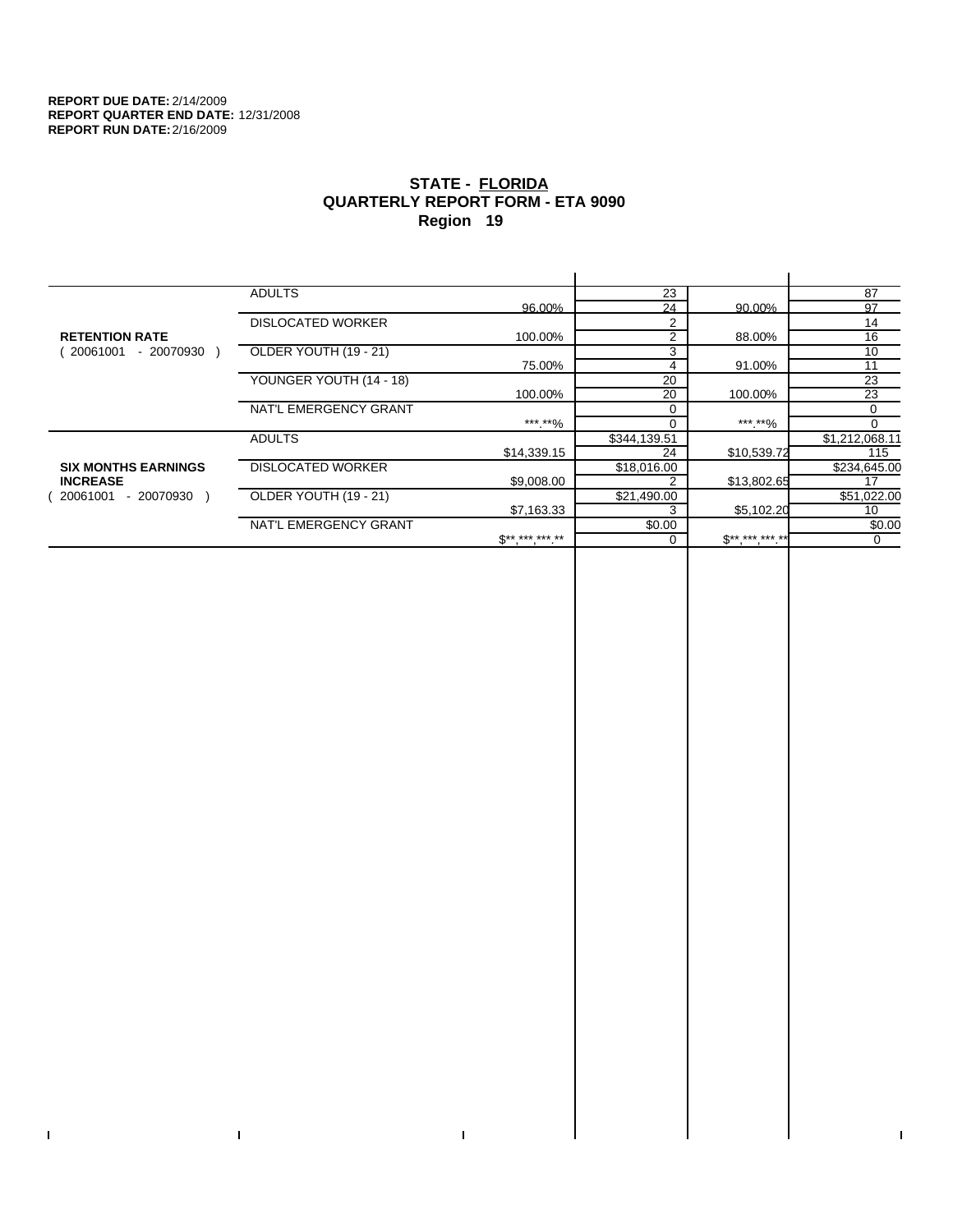| <b>PERFORMANCE ITEMS</b>                             | <b>PROGRAM GROUPS</b>                      |                        | <b>CURRENT QUARTER</b>                 |                        | <b>CUMULATIVE</b>                      |
|------------------------------------------------------|--------------------------------------------|------------------------|----------------------------------------|------------------------|----------------------------------------|
| TIME PERIOD TO CUMULATE                              |                                            |                        | (MOST RECENT)                          | <b>4-QTR REPORTING</b> |                                        |
| PERFORMANCE RESULTS                                  |                                            |                        |                                        |                        | <b>PERIOD</b>                          |
|                                                      |                                            |                        | <b>NUMERATOR</b>                       |                        | <b>NUMERATOR</b>                       |
|                                                      |                                            | <b>VALUE</b>           | <b>DENOMINATOR</b>                     | VALUE                  | <b>DENOMINATOR</b>                     |
|                                                      | <b>TOTAL ADULT PARTICIPANT</b>             | 344                    |                                        | 608                    |                                        |
|                                                      | ADULT(SELF SERV ONLY)                      | 0                      |                                        | 0                      |                                        |
|                                                      | <b>ADULT</b>                               | 224                    |                                        | 403                    |                                        |
|                                                      | <b>DISLOCATED WORKER</b>                   | 124                    |                                        | 213                    |                                        |
|                                                      | NAT'L EMERGENCY GRANT                      | 0                      |                                        |                        |                                        |
|                                                      | <b>RECEIVED TRAINING SERVICES</b>          | 183                    |                                        | 366                    |                                        |
| <b>TOTAL PARTICIPANTS</b>                            | <b>ADULT</b><br><b>DISLOCATED WORKER</b>   | 129                    |                                        | 266                    |                                        |
| $(20080101 - 20081231)$                              | <b>TOTAL YOUTH (14-21) PARTICIPANTS</b>    | 56<br>292              |                                        | 104<br>427             |                                        |
|                                                      | YOUNGER YOUTH (14-18                       | 247                    |                                        | 334                    |                                        |
|                                                      | OLDER YOUTH (19-21)                        | 45                     |                                        | 93                     |                                        |
|                                                      | OUT-OF-SCHOOL YOUTH                        | 102                    |                                        | 170                    |                                        |
|                                                      | IN-SCHOOL YOUTH                            | 190                    |                                        | 257                    |                                        |
|                                                      | <b>TOTAL ADULT EXITERS</b>                 | 64                     |                                        | 441                    |                                        |
|                                                      | ADULT(SELF-SERV ONLY                       | $\mathbf 0$            |                                        | 0                      |                                        |
|                                                      | <b>ADULT</b>                               | 49                     |                                        | 303                    |                                        |
|                                                      | <b>DISLOCATED WORKER</b>                   | 15                     |                                        | 143                    |                                        |
| <b>TOTAL EXITERS</b>                                 | NAT'L EMERGENCY GRANT                      | $\mathbf 0$            |                                        | $\overline{2}$         |                                        |
| $(20071001 - 20080930)$                              | TOTAL YOUTH(14-21)                         | 17                     |                                        | 159                    |                                        |
|                                                      | YOUNGER YOUTH(14-18)<br>OLDER YOUTH(19-21) | 14<br>3                |                                        | 101<br>58              |                                        |
|                                                      | OUT-OF-SCHOOL YOUTH                        | 10                     |                                        | 88                     |                                        |
|                                                      | IN-SCHOOL YOUTH                            |                        |                                        | 71                     |                                        |
|                                                      |                                            |                        |                                        |                        |                                        |
|                                                      | <b>PROGRAM GROUPS</b>                      | <b>CURRENT QUARTER</b> |                                        |                        |                                        |
| <b>PERFORMANCE ITEMS</b><br>TIME PERIOD TO CUMULATE  |                                            |                        |                                        |                        | <b>CUMULATIVE</b>                      |
|                                                      |                                            | (MOST RECENT)          |                                        | <b>4-QTR REPORTING</b> |                                        |
| PERFORMANCE RESULTS                                  |                                            |                        |                                        |                        | <b>PERIOD</b>                          |
|                                                      |                                            |                        | <b>NUMERATOR</b><br><b>DENOMINATOR</b> | <b>VALUE</b>           | <b>NUMERATOR</b><br><b>DENOMINATOR</b> |
| <b>PLACEMENT IN EMPLOYMENT</b>                       | <b>WIA YOUTH (14 - 21)</b>                 | <b>VALUE</b>           | 7                                      |                        | 71                                     |
| <b>OR EDUCATION</b>                                  | $(20070401 - 20080331)$                    | 70.00%                 | 10                                     | 66.00%                 | 108                                    |
| <b>ATTAINMENT OF DEGREE</b>                          | <b>WIA YOUTH (14 - 21)</b>                 |                        | 11                                     |                        | 108                                    |
| OR CERTIFICATE                                       | $(20070401 - 20080331)$                    | 73.00%                 | 15                                     | 90.00%                 | 120                                    |
| <b>LITERACY OR NUMERACY</b>                          | <b>WIA YOUTH (14 - 21)</b>                 |                        | $-N/A$ -                               |                        | -N/A-                                  |
| <b>GAINS</b>                                         | 20070401 - 20080331                        |                        | $-N/A-$                                |                        | $-N/A-$                                |
| YOUTH DIPLOMA OR                                     | WIA YOUNGER YOUTH (14 - 18)                |                        | 6                                      |                        | 45                                     |
| <b>EQUIVALENT RATE</b>                               | 20071001 - 20080930 )                      | 55.00%                 | 11                                     | 60.00%                 | 75                                     |
| <b>SKILL ATTAINMENT RATE</b>                         | WIA YOUNGER YOUTH (14 - 18)                |                        |                                        |                        |                                        |
|                                                      | (20071001 - 20080930                       |                        |                                        |                        |                                        |
|                                                      | <b>ADULTS</b>                              | 92.00%                 | 23<br>25                               | 90.00%                 | 103.00<br>114                          |
|                                                      | <b>DISLOCATED WORKER</b>                   |                        | $\overline{31}$                        |                        | 121.00                                 |
|                                                      |                                            | 84.00%                 | 37                                     | 90.00%                 | 134                                    |
| <b>ENTERED EMPLOYMENT RATE OLDER YOUTH (19 - 21)</b> |                                            |                        | 2                                      |                        | 21                                     |
| $(20070401 - 20080331)$                              |                                            | 67.00%                 | 3                                      | 57.00%                 | 37                                     |
|                                                      | NAT'L EMERGENCY GRANT                      |                        | 0                                      |                        | 0                                      |
|                                                      |                                            | *** **%                | 0                                      | ***.**%                | $\mathbf 0$                            |
|                                                      | <b>ADULTS</b>                              |                        | 36                                     |                        | 272                                    |
| <b>EMPLOYMENT &amp; CREDENTIAL</b>                   |                                            | 68.00%                 | 53                                     | 77.00%                 | 355                                    |
| <b>ADULT/DISLOCATED WORKER DISLOCATED WORKER</b>     |                                            | 68.00%                 | 15                                     |                        | 52                                     |
| OR CREDENTIAL RATES<br><b>OLDER YOUTH</b>            | OLDER YOUTH (19 - 21)                      |                        | 22<br>$\overline{2}$                   | 63.00%                 | 83<br>$\overline{29}$                  |
| 20070401 - 20080331                                  |                                            | 40.00%                 | 5                                      | 55.00%                 | 53                                     |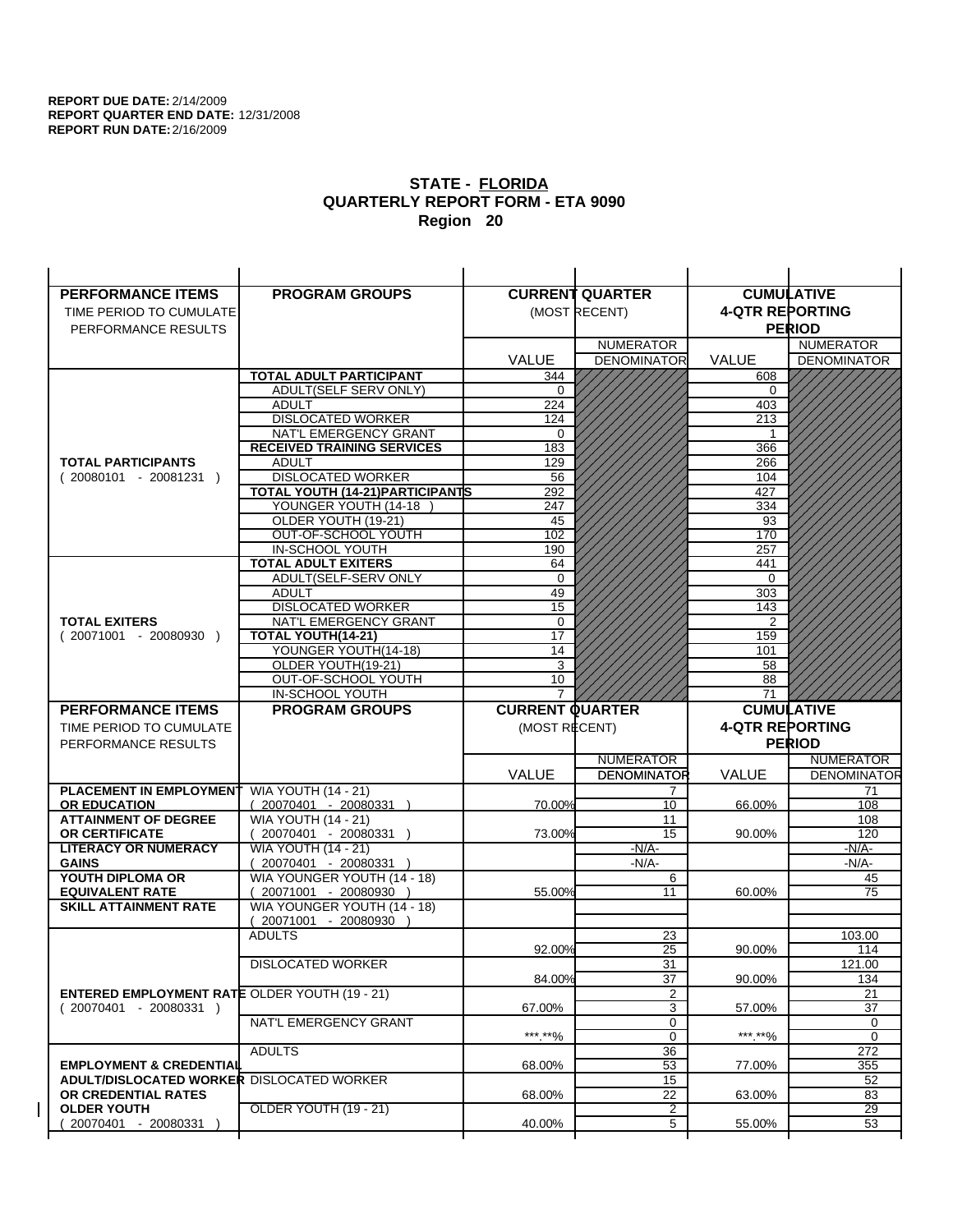$\bar{\Gamma}$ 

 $\mathbf{I}$ 

# **STATE - FLORIDA QUARTERLY REPORT FORM - ETA 9090 Region 20**

|                            | <b>ADULTS</b>            |                 | 62             |             | 251            |
|----------------------------|--------------------------|-----------------|----------------|-------------|----------------|
|                            |                          | 94.00%          | 66             | 94.00%      | 267            |
|                            | <b>DISLOCATED WORKER</b> |                 | 24             |             | 62             |
| <b>RETENTION RATE</b>      |                          | 89.00%          | 27             | 90.00%      | 69             |
| - 20070930<br>20061001     | OLDER YOUTH (19 - 21)    |                 | 4              |             | 29             |
|                            |                          | 100.00%         | 4              | 78.00%      | 37             |
|                            | YOUNGER YOUTH (14 - 18)  |                 | 12             |             | 51             |
|                            |                          | 71.00%          | 17             | 69.00%      | 74             |
|                            | NAT'L EMERGENCY GRANT    |                 | $\Omega$       |             | 0              |
|                            |                          | ***.**%         |                | *** **%     | $\Omega$       |
|                            | <b>ADULTS</b>            |                 | \$1,216,938.39 |             | \$5,038,954.28 |
|                            |                          | \$15,804.39     | 77             | \$17,197.80 | 293            |
| <b>SIX MONTHS EARNINGS</b> | <b>DISLOCATED WORKER</b> |                 | \$389,419.08   |             | \$890,176.34   |
| <b>INCREASE</b>            |                          | \$13,907.82     | 28             | \$12,029.41 | 74             |
| - 20070930<br>20061001     | OLDER YOUTH (19 - 21)    |                 | \$12,546.00    |             | \$86,845.09    |
|                            |                          | \$3,136.50      |                | \$2,713.91  | 32             |
|                            | NAT'L EMERGENCY GRANT    |                 | \$0.00         |             | \$0.00         |
|                            |                          | $S^{*********}$ | $\Omega$       | \$0.00      |                |
|                            |                          |                 |                |             |                |

 $\bar{\Gamma}$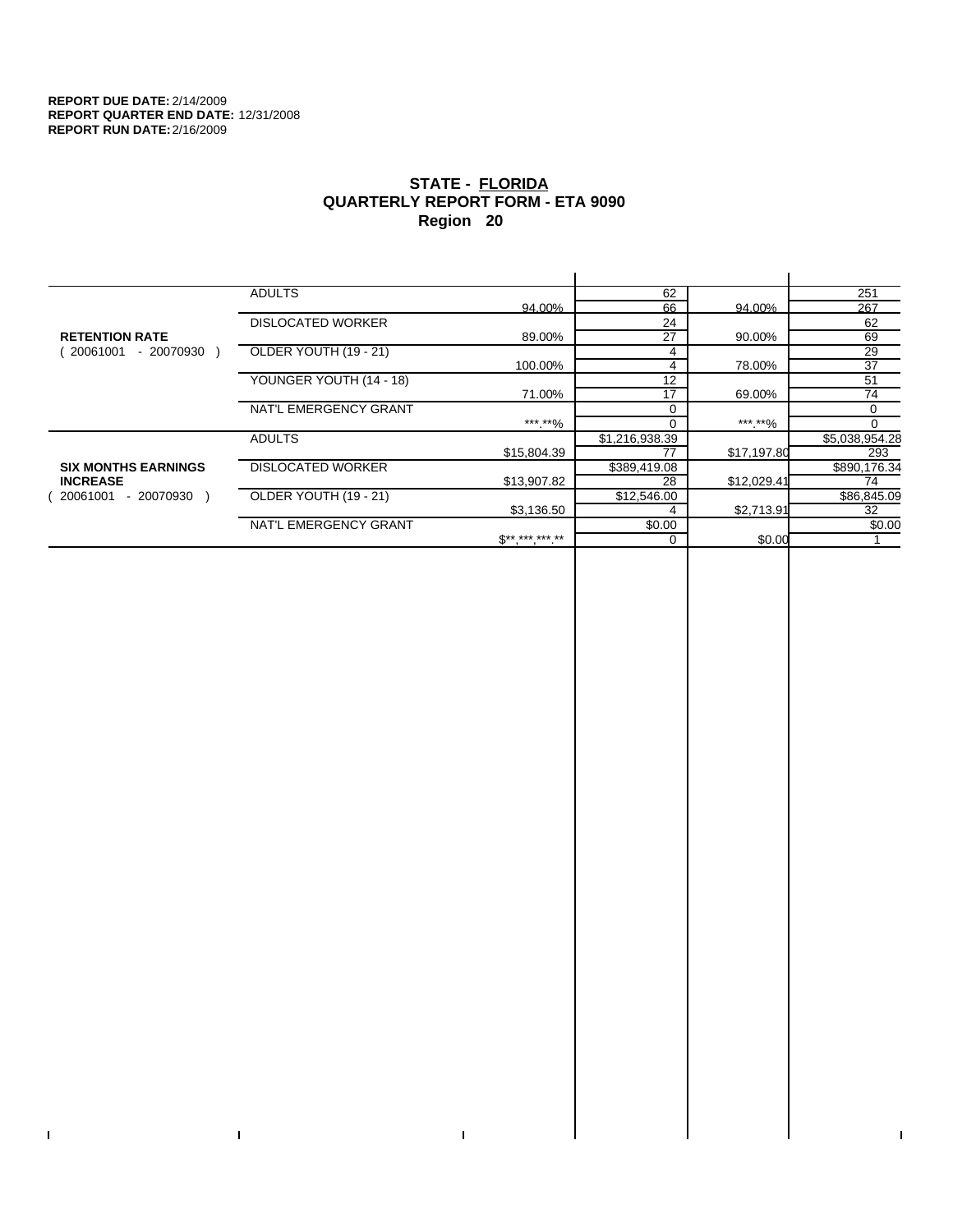| <b>PERFORMANCE ITEMS</b>                                                        | <b>PROGRAM GROUPS</b>                              |                        | <b>CURRENT QUARTER</b> |                        | <b>CUMULATIVE</b>  |
|---------------------------------------------------------------------------------|----------------------------------------------------|------------------------|------------------------|------------------------|--------------------|
| TIME PERIOD TO CUMULATE                                                         |                                                    |                        | (MOST RECENT)          | <b>4-QTR REPORTING</b> |                    |
| PERFORMANCE RESULTS                                                             |                                                    |                        |                        |                        | <b>PERIOD</b>      |
|                                                                                 |                                                    |                        | <b>NUMERATOR</b>       |                        | <b>NUMERATOR</b>   |
|                                                                                 |                                                    | <b>VALUE</b>           | <b>DENOMINATOR</b>     | VALUE                  | <b>DENOMINATOR</b> |
|                                                                                 | <b>TOTAL ADULT PARTICIPANT</b>                     | 553                    |                        | 1193                   |                    |
|                                                                                 | ADULT(SELF SERV ONLY)                              | 7                      |                        | 12                     |                    |
|                                                                                 | <b>ADULT</b>                                       | 421                    |                        | 1014                   |                    |
|                                                                                 | <b>DISLOCATED WORKER</b>                           | 143                    |                        | 198                    |                    |
|                                                                                 | NAT'L EMERGENCY GRANT                              | 3                      |                        | 6                      |                    |
|                                                                                 | <b>RECEIVED TRAINING SERVICES</b><br><b>ADULT</b>  | 185                    |                        | 749                    |                    |
| <b>TOTAL PARTICIPANTS</b><br>$(20080101 - 20081231)$                            | <b>DISLOCATED WORKER</b>                           | 171<br>18              |                        | 715<br>47              |                    |
|                                                                                 | <b>TOTAL YOUTH (14-21) PARTICIPANTS</b>            | 273                    |                        | 483                    |                    |
|                                                                                 | YOUNGER YOUTH (14-18                               | 129                    |                        | 279                    |                    |
|                                                                                 | OLDER YOUTH (19-21)                                | 144                    |                        | 204                    |                    |
|                                                                                 | OUT-OF-SCHOOL YOUTH                                | 196                    |                        | 295                    |                    |
|                                                                                 | IN-SCHOOL YOUTH                                    | 77                     |                        | 188                    |                    |
|                                                                                 | <b>TOTAL ADULT EXITERS</b>                         | 169                    |                        | 782                    |                    |
|                                                                                 | ADULT(SELF-SERV ONLY                               | 3                      |                        | 6                      |                    |
|                                                                                 | <b>ADULT</b>                                       | 156                    |                        | 708                    |                    |
| <b>TOTAL EXITERS</b>                                                            | <b>DISLOCATED WORKER</b><br>NAT'L EMERGENCY GRANT  | 14<br>$\mathbf 1$      |                        | 84<br>$\overline{4}$   |                    |
| $(20071001 - 20080930)$                                                         | TOTAL YOUTH(14-21)                                 | 98                     |                        | 245                    |                    |
|                                                                                 | YOUNGER YOUTH(14-18)                               | 83                     |                        | 164                    |                    |
|                                                                                 | OLDER YOUTH(19-21)                                 | $\overline{15}$        |                        | 81                     |                    |
|                                                                                 | OUT-OF-SCHOOL YOUTH                                | 34                     |                        | 125                    |                    |
|                                                                                 | IN-SCHOOL YOUTH                                    | 64                     |                        | 120                    |                    |
|                                                                                 |                                                    |                        |                        |                        |                    |
| <b>PERFORMANCE ITEMS</b>                                                        | <b>PROGRAM GROUPS</b>                              | <b>CURRENT QUARTER</b> |                        |                        | <b>CUMULATIVE</b>  |
| TIME PERIOD TO CUMULATE                                                         |                                                    | (MOST RECENT)          |                        | <b>4-QTR REPORTING</b> |                    |
| PERFORMANCE RESULTS                                                             |                                                    |                        |                        |                        | <b>PERIOD</b>      |
|                                                                                 |                                                    |                        | <b>NUMERATOR</b>       |                        | <b>NUMERATOR</b>   |
|                                                                                 |                                                    | <b>VALUE</b>           | <b>DENOMINATOR</b>     | <b>VALUE</b>           | <b>DENOMINATOR</b> |
| <b>PLACEMENT IN EMPLOYMENT</b>                                                  | <b>WIA YOUTH (14 - 21)</b>                         |                        | 12                     |                        | 103                |
| <b>OR EDUCATION</b>                                                             | $(20070401 - 20080331)$                            | 75.00%                 | 16                     | 74.00%                 | 140                |
| <b>ATTAINMENT OF DEGREE</b>                                                     | <b>WIA YOUTH (14 - 21)</b>                         |                        | 13                     |                        | 128                |
| OR CERTIFICATE                                                                  | $(20070401 - 20080331)$                            | 76.00%                 | 17                     | 77.00%                 | 166                |
| <b>LITERACY OR NUMERACY</b>                                                     | <b>WIA YOUTH (14 - 21)</b>                         |                        | $-N/A$ -               |                        | -N/A-              |
| <b>GAINS</b><br>YOUTH DIPLOMA OR                                                | 20070401 - 20080331<br>WIA YOUNGER YOUTH (14 - 18) |                        | $-N/A-$<br>17          |                        | $-N/A-$<br>36      |
| <b>EQUIVALENT RATE</b>                                                          | 20071001 - 20080930 )                              | 52.00%                 | 33                     | 57.00%                 | 63                 |
| <b>SKILL ATTAINMENT RATE</b>                                                    | WIA YOUNGER YOUTH (14 - 18)                        |                        |                        |                        |                    |
|                                                                                 | (20071001 - 20080930                               |                        |                        |                        |                    |
|                                                                                 | <b>ADULTS</b>                                      |                        | 21                     |                        | 108.00             |
|                                                                                 |                                                    | 91.00%                 | 23                     | 86.00%                 | 125                |
|                                                                                 | <b>DISLOCATED WORKER</b>                           |                        | $\overline{20}$        |                        | 80.00              |
|                                                                                 |                                                    | 91.00%                 | 22                     | 92.00%                 | 87                 |
| <b>ENTERED EMPLOYMENT RATE OLDER YOUTH (19 - 21)</b><br>$(20070401 - 20080331)$ |                                                    | 60.00%                 | 6                      |                        | 33<br>42           |
|                                                                                 | NAT'L EMERGENCY GRANT                              |                        | 10<br>0                | 79.00%                 | 4                  |
|                                                                                 |                                                    | 0.00%                  | $\mathbf{1}$           | 67.00%                 | 6                  |
|                                                                                 | <b>ADULTS</b>                                      |                        | 57                     |                        | 644                |
| <b>EMPLOYMENT &amp; CREDENTIAL</b>                                              |                                                    | 93.00%                 | 61                     | 94.00%                 | 685                |
| <b>ADULT/DISLOCATED WORKER DISLOCATED WORKER</b>                                |                                                    |                        | 13                     |                        | 56                 |
| OR CREDENTIAL RATES                                                             |                                                    | 76.00%                 | 17                     | 81.00%                 | 69                 |
| <b>OLDER YOUTH</b><br>20070401 - 20080331                                       | OLDER YOUTH (19 - 21)                              | 64.00%                 | 9<br>14                | 79.00%                 | 61<br>77           |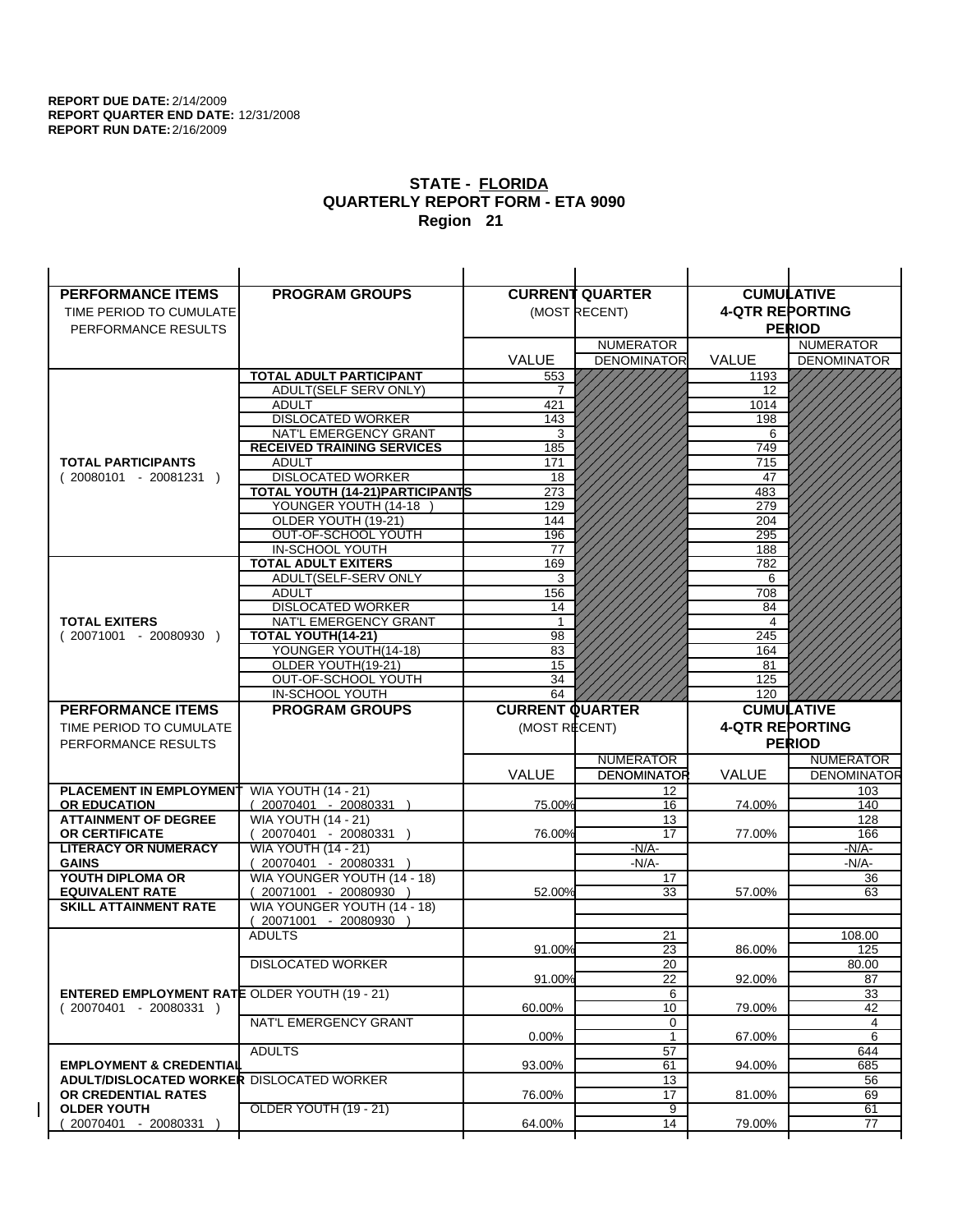$\bar{\Gamma}$ 

 $\Gamma$ 

# **STATE - FLORIDA QUARTERLY REPORT FORM - ETA 9090 Region 21**

|                            | <b>ADULTS</b>            |             | 136            |             | 741             |
|----------------------------|--------------------------|-------------|----------------|-------------|-----------------|
|                            |                          | 94.00%      | 144            | 93.00%      | 795             |
|                            | <b>DISLOCATED WORKER</b> |             | 15             |             | 67              |
| <b>RETENTION RATE</b>      |                          | 94.00%      | 16             | 91.00%      | 74              |
| - 20070930<br>20061001     | OLDER YOUTH (19 - 21)    |             |                |             | 50              |
|                            |                          | 78.00%      | 9              | 91.00%      | 55              |
|                            | YOUNGER YOUTH (14 - 18)  |             | 26             |             | 65              |
|                            |                          | 76.00%      | 34             | 70.00%      | 93              |
|                            | NAT'L EMERGENCY GRANT    |             |                |             | 5               |
|                            |                          | 50.00%      | 2              | 63.00%      | 8               |
|                            | <b>ADULTS</b>            |             | \$4,468,984.82 |             | \$21,855,603.99 |
|                            |                          | \$29,401.22 | 152            | \$26,395.66 | 828             |
| <b>SIX MONTHS EARNINGS</b> | <b>DISLOCATED WORKER</b> |             | \$199,447.78   |             | \$1,069,105.03  |
| <b>INCREASE</b>            |                          | \$12,465.49 | 16             | \$13,884.48 | 77              |
| $-20070930$<br>20061001    | OLDER YOUTH (19 - 21)    |             | \$28,158.00    |             | \$179,351.03    |
|                            |                          | \$3,128.67  | 9              | \$3,815.98  | 47              |
|                            | NAT'L EMERGENCY GRANT    |             | \$15,816.00    |             | \$107,792.27    |
|                            |                          | \$5,272.00  | 3              | \$11,976.92 | 9               |
|                            |                          |             |                |             |                 |

 $\bar{\Gamma}$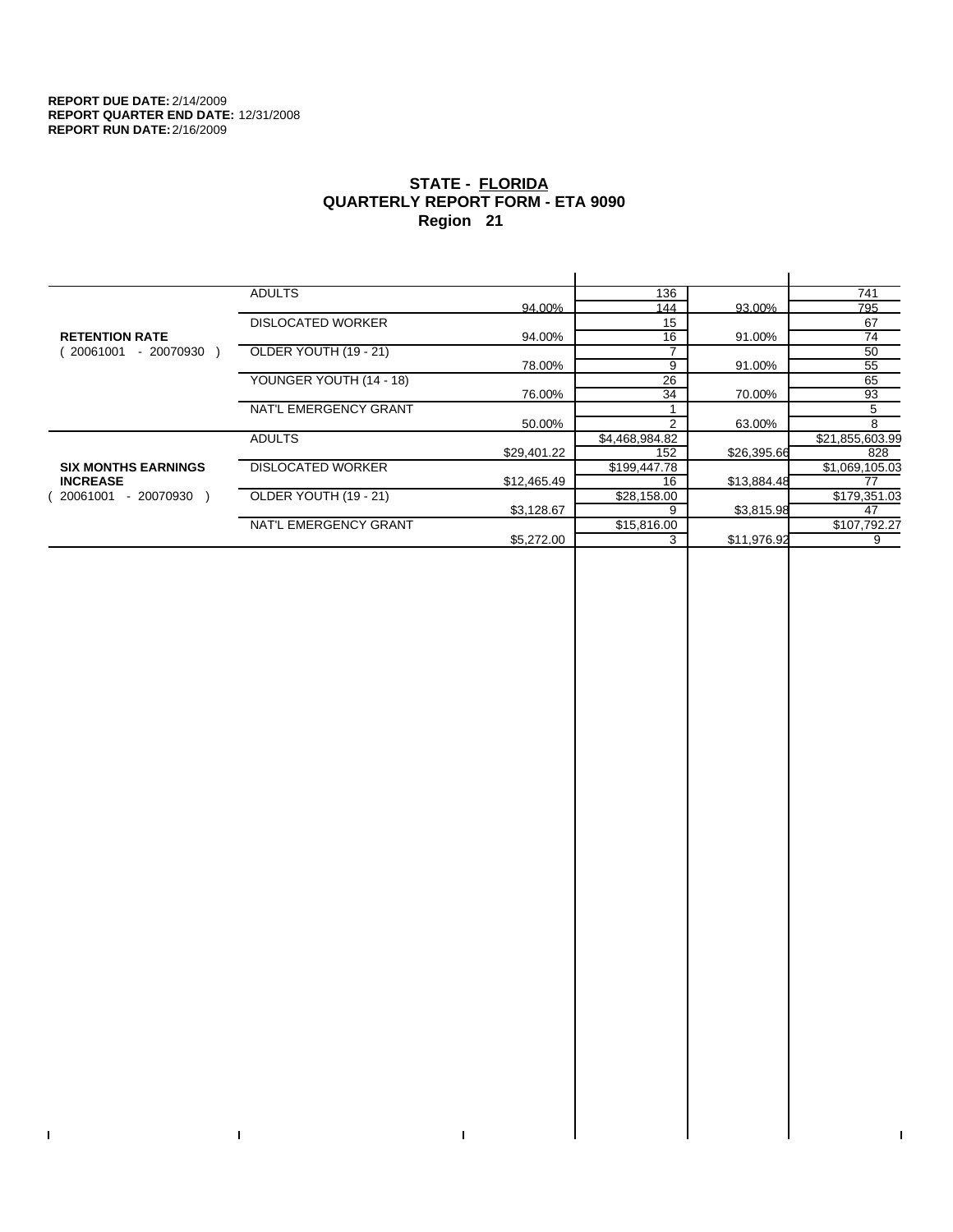| <b>PERFORMANCE ITEMS</b>                                                        | <b>PROGRAM GROUPS</b>                              |                        | <b>CURRENT QUARTER</b> |                        | <b>CUMULATIVE</b>         |
|---------------------------------------------------------------------------------|----------------------------------------------------|------------------------|------------------------|------------------------|---------------------------|
| TIME PERIOD TO CUMULATE                                                         |                                                    |                        | (MOST RECENT)          | <b>4-QTR REPORTING</b> |                           |
| PERFORMANCE RESULTS                                                             |                                                    |                        |                        |                        | <b>PERIOD</b>             |
|                                                                                 |                                                    |                        | <b>NUMERATOR</b>       |                        | <b>NUMERATOR</b>          |
|                                                                                 |                                                    | <b>VALUE</b>           | <b>DENOMINATOR</b>     | VALUE                  | <b>DENOMINATOR</b>        |
|                                                                                 | <b>TOTAL ADULT PARTICIPANT</b>                     | 953                    |                        | 2071                   |                           |
|                                                                                 | ADULT(SELF SERV ONLY)                              | 12                     |                        | 25                     |                           |
|                                                                                 | <b>ADULT</b>                                       | 534                    |                        | 1150                   |                           |
|                                                                                 | <b>DISLOCATED WORKER</b>                           | 430                    |                        | 945                    |                           |
|                                                                                 | NAT'L EMERGENCY GRANT                              |                        |                        | 4                      |                           |
|                                                                                 | <b>RECEIVED TRAINING SERVICES</b><br><b>ADULT</b>  | 334                    |                        | 885                    |                           |
| <b>TOTAL PARTICIPANTS</b><br>$(20080101 - 20081231)$                            | <b>DISLOCATED WORKER</b>                           | 215<br>124             |                        | 633<br>262             |                           |
|                                                                                 | TOTAL YOUTH (14-21) PARTICIPANTS                   | 517                    |                        | 922                    |                           |
|                                                                                 | YOUNGER YOUTH (14-18                               | 323                    |                        | 615                    |                           |
|                                                                                 | OLDER YOUTH (19-21)                                | 194                    |                        | 307                    |                           |
|                                                                                 | OUT-OF-SCHOOL YOUTH                                | 219                    |                        | 339                    |                           |
|                                                                                 | IN-SCHOOL YOUTH                                    | 298                    |                        | 583                    |                           |
|                                                                                 | <b>TOTAL ADULT EXITERS</b>                         | 148                    |                        | 1440                   |                           |
|                                                                                 | ADULT(SELF-SERV ONLY                               | 1                      |                        | 17                     |                           |
|                                                                                 | <b>ADULT</b>                                       | 77                     |                        | 766                    |                           |
| <b>TOTAL EXITERS</b>                                                            | <b>DISLOCATED WORKER</b><br>NAT'L EMERGENCY GRANT  | $\overline{72}$<br>-1  |                        | 692                    |                           |
| $(20071001 - 20080930)$                                                         | TOTAL YOUTH(14-21)                                 | 85                     |                        | 6<br>452               |                           |
|                                                                                 | YOUNGER YOUTH(14-18)                               | 54                     |                        | 304                    |                           |
|                                                                                 | OLDER YOUTH(19-21)                                 | $\overline{31}$        |                        | 147                    |                           |
|                                                                                 | OUT-OF-SCHOOL YOUTH                                | 36                     |                        | 156                    |                           |
|                                                                                 | IN-SCHOOL YOUTH                                    | 49                     |                        | 295                    |                           |
|                                                                                 |                                                    |                        |                        |                        |                           |
| <b>PERFORMANCE ITEMS</b>                                                        | <b>PROGRAM GROUPS</b>                              | <b>CURRENT QUARTER</b> |                        |                        | <b>CUMULATIVE</b>         |
| TIME PERIOD TO CUMULATE                                                         |                                                    | (MOST RECENT)          |                        | <b>4-QTR REPORTING</b> |                           |
| PERFORMANCE RESULTS                                                             |                                                    |                        |                        |                        | <b>PERIOD</b>             |
|                                                                                 |                                                    |                        | <b>NUMERATOR</b>       |                        | <b>NUMERATOR</b>          |
|                                                                                 |                                                    | <b>VALUE</b>           | <b>DENOMINATOR</b>     | <b>VALUE</b>           |                           |
| <b>PLACEMENT IN EMPLOYMENT</b>                                                  | <b>WIA YOUTH (14 - 21)</b>                         |                        | 26                     |                        | 298                       |
| <b>OR EDUCATION</b>                                                             | $(20070401 - 20080331)$                            | 93.00%                 | 28                     | 83.00%                 | 360                       |
| <b>ATTAINMENT OF DEGREE</b>                                                     | <b>WIA YOUTH (14 - 21)</b>                         |                        | 7                      |                        | 249                       |
| OR CERTIFICATE                                                                  | $(20070401 - 20080331)$                            | 24.00%                 | 29                     | 67.00%                 | 369                       |
| <b>LITERACY OR NUMERACY</b><br><b>GAINS</b>                                     | <b>WIA YOUTH (14 - 21)</b>                         |                        | $-N/A$ -               |                        | -N/A-                     |
| YOUTH DIPLOMA OR                                                                | 20070401 - 20080331<br>WIA YOUNGER YOUTH (14 - 18) |                        | $-N/A-$<br>33          |                        | $-N/A-$<br>242            |
| <b>EQUIVALENT RATE</b>                                                          | 20071001 - 20080930 )                              | 79.00%                 | 42                     | 94.00%                 | <b>DENOMINATOR</b><br>257 |
| <b>SKILL ATTAINMENT RATE</b>                                                    | WIA YOUNGER YOUTH (14 - 18)                        |                        |                        |                        |                           |
|                                                                                 | (20071001 - 20080930                               |                        |                        |                        |                           |
|                                                                                 | <b>ADULTS</b>                                      |                        | 72                     |                        | 331.00                    |
|                                                                                 |                                                    | 81.00%                 | 89                     | 88.00%                 | 377                       |
|                                                                                 | <b>DISLOCATED WORKER</b>                           |                        | 146                    |                        | 631.00                    |
|                                                                                 |                                                    | 87.00%                 | 167                    | 92.00%                 | 685                       |
| <b>ENTERED EMPLOYMENT RATE OLDER YOUTH (19 - 21)</b><br>$(20070401 - 20080331)$ |                                                    | 89.00%                 | 17                     |                        | 105<br>130                |
|                                                                                 | NAT'L EMERGENCY GRANT                              |                        | 19<br>0                | 81.00%                 | 8                         |
|                                                                                 |                                                    | 0.00%                  | $\mathbf{1}$           | 89.00%                 | 9                         |
|                                                                                 | <b>ADULTS</b>                                      |                        | 75                     |                        | 413                       |
| <b>EMPLOYMENT &amp; CREDENTIAL</b>                                              |                                                    | 66.00%                 | 113                    | 77.00%                 | 539                       |
| <b>ADULT/DISLOCATED WORKER DISLOCATED WORKER</b>                                |                                                    |                        | 50                     |                        | 186                       |
| OR CREDENTIAL RATES                                                             |                                                    | 78.00%                 | 64                     | 76.00%                 | 244                       |
| <b>OLDER YOUTH</b><br>20070401 - 20080331                                       | OLDER YOUTH (19 - 21)                              | 35.00%                 | 9<br>26                | 28.00%                 | 60<br>212                 |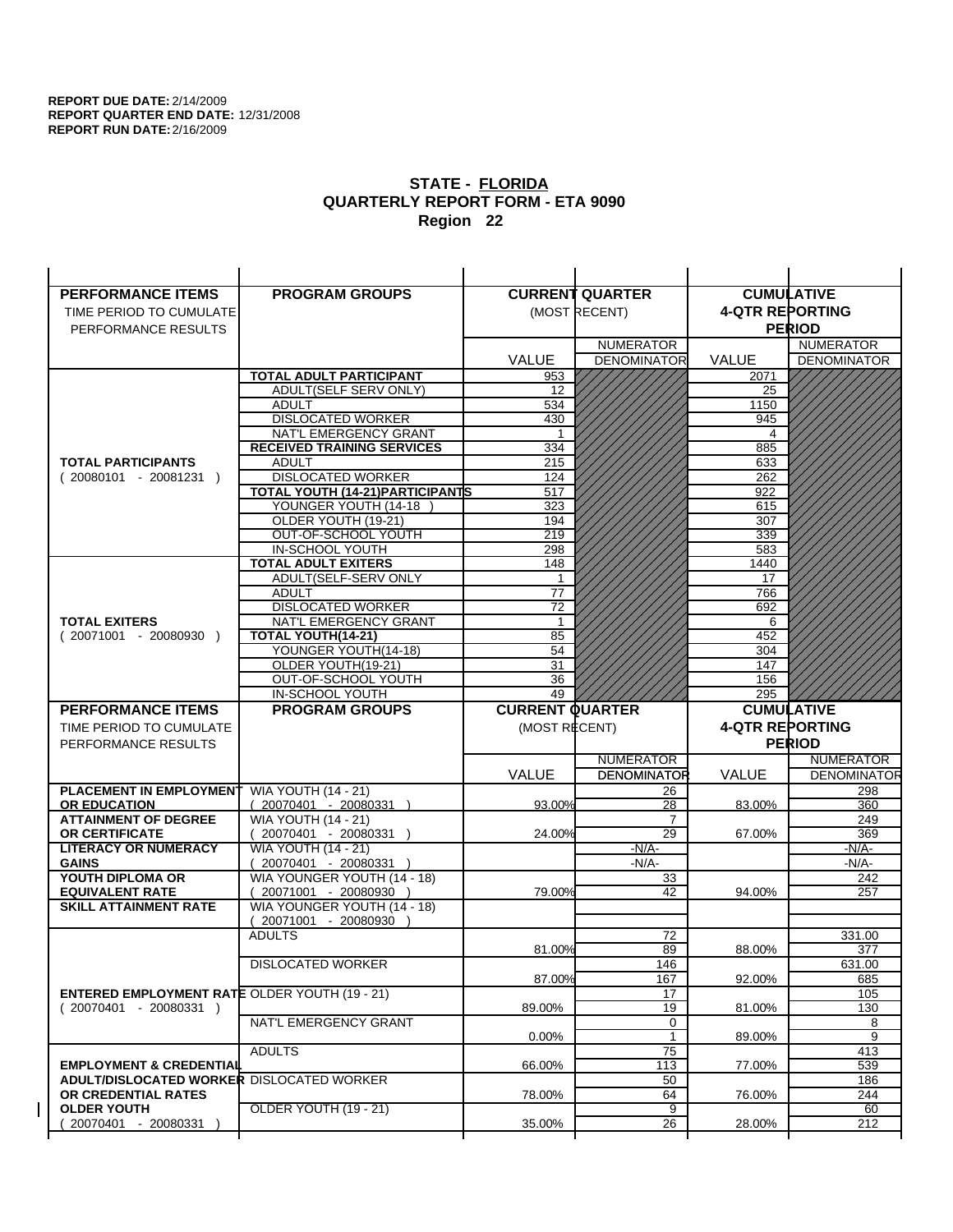$\mathbf I$ 

 $\Gamma$ 

# **STATE - FLORIDA QUARTERLY REPORT FORM - ETA 9090 Region 22**

|                            | <b>ADULTS</b>            |             | 119            |             | 553             |
|----------------------------|--------------------------|-------------|----------------|-------------|-----------------|
|                            |                          | 84.00%      | 141            | 91.00%      | 606             |
|                            | <b>DISLOCATED WORKER</b> |             | 158            |             | 550             |
| <b>RETENTION RATE</b>      |                          | 90.00%      | 176            | 89.00%      | 615             |
| - 20070930<br>20061001     | OLDER YOUTH (19 - 21)    |             | 36             |             | 151             |
|                            |                          | 88.00%      | 41             | 86.00%      | 176             |
|                            | YOUNGER YOUTH (14 - 18)  |             | 25             |             | 217             |
|                            |                          | 89.00%      | 28             | 82.00%      | 265             |
|                            | NAT'L EMERGENCY GRANT    |             | 3              |             | 9               |
|                            |                          | 100.00%     | 3              | 90.00%      | 10              |
|                            | <b>ADULTS</b>            |             | \$1,699,665.83 |             | \$10,200,209.18 |
|                            |                          | \$11,256.07 | 151            | \$15,644.49 | 652             |
| <b>SIX MONTHS EARNINGS</b> | <b>DISLOCATED WORKER</b> |             | \$3,422,794.86 |             | \$11,752,111.76 |
| <b>INCREASE</b>            |                          | \$18,402.12 | 186            | \$17,462.28 | 673             |
| - 20070930<br>20061001     | OLDER YOUTH (19 - 21)    |             | \$99,359.72    |             | \$511,070.87    |
|                            |                          | \$3,426.20  | 29             | \$3,757.87  | 136             |
|                            | NAT'L EMERGENCY GRANT    |             | \$36,107.00    |             | \$135,559.00    |
|                            |                          | \$12,035.67 | 3              | \$12,323.55 | 11              |
|                            |                          |             |                |             |                 |

 $\bar{\Gamma}$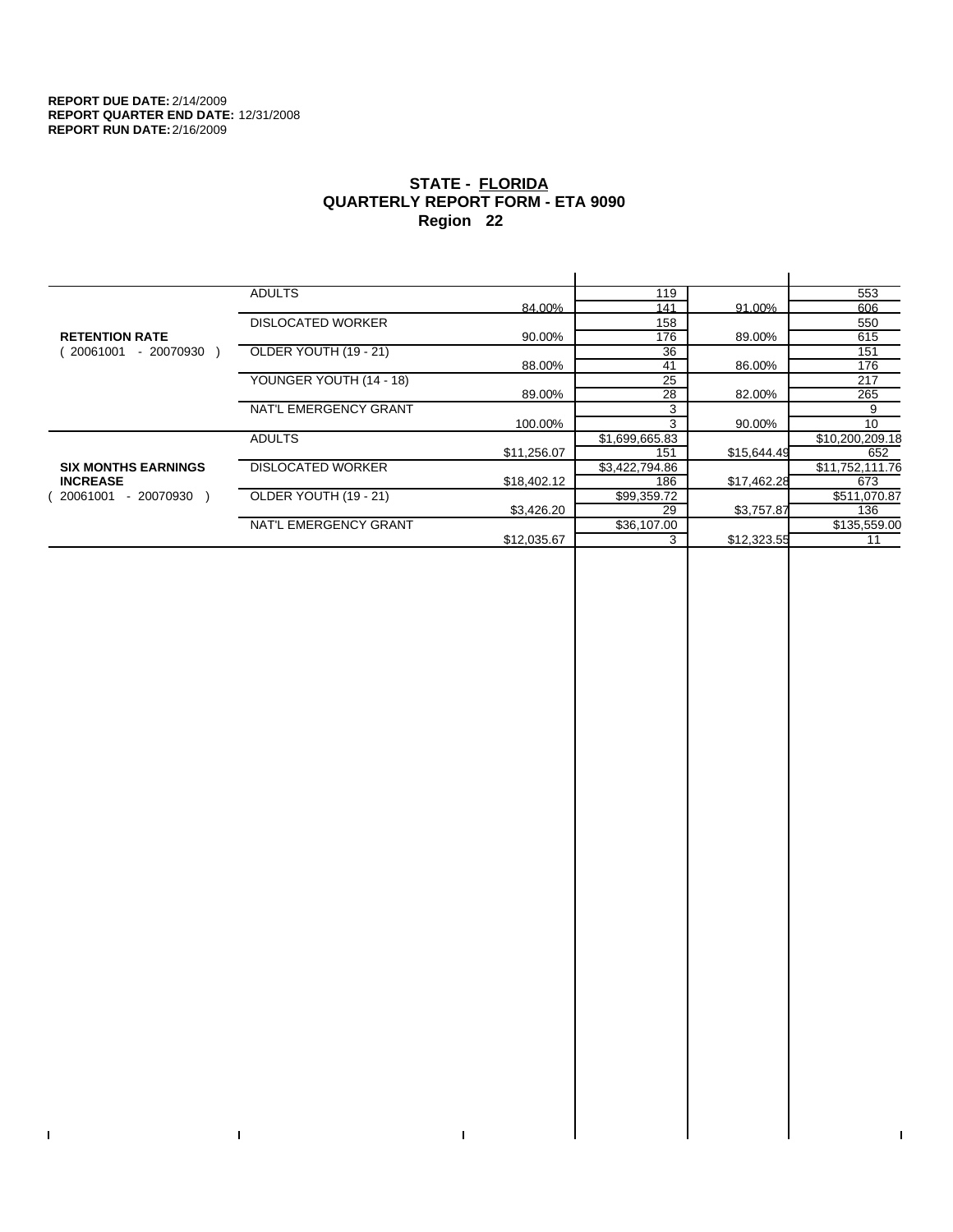| <b>PERFORMANCE ITEMS</b>                             | <b>PROGRAM GROUPS</b>                              |                        | <b>CURRENT QUARTER</b> |                        | <b>CUMULATIVE</b>           |
|------------------------------------------------------|----------------------------------------------------|------------------------|------------------------|------------------------|-----------------------------|
| TIME PERIOD TO CUMULATE                              |                                                    |                        | (MOST RECENT)          | <b>4-QTR REPORTING</b> |                             |
| PERFORMANCE RESULTS                                  |                                                    |                        |                        |                        | <b>PERIOD</b>               |
|                                                      |                                                    |                        | <b>NUMERATOR</b>       |                        | <b>NUMERATOR</b>            |
|                                                      |                                                    | <b>VALUE</b>           | <b>DENOMINATOR</b>     | VALUE                  | <b>DENOMINATOR</b>          |
|                                                      | <b>TOTAL ADULT PARTICIPANT</b>                     | 3837                   |                        | 6682                   |                             |
|                                                      | ADULT(SELF SERV ONLY)                              | 12                     |                        | 20                     |                             |
|                                                      | <b>ADULT</b>                                       | 2910                   |                        | 5389                   |                             |
|                                                      | <b>DISLOCATED WORKER</b>                           | 1053                   |                        | 1466                   |                             |
|                                                      | NAT'L EMERGENCY GRANT                              | 56                     |                        | 74                     |                             |
|                                                      | <b>RECEIVED TRAINING SERVICES</b><br><b>ADULT</b>  | 1663                   |                        | 3011                   |                             |
| <b>TOTAL PARTICIPANTS</b><br>$(20080101 - 20081231)$ | <b>DISLOCATED WORKER</b>                           | 1185<br>493            |                        | 2333<br>721            |                             |
|                                                      | TOTAL YOUTH (14-21) PARTICIPANTS                   | 3535                   |                        | 3806                   |                             |
|                                                      | YOUNGER YOUTH (14-18                               | 2601                   |                        | 2762                   |                             |
|                                                      | OLDER YOUTH (19-21)                                | 934                    |                        | 1044                   |                             |
|                                                      | OUT-OF-SCHOOL YOUTH                                | 1689                   |                        | 1867                   |                             |
|                                                      | IN-SCHOOL YOUTH                                    | 1846                   |                        | 1939                   |                             |
|                                                      | <b>TOTAL ADULT EXITERS</b>                         | 885                    |                        | 3854                   |                             |
|                                                      | ADULT(SELF-SERV ONLY                               | 5                      |                        | 8                      |                             |
|                                                      | <b>ADULT</b>                                       | 795                    |                        | 3332                   |                             |
| <b>TOTAL EXITERS</b>                                 | <b>DISLOCATED WORKER</b><br>NAT'L EMERGENCY GRANT  | 102                    |                        | 586<br>29              |                             |
| $(20071001 - 20080930)$                              | TOTAL YOUTH(14-21)                                 | 3<br>104               |                        | 365                    |                             |
|                                                      | YOUNGER YOUTH(14-18)                               | 63                     |                        | 223                    |                             |
|                                                      | OLDER YOUTH(19-21)                                 | 41                     |                        | 142                    |                             |
|                                                      | OUT-OF-SCHOOL YOUTH                                | 56                     |                        | 231                    |                             |
|                                                      | IN-SCHOOL YOUTH                                    | 48                     |                        | 134                    |                             |
|                                                      |                                                    |                        |                        |                        |                             |
| <b>PERFORMANCE ITEMS</b>                             | <b>PROGRAM GROUPS</b>                              | <b>CURRENT QUARTER</b> |                        |                        | <b>CUMULATIVE</b>           |
| TIME PERIOD TO CUMULATE                              |                                                    | (MOST RECENT)          |                        | <b>4-QTR REPORTING</b> |                             |
| PERFORMANCE RESULTS                                  |                                                    |                        |                        |                        | <b>PERIOD</b>               |
|                                                      |                                                    |                        | <b>NUMERATOR</b>       |                        | <b>NUMERATOR</b>            |
|                                                      |                                                    | <b>VALUE</b>           | <b>DENOMINATOR</b>     | <b>VALUE</b>           |                             |
| <b>PLACEMENT IN EMPLOYMENT</b>                       | <b>WIA YOUTH (14 - 21)</b>                         |                        | 49                     |                        | 233                         |
| <b>OR EDUCATION</b>                                  | $(20070401 - 20080331)$                            | 83.00%                 | 59                     | 81.00%                 | 287                         |
| <b>ATTAINMENT OF DEGREE</b>                          | <b>WIA YOUTH (14 - 21)</b>                         |                        | 38                     |                        | 193                         |
| OR CERTIFICATE                                       | 20070401 - 20080331 )                              | 61.00%                 | 62                     | 63.00%                 | 304                         |
| <b>LITERACY OR NUMERACY</b>                          | <b>WIA YOUTH (14 - 21)</b>                         |                        | $-N/A$ -               |                        | <b>DENOMINATOR</b><br>-N/A- |
| <b>GAINS</b><br>YOUTH DIPLOMA OR                     | 20070401 - 20080331<br>WIA YOUNGER YOUTH (14 - 18) |                        | $-N/A-$<br>32          |                        | $-N/A-$<br>104              |
| <b>EQUIVALENT RATE</b>                               | 20071001 - 20080930 )                              | 89.00%                 | 36                     | 75.00%                 | 139                         |
| <b>SKILL ATTAINMENT RATE</b>                         | WIA YOUNGER YOUTH (14 - 18)                        |                        |                        |                        |                             |
|                                                      | (20071001 - 20080930                               |                        |                        |                        |                             |
|                                                      | <b>ADULTS</b>                                      |                        | 481                    |                        | 1440.00                     |
|                                                      |                                                    | 91.00%                 | 526                    | 90.00%                 | 1594                        |
|                                                      | <b>DISLOCATED WORKER</b>                           |                        | 142                    |                        | 596.00                      |
|                                                      |                                                    | 92.00%                 | 155                    | 92.00%                 | 650                         |
| <b>ENTERED EMPLOYMENT RATE OLDER YOUTH (19 - 21)</b> |                                                    |                        | 19                     |                        | 58                          |
| $(20070401 - 20080331)$                              | NAT'L EMERGENCY GRANT                              | 90.00%                 | 21<br>3                | 87.00%                 | 67<br>18                    |
|                                                      |                                                    | 50.00%                 | 6                      | 64.00%                 | 28                          |
|                                                      | <b>ADULTS</b>                                      |                        | 322                    |                        | 2012                        |
| <b>EMPLOYMENT &amp; CREDENTIAL</b>                   |                                                    | 81.00%                 | 400                    | 86.00%                 | 2337                        |
| <b>ADULT/DISLOCATED WORKER DISLOCATED WORKER</b>     |                                                    |                        | 85                     |                        | 344                         |
| OR CREDENTIAL RATES                                  |                                                    | 67.00%                 | 126                    | 70.00%                 | 492                         |
| <b>OLDER YOUTH</b><br>20070401 - 20080331            | OLDER YOUTH (19 - 21)                              | 41.00%                 | $\overline{13}$<br>32  | 47.00%                 | 43<br>91                    |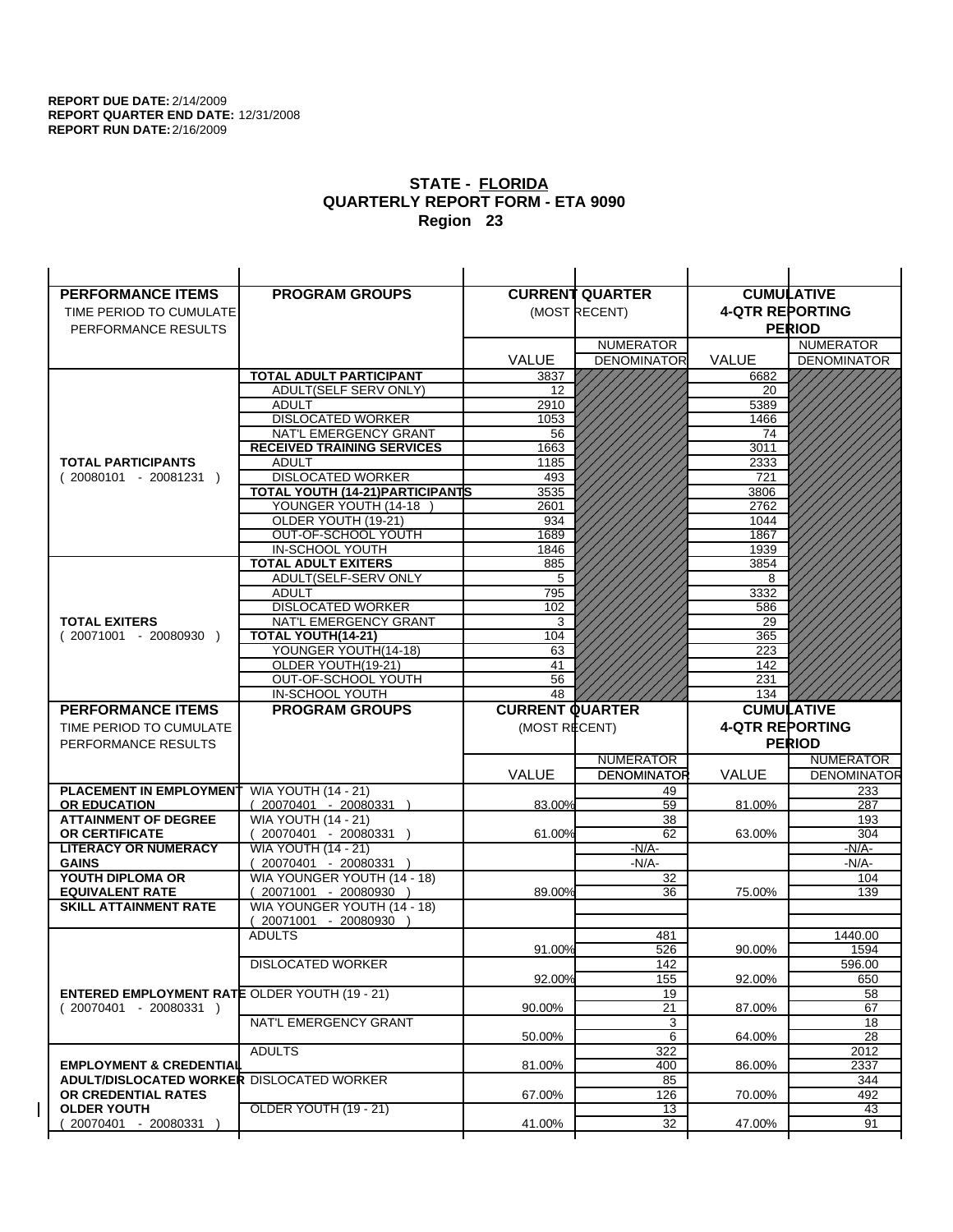$\bar{\Gamma}$ 

 $\Gamma$ 

# **STATE - FLORIDA QUARTERLY REPORT FORM - ETA 9090 Region 23**

|                            | <b>ADULTS</b>            |             | 677             |             | 2228            |
|----------------------------|--------------------------|-------------|-----------------|-------------|-----------------|
|                            |                          | 90.00%      | 752             | 89.00%      | 2503            |
|                            | <b>DISLOCATED WORKER</b> |             | 142             |             | 586             |
| <b>RETENTION RATE</b>      |                          | 91.00%      | 156             | 90.00%      | 650             |
| 20061001<br>- 20070930     | OLDER YOUTH (19 - 21)    |             | 19              |             | 56              |
|                            |                          | 90.00%      | 21              | 88.00%      | 64              |
|                            | YOUNGER YOUTH (14 - 18)  |             | 67              |             | 149             |
|                            |                          | 74.00%      | 91              | 75.00%      | 198             |
|                            | NAT'L EMERGENCY GRANT    |             | 5               |             | 24              |
|                            |                          | 100.00%     | 5               | 89.00%      | 27              |
|                            | <b>ADULTS</b>            |             | \$12,995,436.91 |             | \$41,998,943.03 |
|                            |                          | \$16,554.70 | 785             | \$15,566.69 | 2698            |
| <b>SIX MONTHS EARNINGS</b> | <b>DISLOCATED WORKER</b> |             | \$2,252,374.62  |             | \$8,497,603.08  |
| <b>INCREASE</b>            |                          | \$13,650.76 | 165             | \$11,901.40 | 714             |
| - 20070930<br>20061001     | OLDER YOUTH (19 - 21)    |             | \$82,887.50     |             | \$298,215.55    |
|                            |                          | \$5,180.47  | 16              | \$5,141.65  | 58              |
|                            | NAT'L EMERGENCY GRANT    |             | \$55,419.00     |             | \$238,584.74    |
|                            |                          | \$9,236.50  | 6               | \$5,819.14  | 41              |
|                            |                          |             |                 |             |                 |

 $\bar{\Gamma}$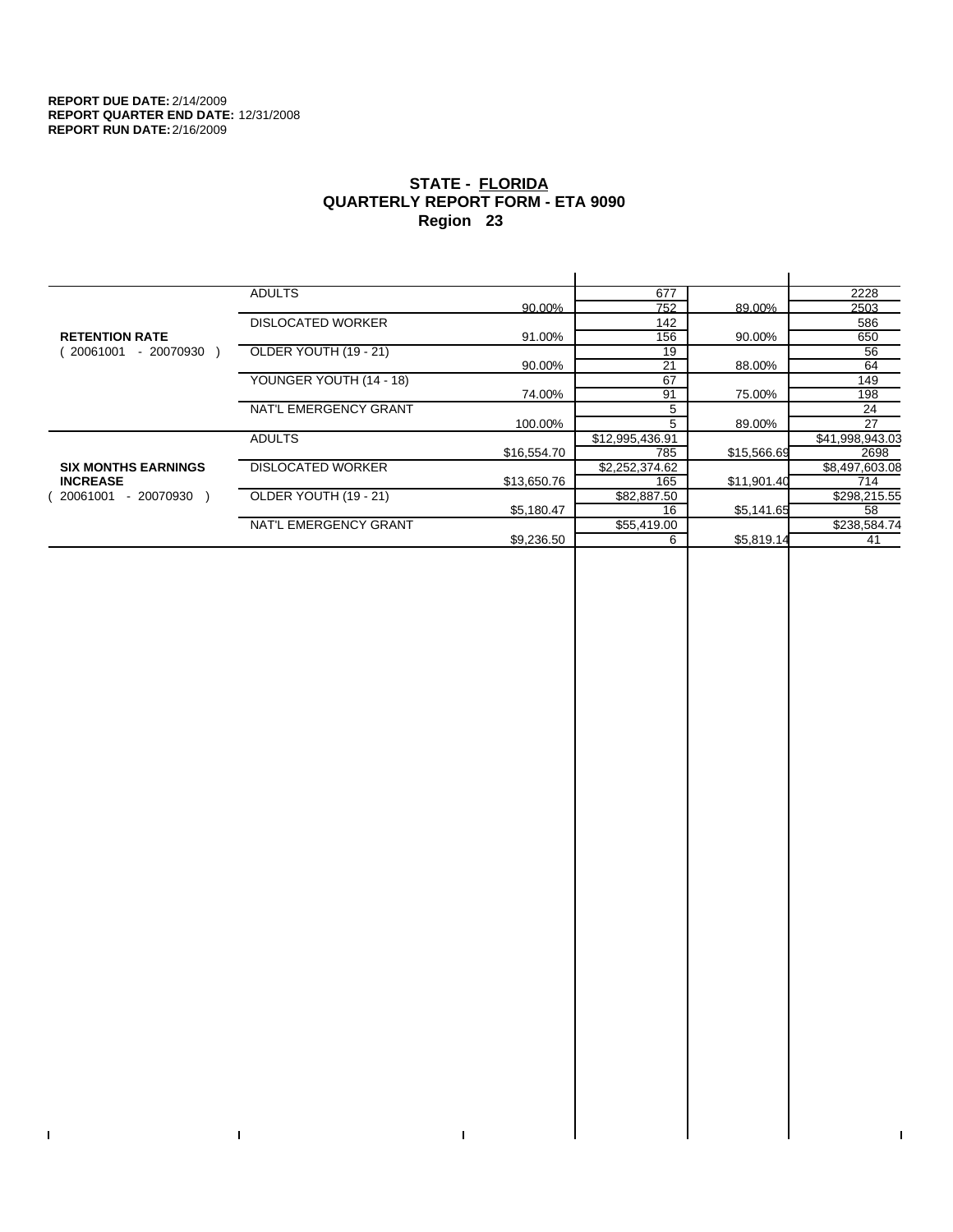| <b>PERFORMANCE ITEMS</b>                             | <b>PROGRAM GROUPS</b>                                |                        | <b>CURRENT QUARTER</b> |                        | <b>CUMULATIVE</b>  |
|------------------------------------------------------|------------------------------------------------------|------------------------|------------------------|------------------------|--------------------|
| TIME PERIOD TO CUMULATE                              |                                                      |                        | (MOST RECENT)          | <b>4-QTR REPORTING</b> |                    |
| PERFORMANCE RESULTS                                  |                                                      |                        |                        |                        | <b>PERIOD</b>      |
|                                                      |                                                      |                        | <b>NUMERATOR</b>       |                        | <b>NUMERATOR</b>   |
|                                                      |                                                      | <b>VALUE</b>           | <b>DENOMINATOR</b>     | VALUE                  | <b>DENOMINATOR</b> |
|                                                      | TOTAL ADULT PARTICIPANT                              | 503                    |                        | 835                    |                    |
|                                                      | <b>ADULT(SELF SERV ONLY)</b>                         | 4                      |                        | 11                     |                    |
|                                                      | <b>ADULT</b>                                         | 395                    |                        | 662                    |                    |
|                                                      | <b>DISLOCATED WORKER</b>                             | 184                    |                        | 271                    |                    |
|                                                      | NAT'L EMERGENCY GRANT                                | $\Omega$               |                        | $\Omega$               |                    |
|                                                      | <b>RECEIVED TRAINING SERVICES</b>                    | 237                    |                        | 502                    |                    |
| <b>TOTAL PARTICIPANTS</b>                            | <b>ADULT</b>                                         | 201                    |                        | 402                    |                    |
| $(20080101 - 20081231)$                              | <b>DISLOCATED WORKER</b>                             | 58                     |                        | 162                    |                    |
|                                                      | TOTAL YOUTH (14-21) PARTICIPANTS                     | 155                    |                        | 285                    |                    |
|                                                      | YOUNGER YOUTH (14-18                                 | 60                     |                        | 123                    |                    |
|                                                      | OLDER YOUTH (19-21)                                  | 94<br>141              |                        | 161<br>246             |                    |
|                                                      | OUT-OF-SCHOOL YOUTH<br>IN-SCHOOL YOUTH               | 13                     |                        | 38                     |                    |
|                                                      | <b>TOTAL ADULT EXITERS</b>                           | 82                     |                        | 439                    |                    |
|                                                      | ADULT(SELF-SERV ONLY                                 |                        |                        | 8                      |                    |
|                                                      | <b>ADULT</b>                                         | 60                     |                        | 357                    |                    |
|                                                      | <b>DISLOCATED WORKER</b>                             | $\overline{29}$        |                        | 113                    |                    |
| <b>TOTAL EXITERS</b>                                 | NAT'L EMERGENCY GRANT                                | $\mathbf 0$            |                        | 0                      |                    |
| $(20071001 - 20080930)$                              | TOTAL YOUTH(14-21)                                   | 14                     |                        | 175                    |                    |
|                                                      | YOUNGER YOUTH(14-18)                                 | 8                      |                        | 84                     |                    |
|                                                      | OLDER YOUTH(19-21)                                   | 6                      |                        | 91                     |                    |
|                                                      | OUT-OF-SCHOOL YOUTH                                  | 9                      |                        | 140                    |                    |
|                                                      | IN-SCHOOL YOUTH                                      | 5                      |                        | 35                     |                    |
|                                                      |                                                      |                        |                        |                        |                    |
| <b>PERFORMANCE ITEMS</b>                             | <b>PROGRAM GROUPS</b>                                | <b>CURRENT QUARTER</b> |                        |                        | <b>CUMULATIVE</b>  |
| TIME PERIOD TO CUMULATE                              |                                                      | (MOST RECENT)          |                        | <b>4-QTR REPORTING</b> |                    |
| PERFORMANCE RESULTS                                  |                                                      |                        |                        |                        | <b>PERIOD</b>      |
|                                                      |                                                      |                        | <b>NUMERATOR</b>       |                        | <b>NUMERATOR</b>   |
|                                                      |                                                      | <b>VALUE</b>           | <b>DENOMINATOR</b>     | <b>VALUE</b>           | <b>DENOMINATOR</b> |
| <b>PLACEMENT IN EMPLOYMENT</b>                       | <b>WIA YOUTH (14 - 21)</b>                           |                        | 12                     |                        | 63                 |
| <b>OR EDUCATION</b>                                  | $(20070401 - 20080331)$                              | 60.00%                 | 20                     | 67.00%                 | 94                 |
| <b>ATTAINMENT OF DEGREE</b>                          | <b>WIA YOUTH (14 - 21)</b>                           |                        | 17                     |                        | 69                 |
| <b>OR CERTIFICATE</b>                                | $(20070401 - 20080331)$                              | 68.00%                 | 25                     | 55.00%                 | 125                |
| <b>LITERACY OR NUMERACY</b>                          | <b>WIA YOUTH (14 - 21)</b>                           |                        | $-N/A-$                |                        | -N/A-              |
| <b>GAINS</b>                                         | 20070401 - 20080331                                  |                        | $-N/A-$                |                        | $-N/A-$            |
| YOUTH DIPLOMA OR<br><b>EQUIVALENT RATE</b>           | WIA YOUNGER YOUTH (14 - 18)<br>20071001 - 20080930 ) | 67.00%                 | $\overline{2}$<br>3    | 48.00%                 | 15<br>31           |
| <b>SKILL ATTAINMENT RATE</b>                         | WIA YOUNGER YOUTH (14 - 18)                          |                        |                        |                        |                    |
|                                                      | (20071001 - 20080930                                 |                        |                        |                        |                    |
|                                                      | <b>ADULTS</b>                                        |                        | 38                     |                        | 167.00             |
|                                                      |                                                      | 67.00%                 | 57                     | 74.00%                 | 227                |
|                                                      | <b>DISLOCATED WORKER</b>                             |                        | $\overline{26}$        |                        | 91.00              |
|                                                      |                                                      | 93.00%                 | 28                     | 85.00%                 | 107                |
| <b>ENTERED EMPLOYMENT RATE OLDER YOUTH (19 - 21)</b> |                                                      |                        | 5                      |                        | 35                 |
| $(20070401 - 20080331)$                              |                                                      | 50.00%                 | 10                     | 73.00%                 | 48                 |
|                                                      | NAT'L EMERGENCY GRANT                                |                        | 0                      |                        | 2                  |
|                                                      |                                                      | ***.**%                | 0                      | 67.00%                 | 3                  |
| <b>EMPLOYMENT &amp; CREDENTIAL</b>                   | <b>ADULTS</b>                                        | 80.00%                 | 24                     | 54.00%                 | 120                |
| <b>ADULT/DISLOCATED WORKER DISLOCATED WORKER</b>     |                                                      |                        | 30<br>13               |                        | 223<br>42          |
| OR CREDENTIAL RATES                                  |                                                      | 81.00%                 | 16                     | 65.00%                 | 65                 |
| <b>OLDER YOUTH</b>                                   | OLDER YOUTH (19 - 21)                                |                        | 6                      |                        | 33                 |
| 20070401 - 20080331                                  |                                                      | 46.00%                 | 13                     | 49.00%                 | 68                 |